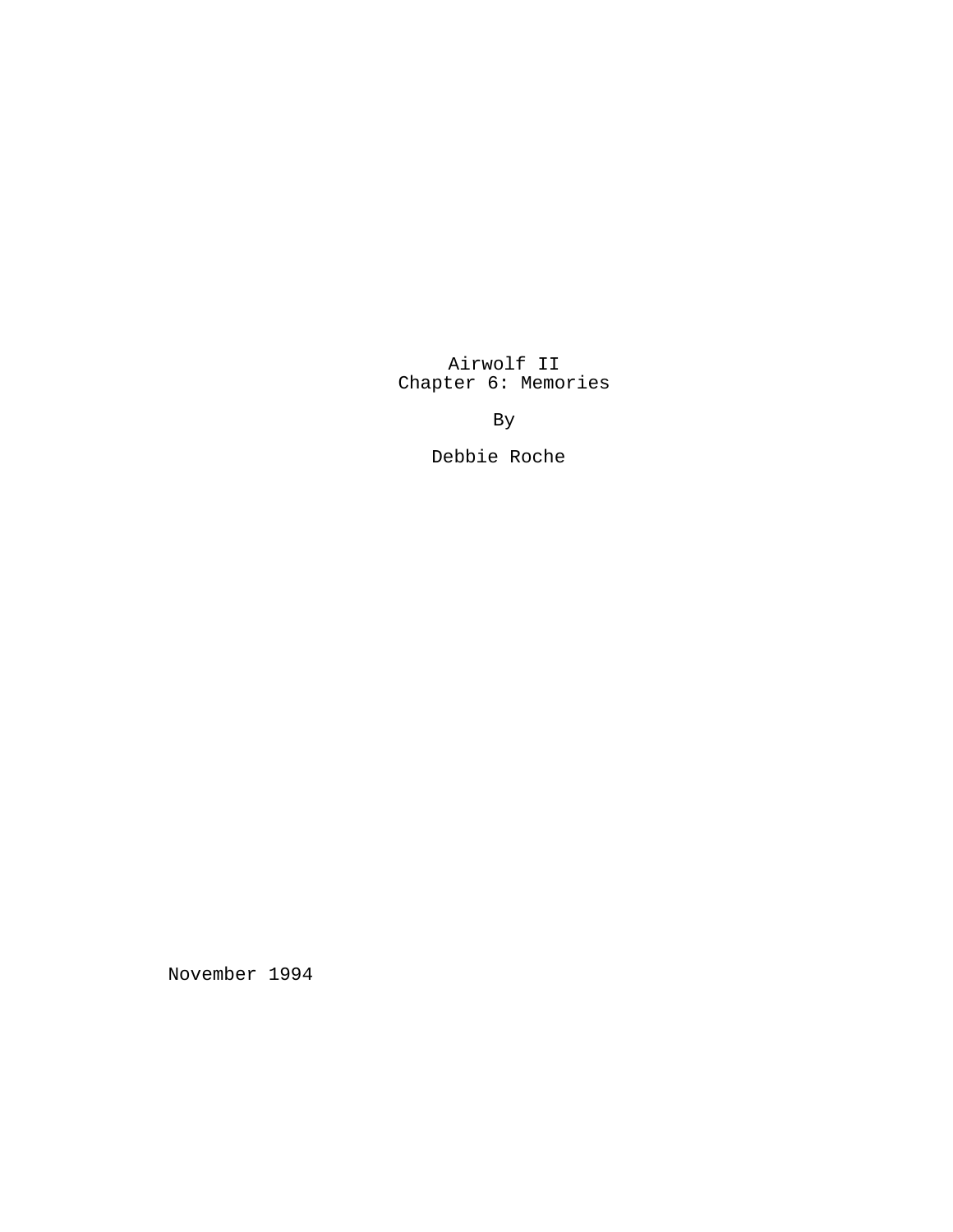## **FRIDAY AUGUST 20th 1993**

1 INT: SANTINI AIR - OFFICE (6:30AM MST) 1

MIKE is sitting at the desk filling out an FAA report. DEBBIE is seductively leaning on the door frame, and staring at MIKE. She clears her throat. MIKE answers her, without looking at her.

> MIKE Sorry, we're closed.

DEBBIE waltz's over and turns the chair around so MIKE is facing her. He looks at her. She is wearing an overcoat. Which is opened, and displays the skimpy red teddy she is wearing.

> MIKE Ah, Deb... (beat) Ah, St. John's... (beat) ...not... here. (beat) He'll...

She drops her overcoat, and walks over to MIKE. She straddles him on the chair and kisses his neck. She whispers in his ear.

> DEBBIE I'm not here to see St. John.

### MIKE

Oh. I...

DEBBIE I've come for you.

She kisses his throat, and looks him in the eye.

#### DEBBIE

Come.

She rises off the chair. She takes MIKE's hand in hers, and leads him to the inner office.

PAN TO: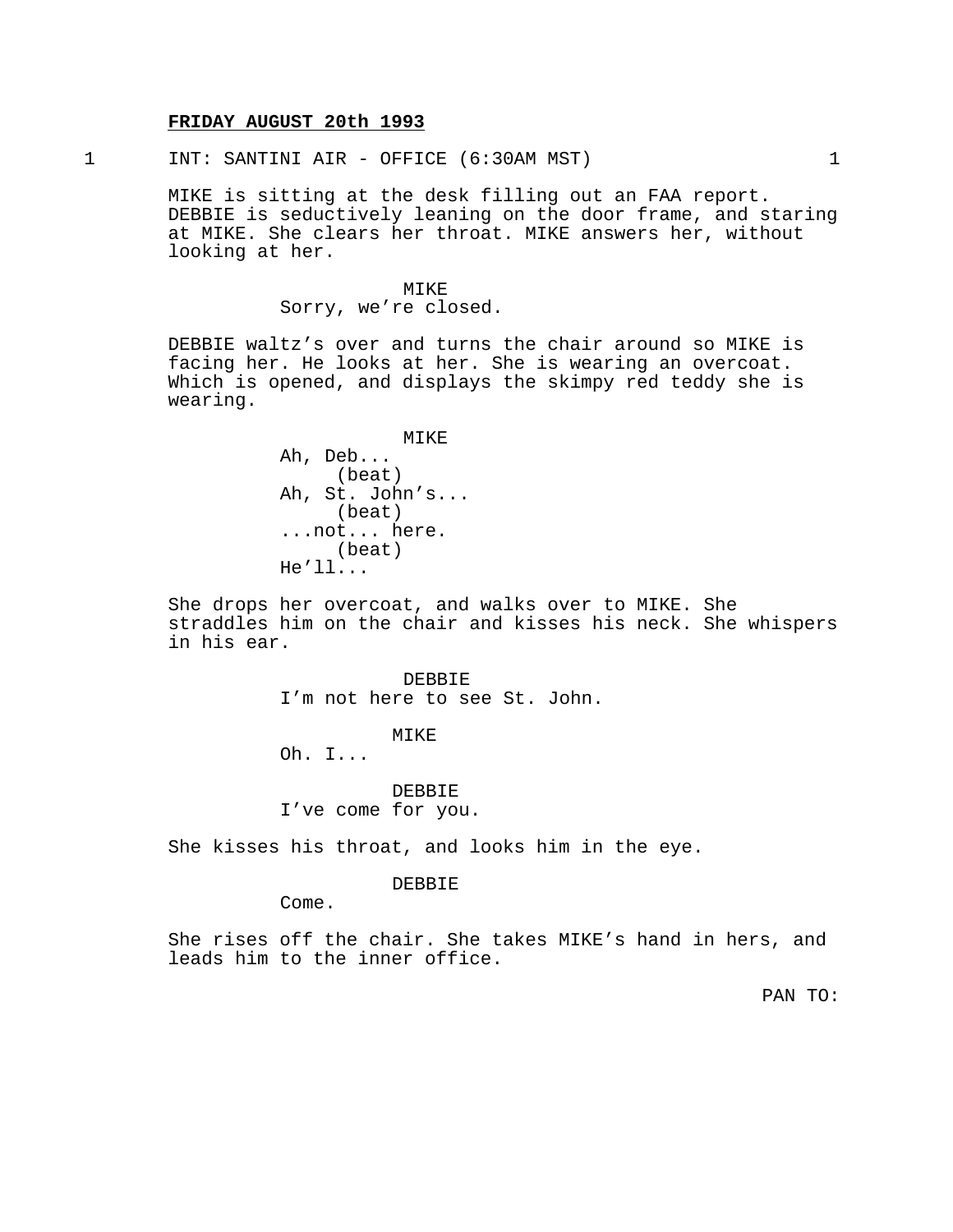### 2 INNER OFFICE 2

She turns around, closes the door, and locks it. She leads him over to the couch, and lays him down on it. She undoes his shirt, while kissing his chest. Then she undoes his pants and removes them. She then kisses up his body. MIKE grabs her hair in his hands, and raises her head. He brings her lips to his, and kisses her. They make love. They are so consumed in their hunger and desire for each other, that they do not hear a knock on the door.

ST. JOHN (VO)

Mike?

MIKE kisses her neck, as they reach their peak. She arches her back, and he pushes himself deeper inside of her. There is another knock.

> ST. JOHN (VO) Mike? Are you in there?

The door starts to open.

JUMP TO:

3 INT: MIKE'S - BEDROOM (8:00AM) 3

MIKE awakens with a start. It was a dream. He hears someone knocking on the door.

> ST. JOHN (VO) Mike? Open the door.

MIKE takes a deep breath, and gets out of bed. He throws on a robe, and exits his room.

CONTINUE TO:

4 INT: LIVING ROOM 4

MIKE is walking to the door. ST. JOHN knocks again.

#### MIKE

(yell) I'm coming!

JUMP TO: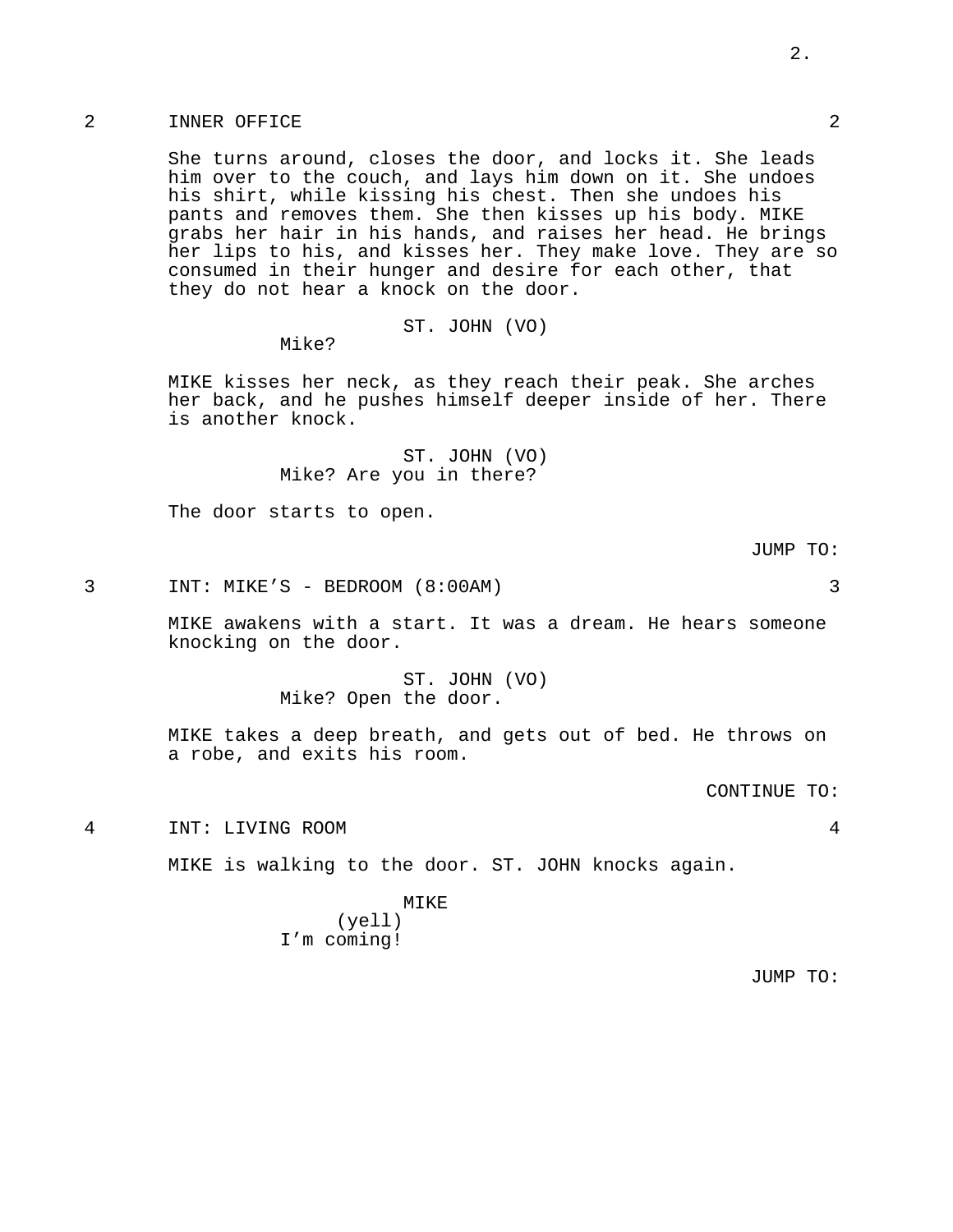# 5 EXT: DEBBIE'S - DRIVEWAY (NOON EST) 5

A car speeds off up the street.

#### 6 INT: BASEMENT 6

DEBBIE is walking, 1/2 conscious to her room. She is struggling to stay standing. There is a small cut on her forehead that is bleeding. She almost falls, but manages to get a grip on the doorway of her room. She stops, and regains her balance.

#### 7 INT: BEDROOM 7

She walks over to her bed and falls onto it. She crawls on the bed and reaches for the drawer in the bedside table. She opens the drawer and removes the working TOS communicator. She turns over. She is now lying on her back, on the bed. She flips open the communicator, and it beeps. She raises it to her mouth and tries to say something, but can't. She drops her arm, onto the bed, and loses consciousness. The communicator stays open, leaving the channel open.

JUMP TO:

#### 8 INT: AIRWOLF (10:05AM MST) 8

ST. JOHN and MIKE are in the front. JO is in the back. JO picks up a reading on the comm-channel.

> ST. JOHN Yeh? JO I'm picking up an incoming signal but... (beat) no-one is answering on the other end.

JO (questioningly)

ST. JOHN and MIKE exchange a "surprised" look.

MIKE

What?

Hey guys?

CUT TO:

CONTINUE TO: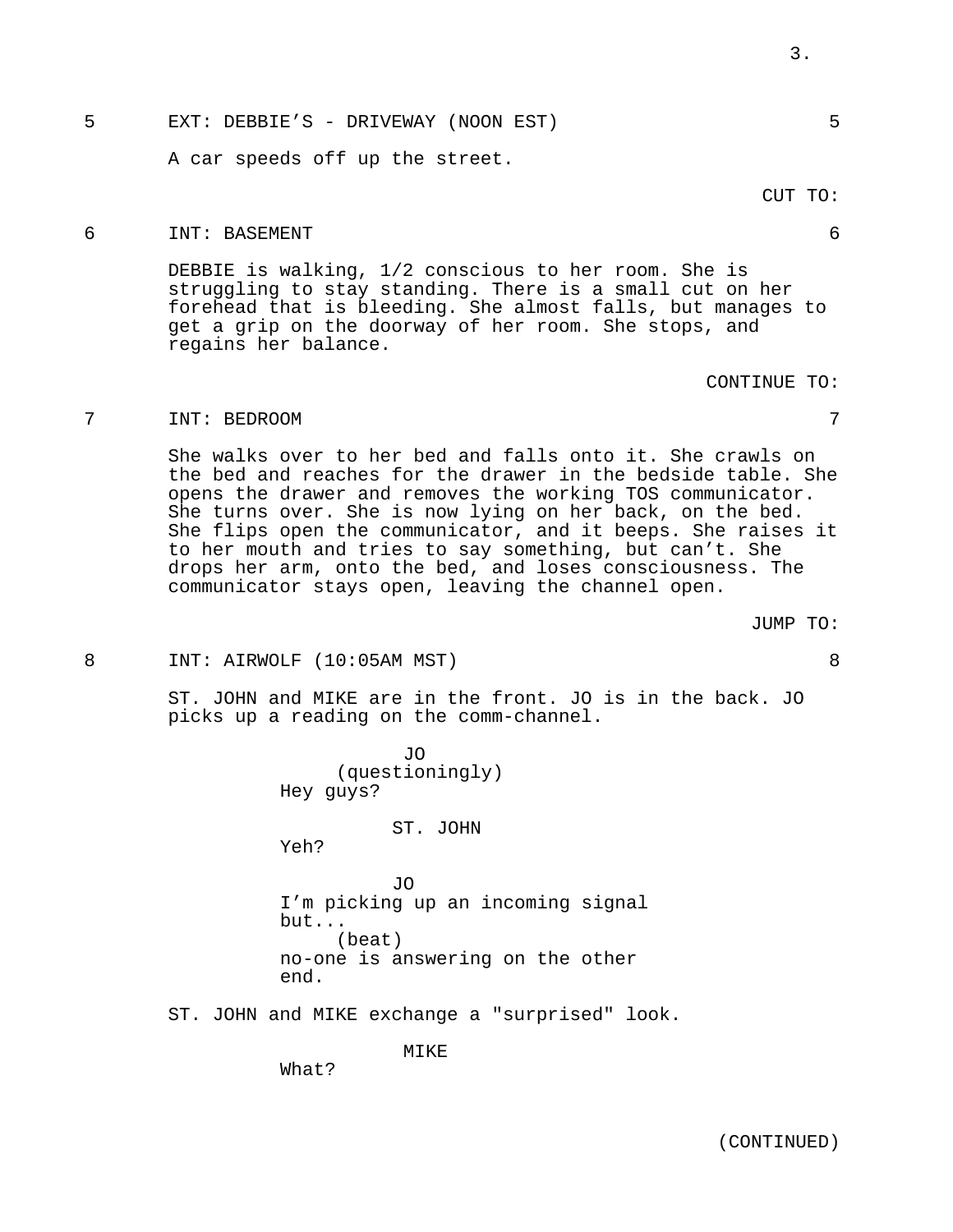ST. JOHN Where's it coming from?

JO

Hang on.

JO enters a command into the computer. A map comes up. She enters another command. The map zeros in on the signal. JO gets a look of recognition as the computer displays the address of the signal. 215 Phyllis Ave. Scarborough, Ontario. Canada.

JO

Debbie's.

ST. JOHN and MIKE exchange a worried look.

ST. JOHN Keep trying to get her Jo. Give me turbos Mike.

MIKE

Turbos.

ST. JOHN Jo, call Jason. Inform him we're crossing the border.

JO Right.

CONTINUE TO:

9 EXT: AIRWOLF 9

AIRWOLF turns and darts off towards DEBBIE's as the turbo-engines are engaged.

10 INT: DEBBIE'S ROOM (2:05PM EST) 10

ST JOHN, MIKE, and JO, run in through the walk through closet. ST. JOHN goes to DEBBIE's side. JO takes one look at DEBBIE and decides to call the paramedics. JO leaves the room to use the phone. ST. JOHN reaches DEBBIE's side. He removes the communicator from her hand, closes it, and places it on the bedside table. ST. JOHN sits on the bed beside her. MIKE stands on the other side of the bed, near the door. The cut on DEBBIE's head, has stopped bleeding.

> ST. JOHN Deb? (beat) Deb?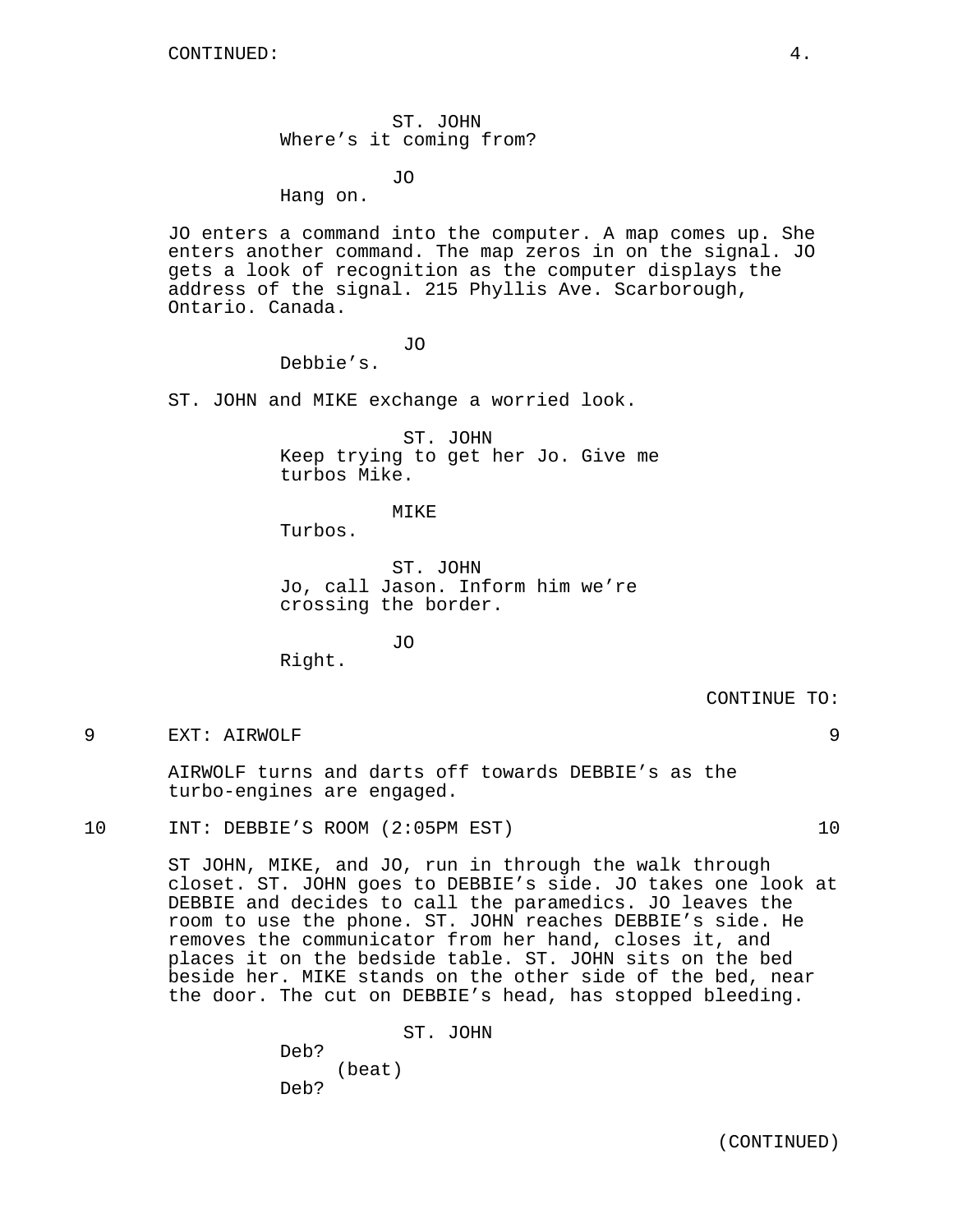MIKE sits on the other side of her. ST. JOHN and MIKE try to revive her.

```
MIKE
```
Deb... (beat) ...wake up.

After a few seconds, DEBBIE moves her head. She slowly opens her eyes. She sees MIKE first.

DEBBIE

Mike?

She turns her head and sees ST. JOHN.

#### DEBBIE

Stj? (beat) What? Where?

DEBBIE tries to rise. As soon as she moves her head, she gets dizzy. ST. JOHN places his hands on one shoulder, while MIKE places his hands on the other shoulder. They push her back down, as JO enters.

ST. JOHN

Easy.

JO The paramedics are on the way.

ST. JOHN looks at DEBBIE. DEBBIE seems to be struggling to stay awake.

> ST. JOHN What happened?

DEBBIE I... I... (beat) I can't remember. I...

DEBBIE passes out again. ST. JOHN tries to wake her.

ST. JOHN Deb? (beat) Honey, wake up. (beat) Deb?

JUMP TO: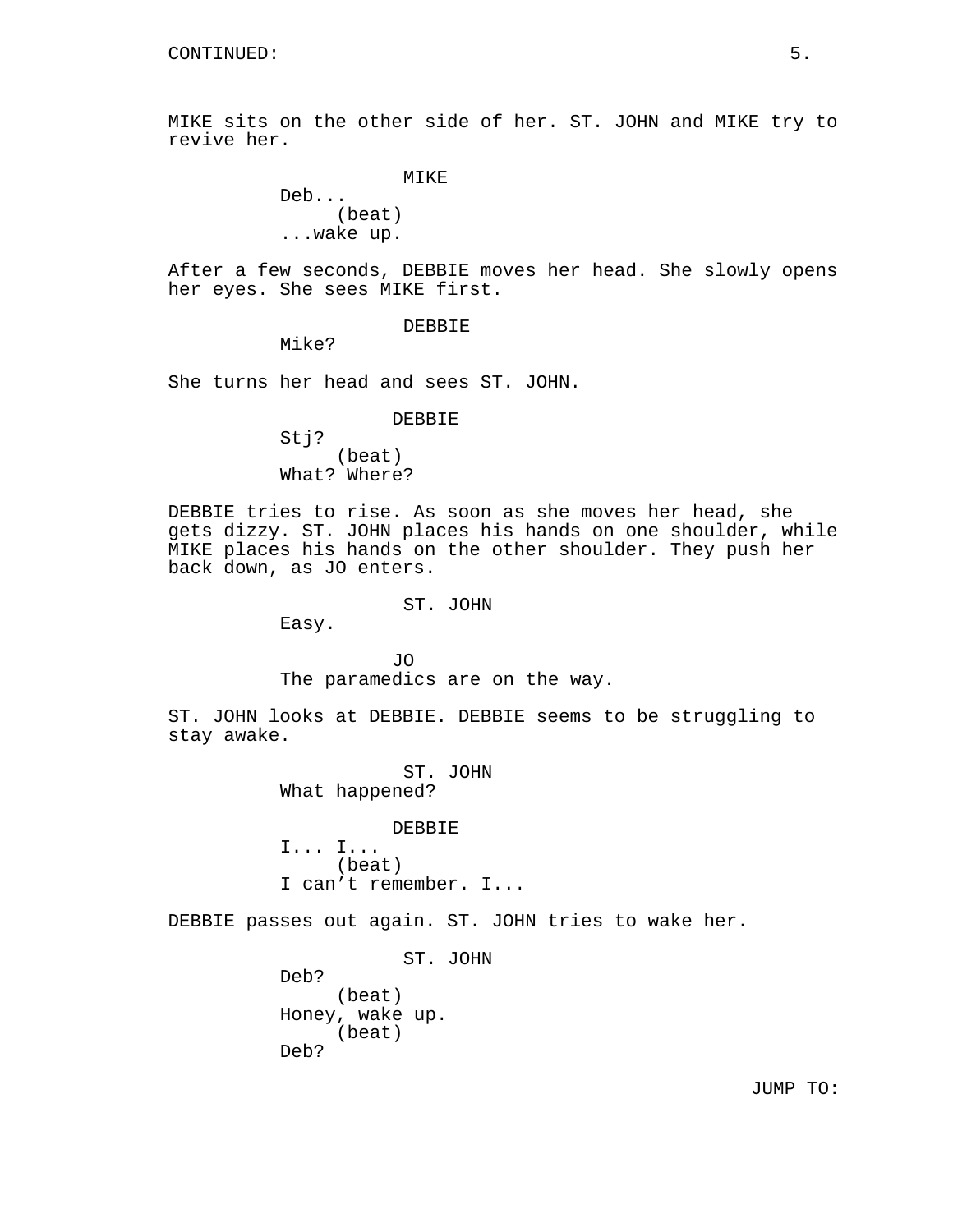MIKE St John, sit down, will ya! ST. JOHN I can't help it, Mike. I... MIKE rises and walks over to him. ST. JOHN I just wish we knew what happened. I... MIKE I know buddy. But, if you don't sit down... (beat) I'm gonna have you tied down. ST. JOHN Okay, okay. I'll sit. MIKE sits back in his chair. ST. JOHN sits in another chair. Camera focuses on ST. JOHN as he thinks back to the first time he met DEBBIE. FADE TO: 12 FLASHBACK #1 (ST. JOHN'S POV) 12 Chapter 1: Scenes 38-39, 41-43, 45, 49, and 51. FADE T0: 13 INT: SCARBOROUGH GENERAL HOSPITAL - WAITING ROOM (4:55PM) 13 Camera pans over to MIKE. He thinks back to the time he and DEBBIE got stranded on an island. FADE TO: 14 FLASHBACK #2 (MIKE'S POV) 14 Chapter 1: Scenes 52-61. FADE TO:

11 INT: SCARBOROUGH GENERAL HOSPITAL - WAITING ROOM (4:45PM) 11

JOHN is pacing.

JO is sitting on the couch. MIKE is sitting in a chair. ST.

6.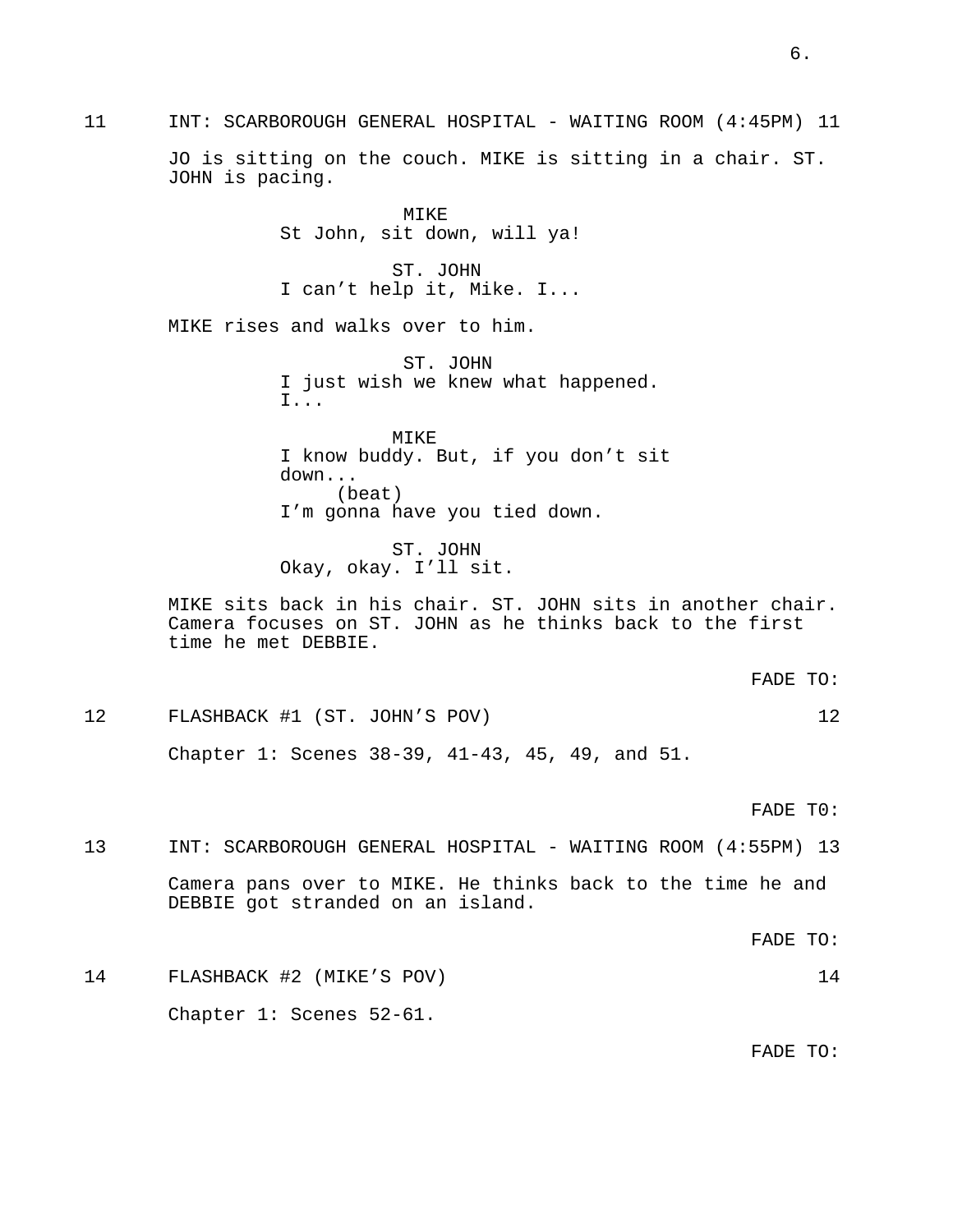- 7.
- 15 INT: SCARBOROUGH GENERAL HOSPITAL WAITING ROOM (5:05PM) 15 Camera pans to JO as she flashes back.

FADE TO:

16 FLASHBACK #3 (JO'S POV) 16 Chapter 1: Scenes 20-21 and 23-26.

FADE TO:

17 INT: SCARBOROUGH GENERAL HOSPITAL - WAITING ROOM (5:15PM) 17

ST. JOHN is staring out a window. MIKE is flipping through a magazine. MIKE sees an ad for the Aspen Resort that they all went to last Christmas. MIKE stares at the picture and thinks back to Aspen.

FADE TO:

18 FLASHBACK #4 (MIKE'S POV) 18 Chapter 2: Scenes 20 and 25.

FADE TO:

19 INT: SCARBOROUGH GENERAL HOSPITAL - WAITING ROOM (5:25PM) 19

JO's flipping through a magazine. ST. JOHN is pacing again. ST. JOHN heads to the window, and stares out it. He sees something that makes him think back to ASPEN.

FADE TO:

20 FLASHBACK #5 (ST. JOHN'S POV) 20 Chapter 2: Scene 26.

FADE TO:

21 INT: SCARBOROUGH GENERAL HOSPITAL - WAITING ROOM (5:35PM) 21

ST JOHN's still staring out the window. MIKE is on his way over to him. JO is putting the magazine down. ST. JOHN sees the room's reflection on the window glass. DOCTOR POTTER enters. ST. JOHN turns around.

> ST. JOHN How is she doc?

All eyes turn to POTTER.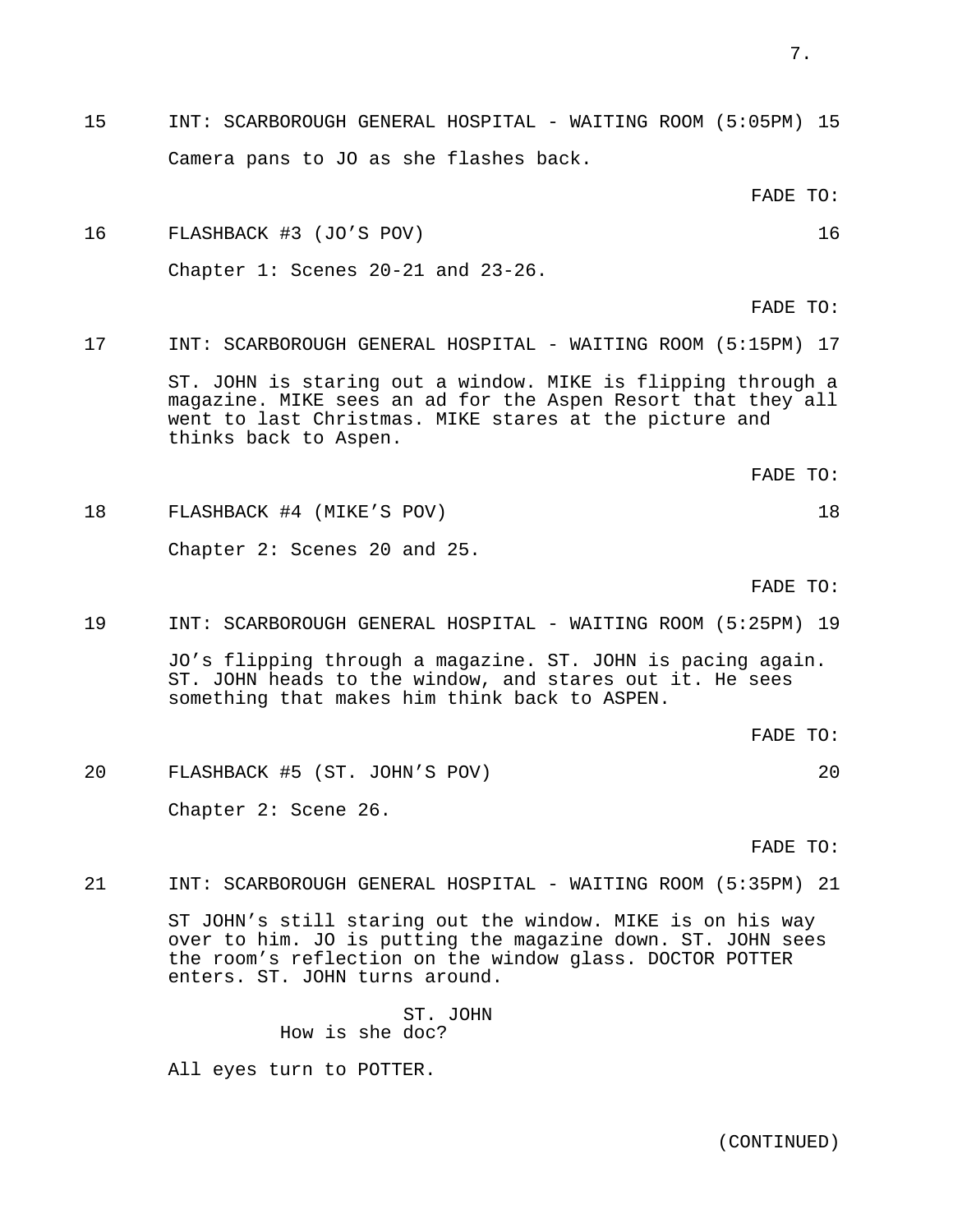POTTER She is still unconscious. MIKE What could... POTTER Do any of you know what happened? MIKE No. (beat) When we found her, she was out. (beat) She came to briefly, but then she went out again. ST. JOHN Can we see her? POTTER nods affirmatively. All exit waiting room, following POTTER. CONTINUE TO: 22 INT: HOSPITAL ROOM (5:38PM) 22 DEBBIE is lying, unconscious, in the bed. She has a dream memory of FRANK's Halloween Party. FADE TO: 23 FLASHBACK #6 (DEBBIE'S POV) 23 Chapter 1: Scenes 38-39, 43, and 51. Chapter 2: Scenes 20 and 25-26. CUT TO: 24 DREAM 24

The images start to merge. One minute she is kissing MIKE, then it's ST JOHN. Then she's making love with ST JOHN. ST. JOHN turns into MIKE. MIKE turns into ST JOHN. Then ST. JOHN turns into MIKE again. Then MIKE turns into ST JOHN.

FADE TO: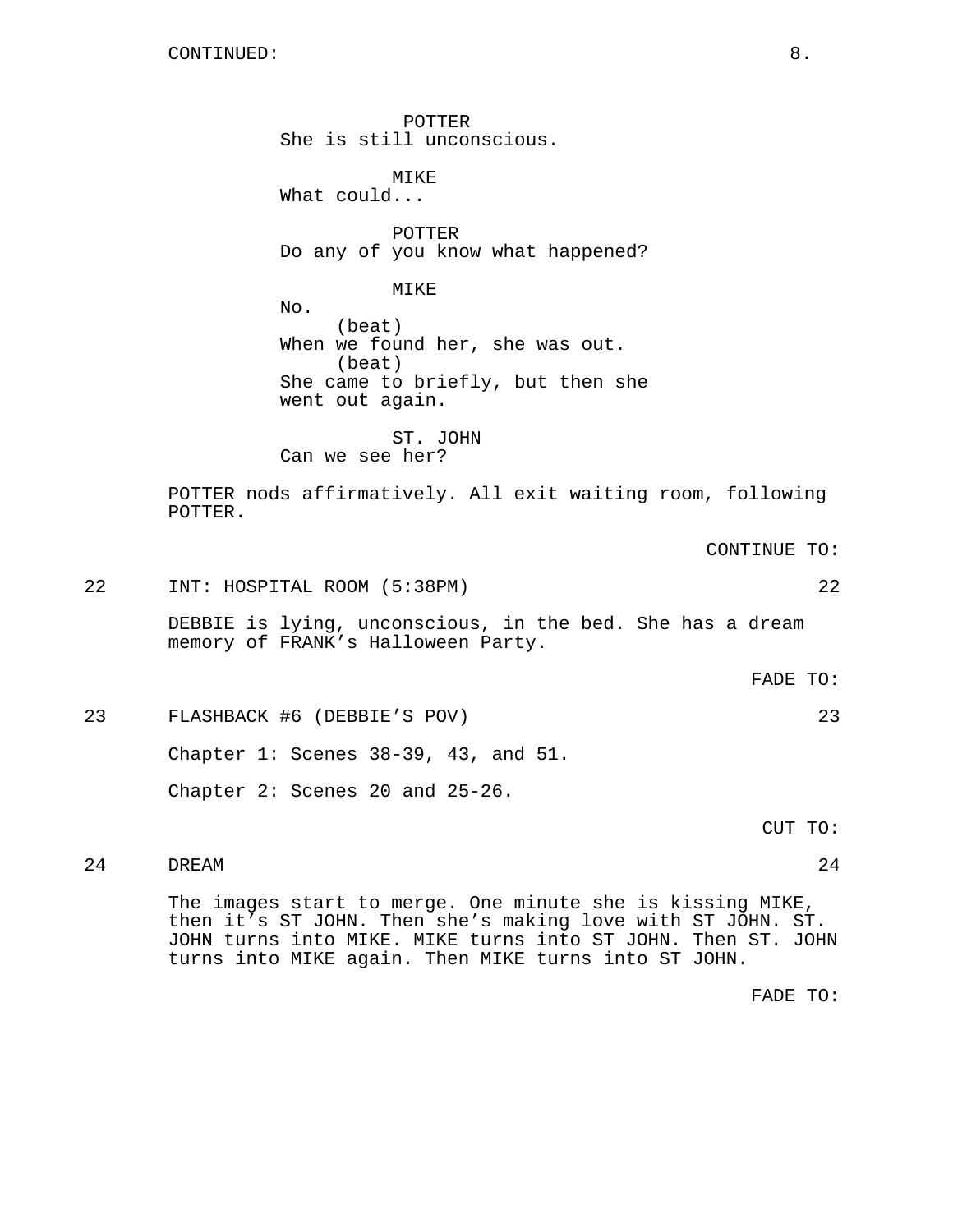# 25 INT: HOSPITAL ROOM 25

She awakes with a start. ST JOHN, MIKE, and JO are in the room. ST. JOHN is sitting on one side her, holding her hand in his. MIKE, is sitting on the other side of her. She tries to get up, but ST. JOHN and MIKE lay her back down. She looks confused, disoriented.

> DEBBIE Wh... What happened?

ST. JOHN We were hoping you could tell us that.

DEBBIE Wh... Where am I?

MIKE Scarborough General.

DEBBIE (raise eyebrow) Hospital?

She tries to get up again, and gets dizzy. She raises a hand to her head, and lies back down.

> ST. JOHN Why don't you get some rest, and we'll see you in the morning?

> > DEBBIE

Yeh, okay.

ST. JOHN gives her a kiss on the forehead. MIKE squeezes her hand and gives her a smile.

> JO See ya tomorrow.

#### DEBBIE

Bye.

JO, ST JOHN, and MIKE, leave. DEBBIE stares at the ceiling, and drifts back asleep.

FADE TO: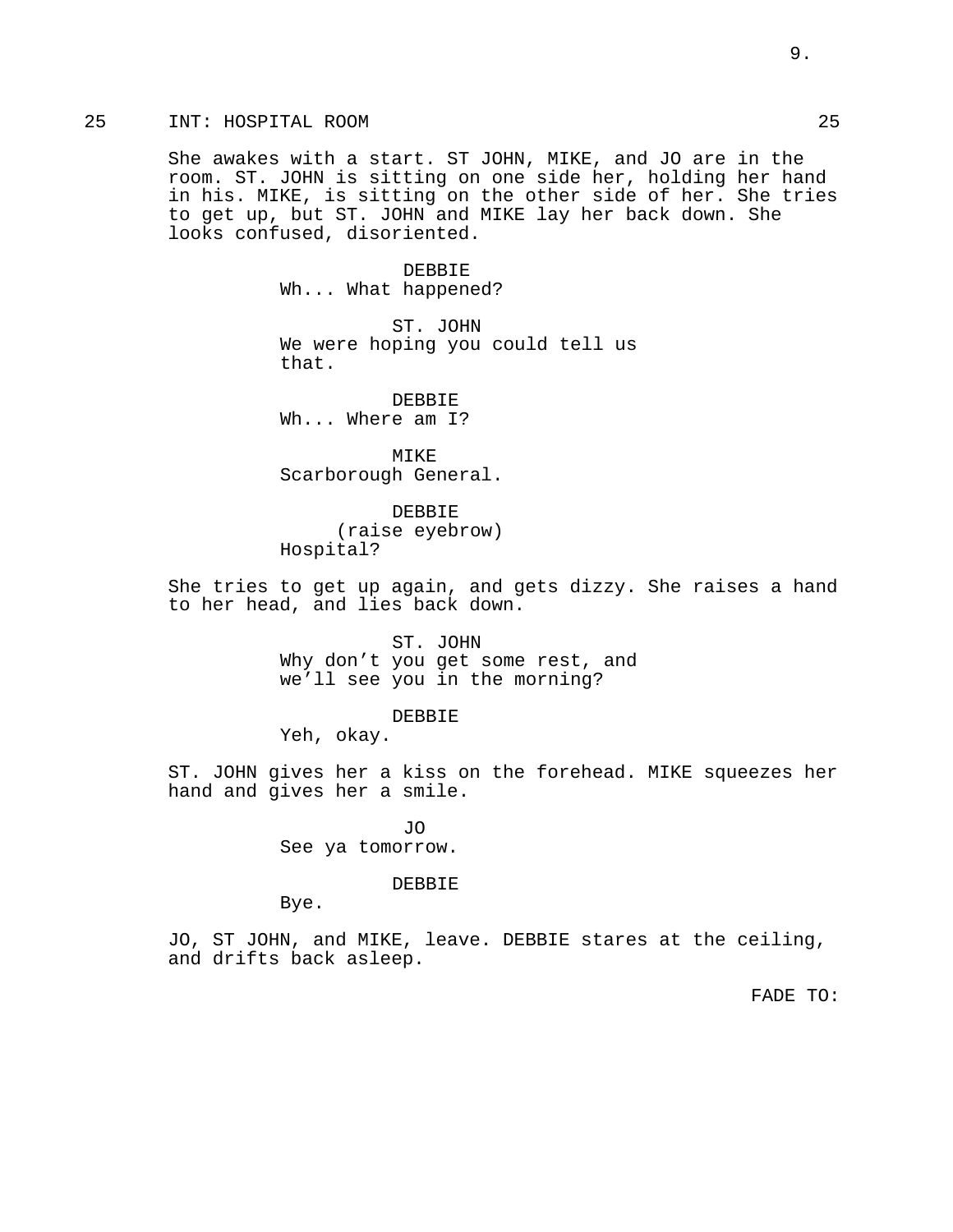Chapter 1: Scenes 74 and 112.

Chapter 2: Scenes 93-94.

Chapter 4: Scenes 138-142.

Chapter 3: Scenes 135 and 139.

Chapter 5: Scenes 36, 52 and 62.

FADE TO:

# 27 INT: HOSPITAL ROOM 27

### **MONDAY AUGUST 23rd 1993 - NOON**

ST JOHN, MIKE, and JO, are sitting in the room. ST. JOHN is sitting in a chair beside the bed. He is holding one of DEBBIE's hands in his hand. He is stroking her hair with the other. MIKE is walking over to ST JOHN.

> ST. JOHN I don't get it Mike. She was fine when...

MIKE She'll be okay buddy. Doc Potter says the sleep will do her good.

ST. JOHN I know what he said. (look at Debbie) Come on Deb, honey. Snap out of it. Please.

MIKE Jo and I were just gonna go to the cafe. Do you want anything?

ST. JOHN

No.

MIKE

You sure?

ST. JOHN Yeh. You guys go ahead.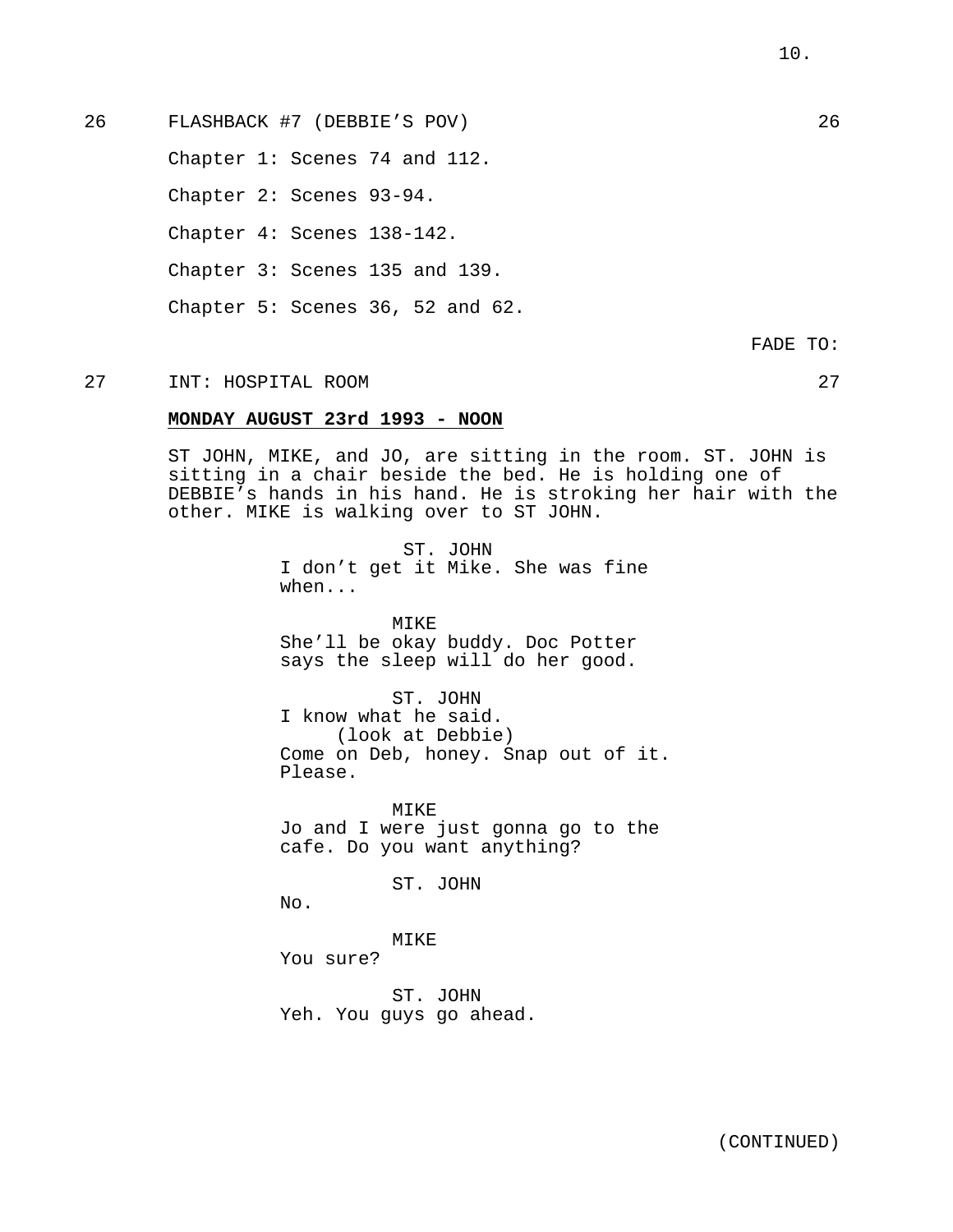MIKE walks back over to JO. MIKE and JO walk to the door. ST. JOHN looks back at DEBBIE. MIKE opens the door. JO exits. MIKE stops in the doorway. He looks at ST. JOHN then DEBBIE then he exits. The door closes behind him. Focus on ST. JOHN. He's staring at DEBBIE. His mind wanders back to ASPEN.

28 FLASHBACK #8 (ST. JOHN'S POV) 28 Chapter 2: Scenes 31-32 and 39. Chapter 3: Scenes 146-148.

Chapter 5: Scenes 16, 18-24.

FADE TO:

29 INT: HOSPITAL ROOM (12:30PM) 29

ST. JOHN kisses her hand. She awakens. He isn't looking at her. She turns to him.

> DEBBIE S... St... St John?

ST. JOHN (look at her and smile) I'm right here honey. (beat) How are you?

DEBBIE Except for one massive headache. (beat) I'm fine. I think?

DOCTOR POTTER enters and walks over. He checks her out. ST. JOHN looks at him.

> ST. JOHN Well doc? How is she?

POTTER She appears to be fine, Mr. Hawke.

ST. JOHN Great. Can we take her home then?

POTTER There are a few more tests I'd like to run before we do that.

FADE TO: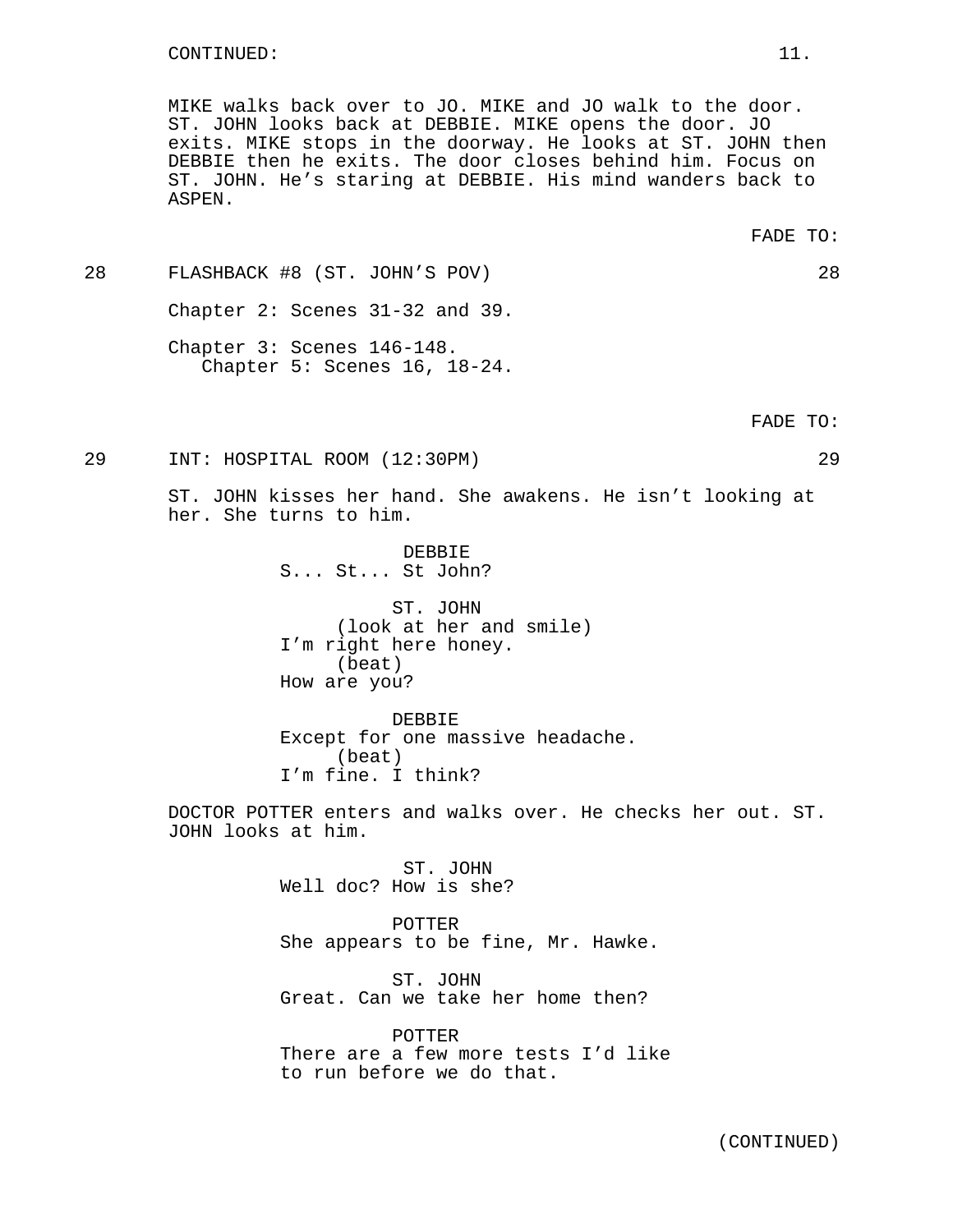ST. JOHN But... POTTER She's been in and out of consciousness for 2 1/2 days, Mr. Hawke. I... DEBBIE (surprise) 2 and 1/2 days? ST. JOHN and POTTER ignore, or don't hear, her. POTTER One does not stay unconscious that long without a reason! ST. JOHN You're right. POTTER I'll be back shortly. POTTER exits. ST. JOHN looks at DEBBIE. DEBBIE Did he say days? ST. JOHN Yeh. (beat) You gave us quite a scare. (beat) Can you remember anything? (beat) Anything at all? DEBBIE (try to think) I... I... (beat) No. I'm sorry. I can't remember anything. ST. JOHN Don't worry about that now. It will come back to you.

ST. JOHN smiles at her and kisses her hand. DEBBIE smiles at him. All is quiet for a few moments.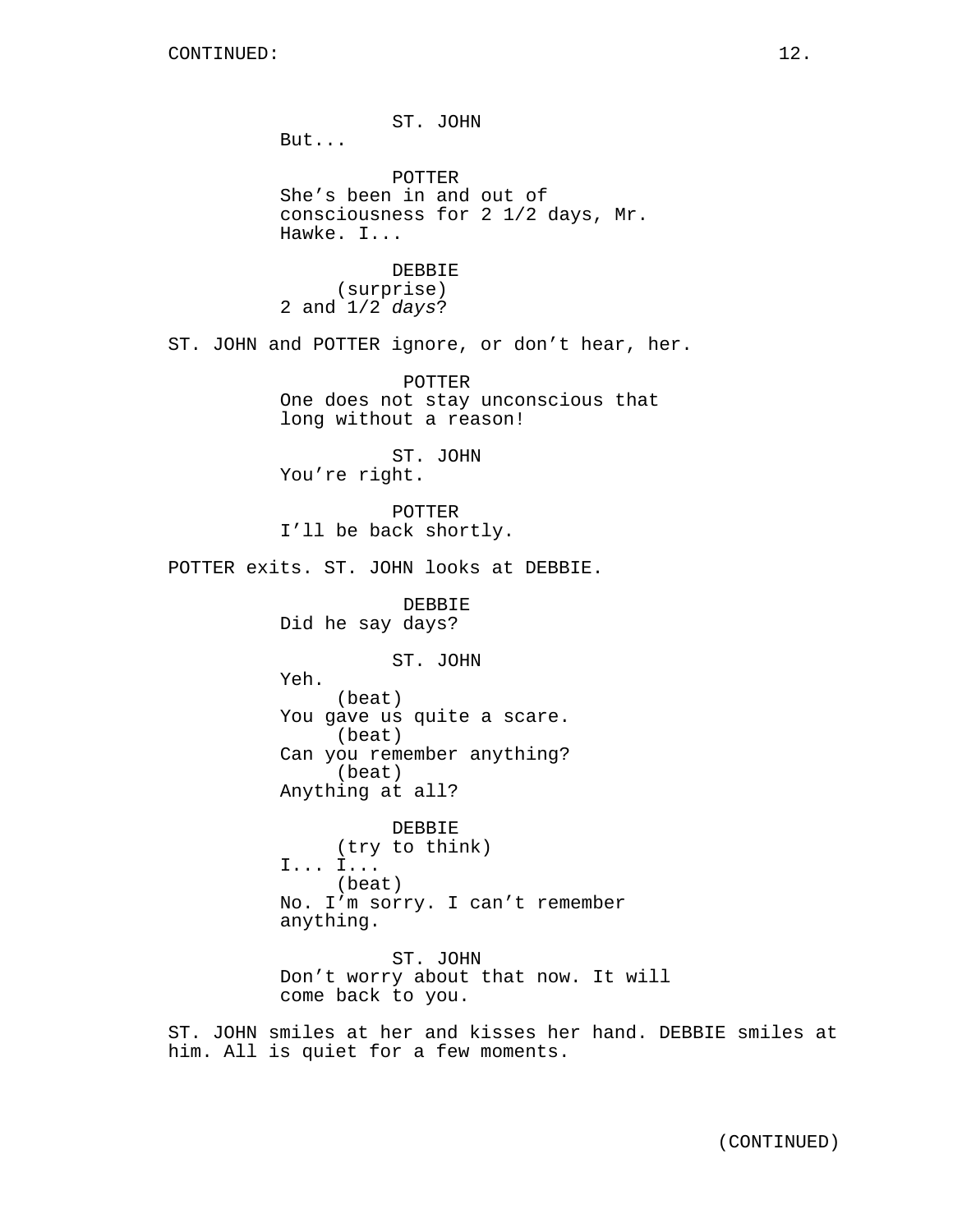DEBBIE

Stj?

## ST. JOHN

Yeh?

MIKE and JO enter. They don't notice.

DEBBIE You wouldn't believe the dreams I was having.

MTK<sub>E</sub>

I think I would.

DEBBIE gives MIKE a smile then addresses ST JOHN.

DEBBIE I know this might sound crazy, but... (beat) Do you own a big black helicopter?

ST. JOHN (smile) We've been known to fly around in one from time-to-time. Yeh.

DEBBIE Then I wasn't imagining it? It really exists?

MIKE Yeh. She does.

DEBBIE gets a real serious look on her face.

ST. JOHN

What is it?

DEBBIE I'm not sure. But... (beat) I think whatever happened, somehow involved that helicopter. Airwolf, right?

ST. JOHN What makes you think it had something to do with Air...

POTTER enters. ST. JOHN looks at him. He gives ST. JOHN a "can I see her alone" look. ST. JOHN nods. ST. JOHN looks back at DEBBIE.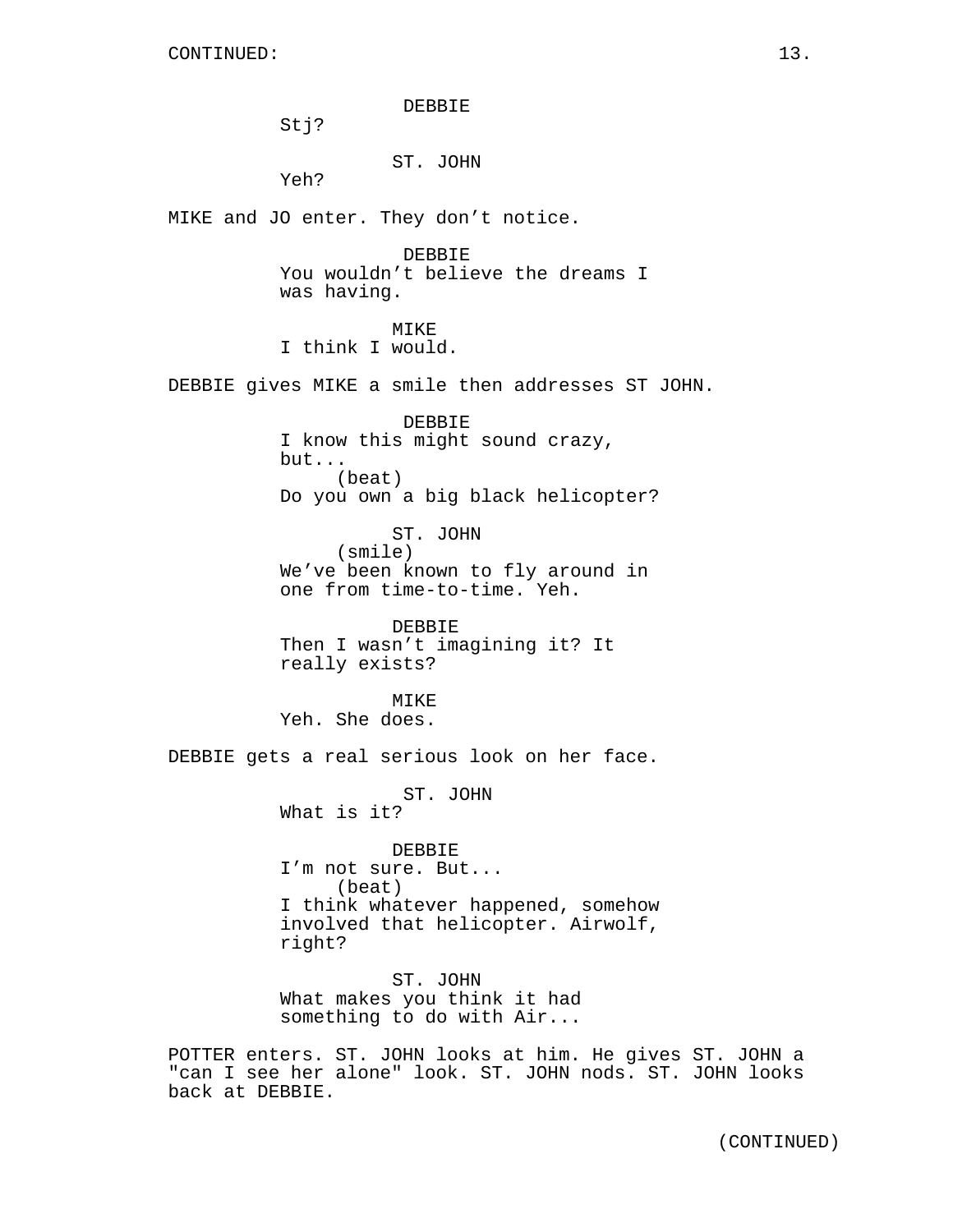ST. JOHN I'll see ya in a bit.

ST. JOHN smiles and kisses her on the forehead. ST JOHN, MIKE and JO exit. POTTER walks over to DEBBIE.

CUT TO:

30 INT: DEBBIE'S - LIVING ROOM (6:00PM) 30

MIKE and JO are sitting on the couch playing cards. MIKE is not concentrating on the game. His mind is elsewhere. He keeps reorganizing his cards. JO is waiting for him to throw a card. She is getting impatient.

> JO Will you just throw a card, Mike!

> > MIKE

They should have been here by now. When we left, St. John said...

JO I know what he said, Mike, I was there. Remember?

MIKE throws his cards face down onto the couch.

MIKE I don't want to play anymore.

MIKE gets up off the couch.

JO

Miiiike!!!

MIKE heads over to the window and looks out it. JO gathers up the cards, then walks over to MIKE. JO is about to say something, when the phone rings. She goes over to the phone and answers it.

> JO Hello? (beat) Who are you looking for? (beat) No, you dialed the right number. She's just not here right now. (beat) This is Jo. (beat) Yeh, that's right. (beat) (MORE)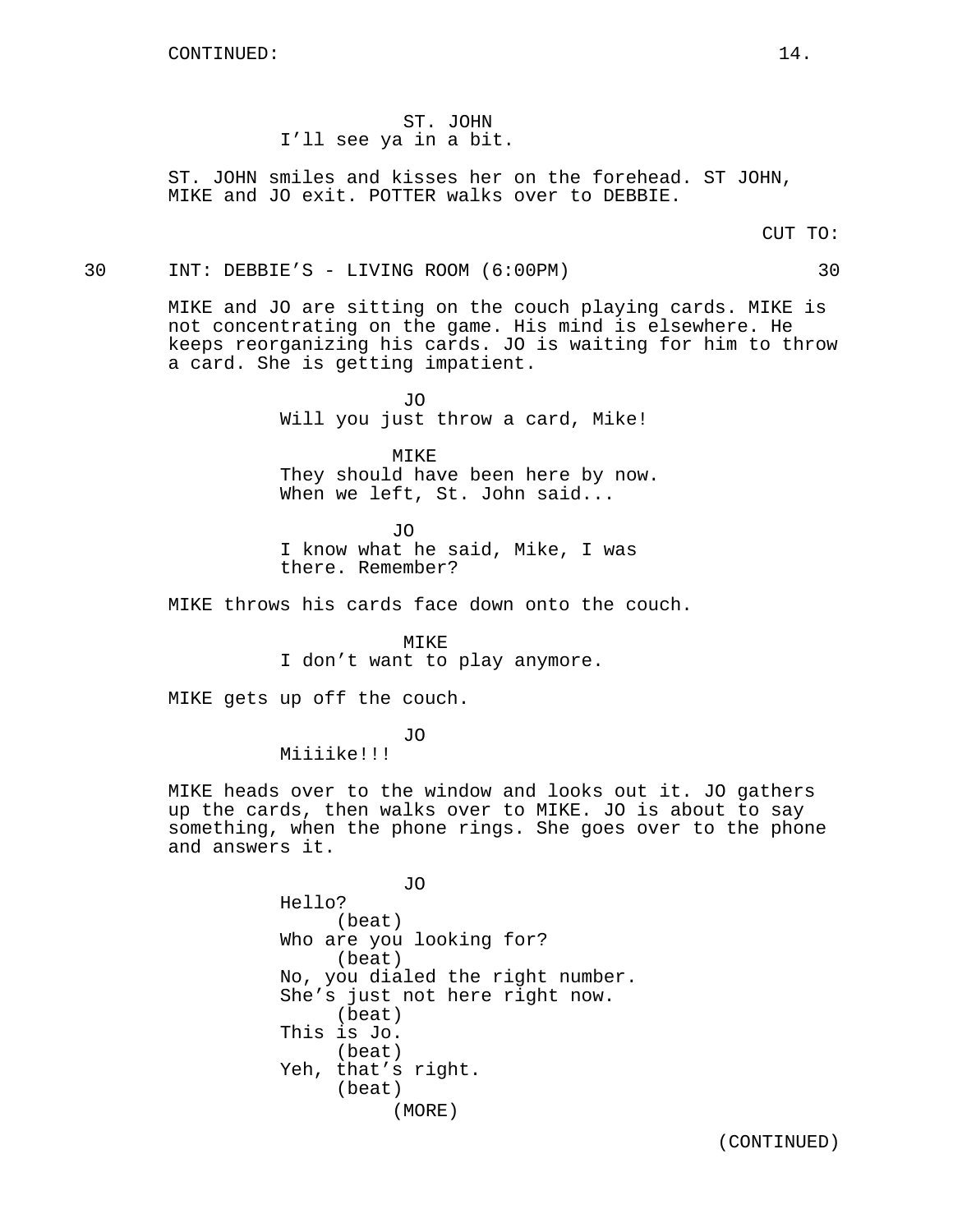JO (cont'd) She's gone for a walk with St John. (beat) Okay. I'll let her know. (beat) Bye.

JO hangs up, and heads back to MIKE. MIKE addresses her without looking at her.

> MIKE Who was it? JO Debbie's mom. MIKE What did... JO Just wanted to let her know they'd be home tomorrow night.

MIKE (turn to JO) Guess that means we'll stay in the base apartment, eh?

JO If we're still here.

MIKE

What's...

MIKE hears a car in the driveway. He looks back out the window. It's ST. JOHN.

PAN TO:

31 EXT: HOUSE - DRIVEWAY 31

ST. JOHN parks the car. ST. JOHN and DEBBIE exit the car. They walk to the side door.

CONTINUE TO:

32 EXT: HOUSE - SIDE DOOR 32

ST. JOHN opens the door. They enter the house.

CONTINUE TO: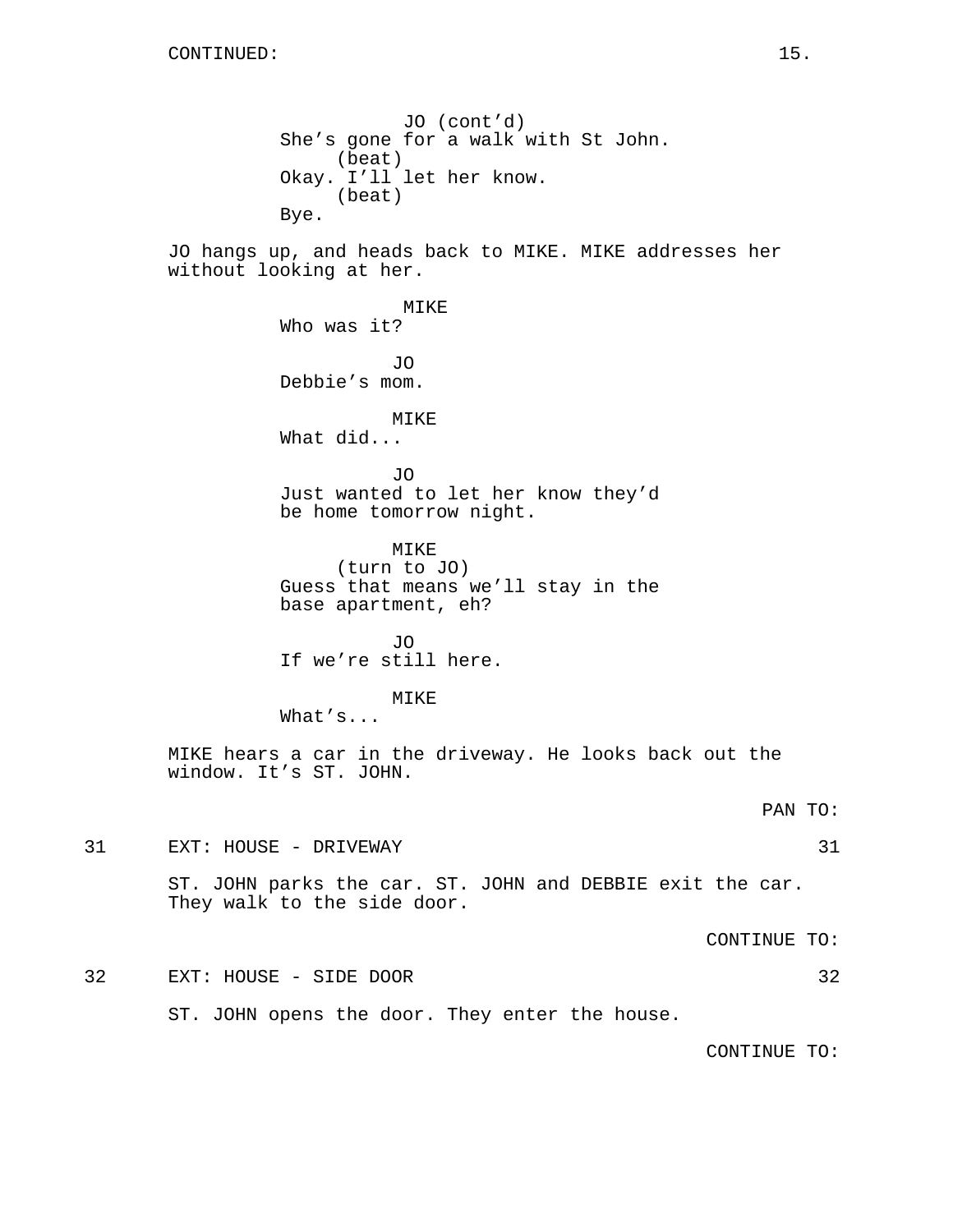33 INT: HOUSE - STAIRS/SIDE DOOR 33

ST. JOHN closes the door as he says his line.

ST. JOHN

Mike? Jo?

MIKE (VO)

In here.

ST. JOHN and DEBBIE ascend the stairs.

CONTINUE TO:

34 INT: LIVING ROOM 34

MIKE and JO are sitting on the couch. ST. JOHN and DEBBIE enter. MIKE looks at her.

> MIKE How are you feeling?

DEBBIE Fine. Except for the fact that I can't remember what...

MIKE Don't worry. It will come back. Trust me. I know.

MIKE flashes her a smile. She smiles back.

JO Your mom called.

DEBBIE (raise eyebrow) What did she...

JO They're coming home tomorrow night.

ST. JOHN That means everyone will be here.

# DEBBIE (concerned)

Yeh.

MIKE That's what the base apartment's for though, right?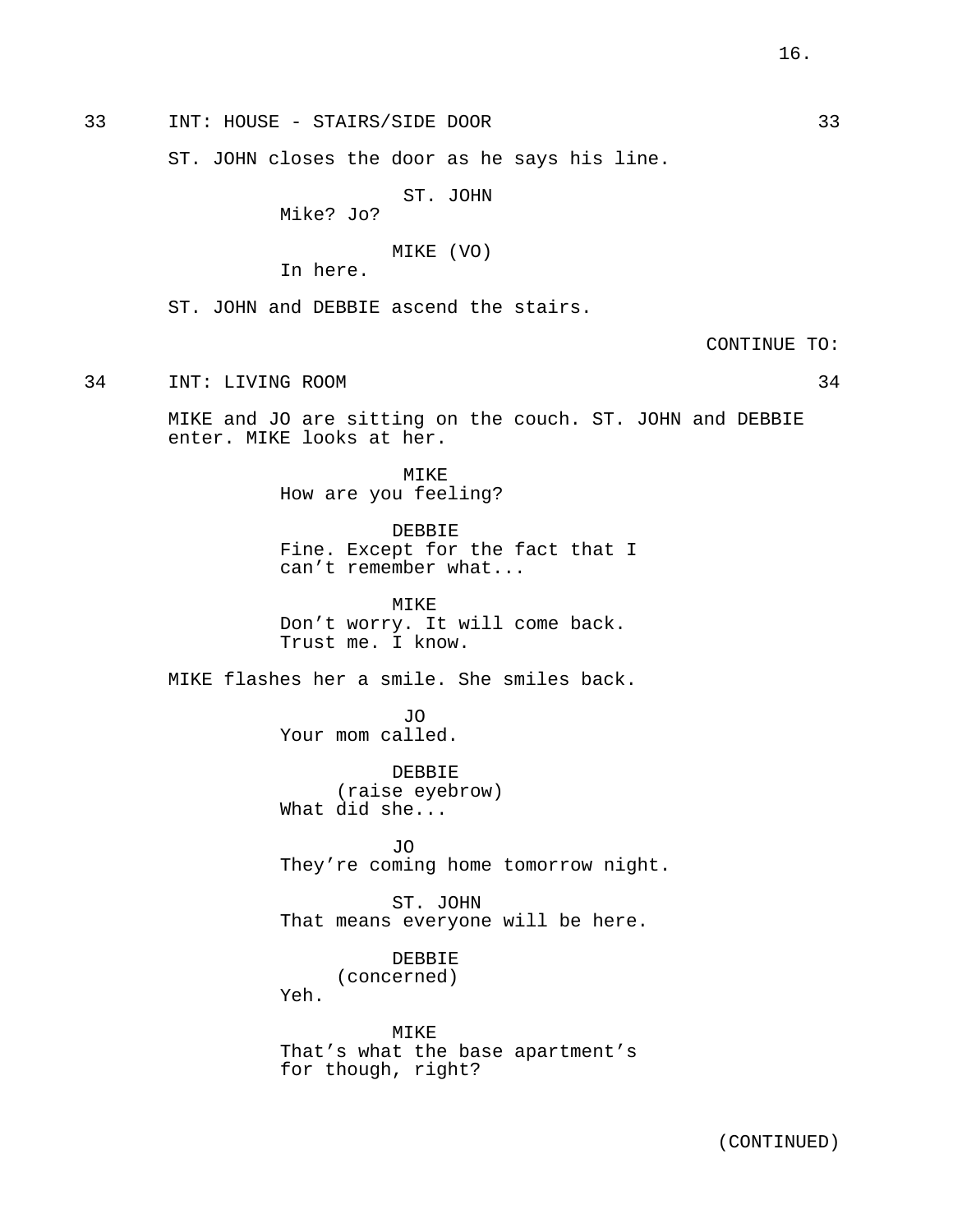DEBBIE

Right.

(beat)

But how are we gonna explain your appearance and disappearance?

MIKE I've been thinking about that.

ST. JOHN

And?

# MIKE

We can drive away, park the car in the school lot out back. Then, we can enter via the back gate, walk through the yard, and enter the house via the back door. Then, once inside, we can descend into the base.

ST. JOHN Then you can do it all in reverse in the morning, right?

MIKE

Right.

DEBBIE But for tonight, you guys can stay up here.

# **TUESDAY AUGUST 24th 1993**

| 35 | INT: DEBBIE'S BEDROOM (MIDNIGHT)     | 35       |
|----|--------------------------------------|----------|
|    | ST. JOHN and DEBBIE are fast asleep. |          |
|    |                                      | JUMP TO: |
|    |                                      |          |

36 INT: "JO'S" ROOM 36

JO is fast asleep.

PAN TO: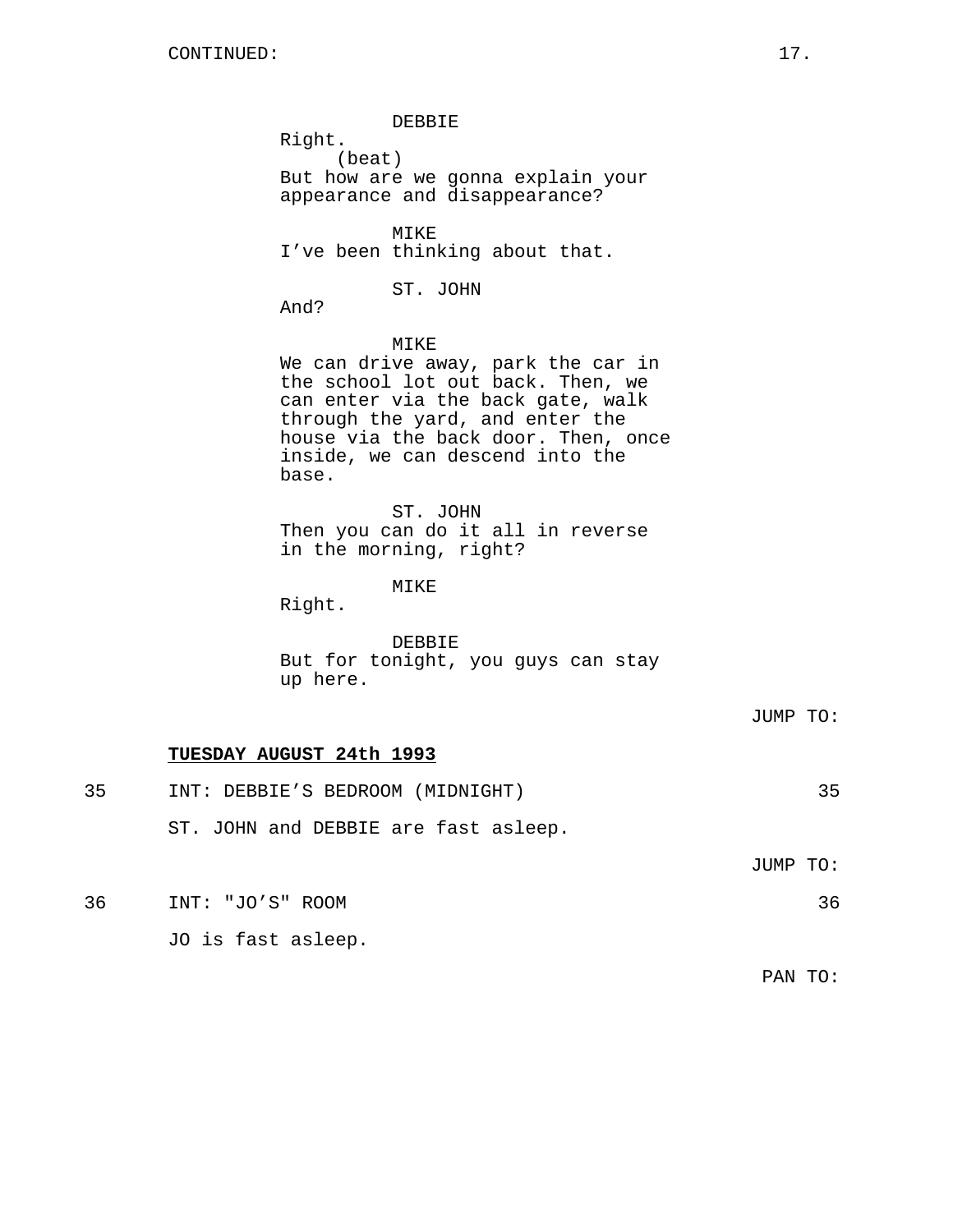37 INT: "MIKE'S" ROOM 37

MIKE is tossing and turning. He suddenly bolts awake.

MIKE (mutter) I've got to stop having these dreams.

He gets out of bed and exits the room.

CONTINUE TO:

#### 38 INT: HALLWAY 38

He walks down the hall to the bathroom. He turns on the light and enters.

CONTINUE TO:

39 INT: BATHROOM 39

He runs the cold water and splashes some onto his face. Then he fills the cup that is on the sink, with water. He turns off the tap, and the light, and exits.

CONTINUE TO:

40 INT: HALLWAY 40

He walks down the hall, back to his room, carrying the cup of water.

CONTINUE TO:

41 INT: "MIKE'S" ROOM 41

MIKE enters the room, drinking the water. He walks over to the bed and sits on the edge. He puts the cup on the bedside table and gets back into bed. He lays down straight, and stares at the ceiling. He closes his eyes, and tries to get to sleep. He opens them when he feels someone touching him, and kissing his neck. When he sees who it is, he is surprised. It's DEBBIE. She is at his side. She raises her head from his neck, and kisses him. MIKE's not sure if this is real, or another dream. He puts his hands on her shoulders and pushes her away. She looks at him, stunned.

> DEBBIE What's wrong Mikey? Don't you want me?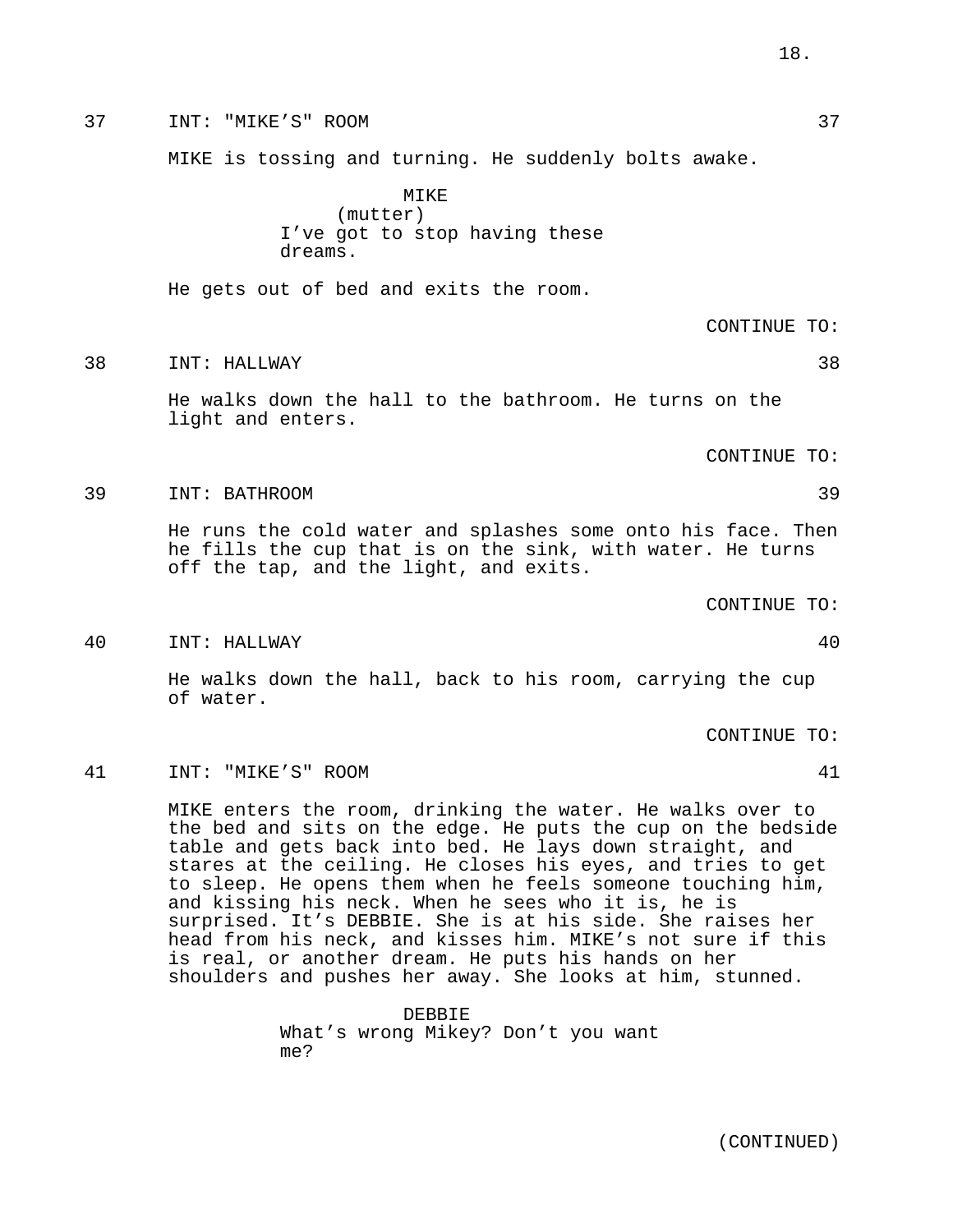MIKE You know the answer to that question.

She smiles seductively at him, and kisses his neck. She rolls on to him, and looks down at him.

> DEBBIE Then why are you pushing me away, Mike?

MIKE (nuzzle her neck) I... I... I don't know.

DEBBIE (look into his eyes) Take me Mike. Make love to me. I need you. I want you. No one makes me feel the way you do.

She is pressing herself closer to his body as she says the above line. She is also running her hands up and down his sides.

MIKE

What... (beat) What about St John?

DEBBIE I love you, Michael. Forget about St John. You are the only one for me. Surrender to your desires.

MIKE I... I love you too.

She smiles, and kisses him again. This time MIKE doesn't resist. He wraps his arms around her, and pulls her close. He then makes wild passionate love to her.

CUT TO:

42 INT: DEBBIE'S ROOM (10:00AM) 42

ST. JOHN and DEBBIE are sound asleep. ST. JOHN wakes up first. He lies on his side, and stares at her. He brushes the hair off her neck, and kisses it. She wakes up, and turns onto her side.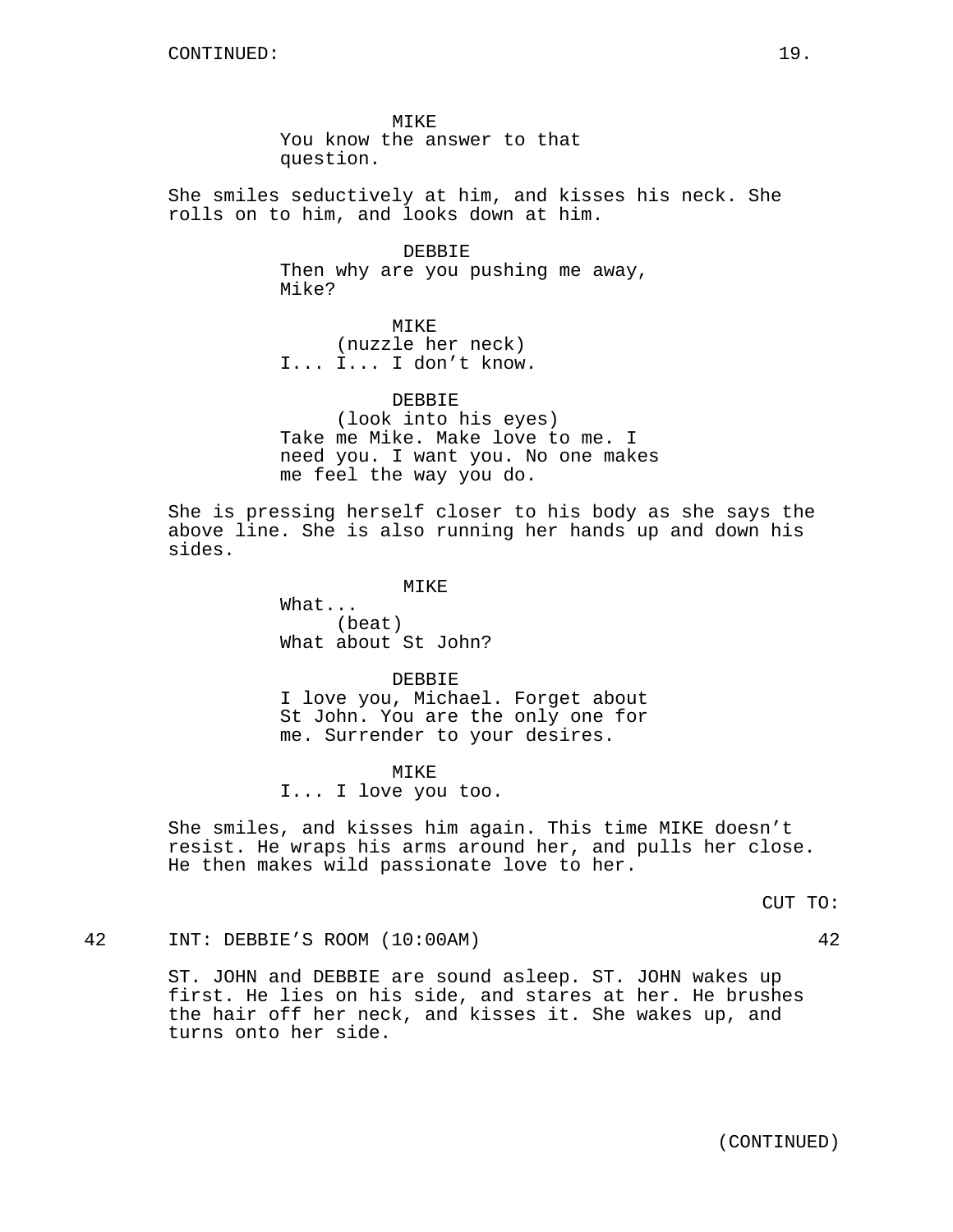ST. JOHN (look at her) Morning. DEBBIE Morning. ST. JOHN Sleep well? DEBBIE Like a baby. ST. JOHN smiles. She kisses him. CUT TO: 43 INT: "JO'S" ROOM 43 JO is up, dressed, and making the bed. PAN TO: 44 INT: "MIKE'S" ROOM 44 MIKE is up, dressed, making the bed, and talking to himself. He doesn't see JO stop in the doorway. MIKE (mutter) Twice. In one night. I wonder what they mean? I wonder if I should talk to someone about them? JO About who? The sound of JO's voice startles MIKE. He jumps. He wonders "How long has she been there." MIKE (confused) What? JO Who are they? MIKE They who? JO The "them" you wonder if you should talk to someone about!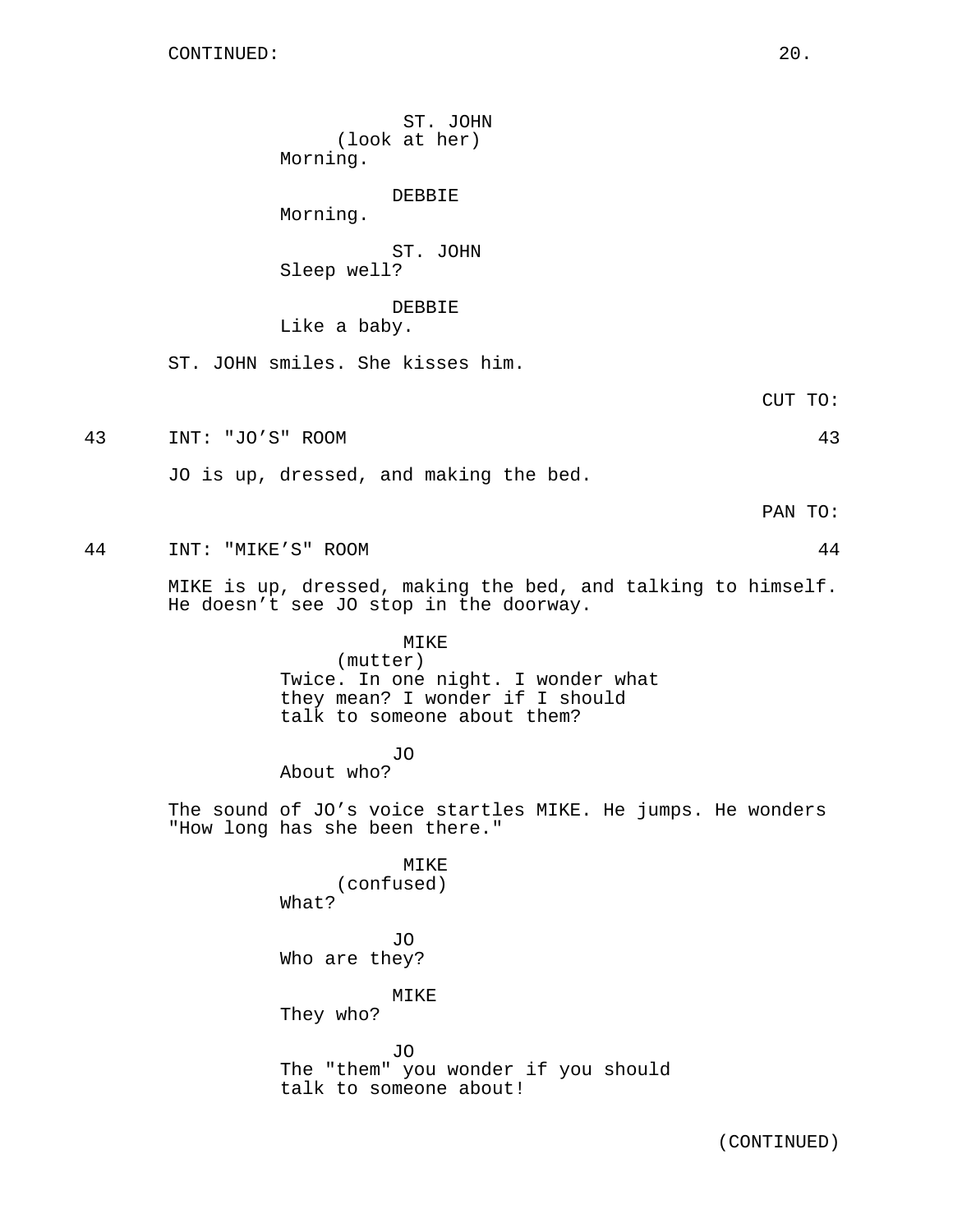MIKE finishes the bed. JO is waiting for an answer. JO Well? MIKE The "them" I was referring to, isn't a they. It's a thing. JO (confused) What? MIKE It's a dream. JO A dream?

> MIKE A reoccurring dream.

JO Are you sure it's a dream?

MIKE Trust me. It was a dream.

JO Is it serious?

MIKE You could say that. Yeh.

JO (curious) What sort of dream?

MIKE Never mind Jo.

JO thinks that, from the way MIKE said last line, she knows what sort of dream it is. She raises her eyebrow, and walks over to MIKE.

> JO Do I, know her? MIKE Who?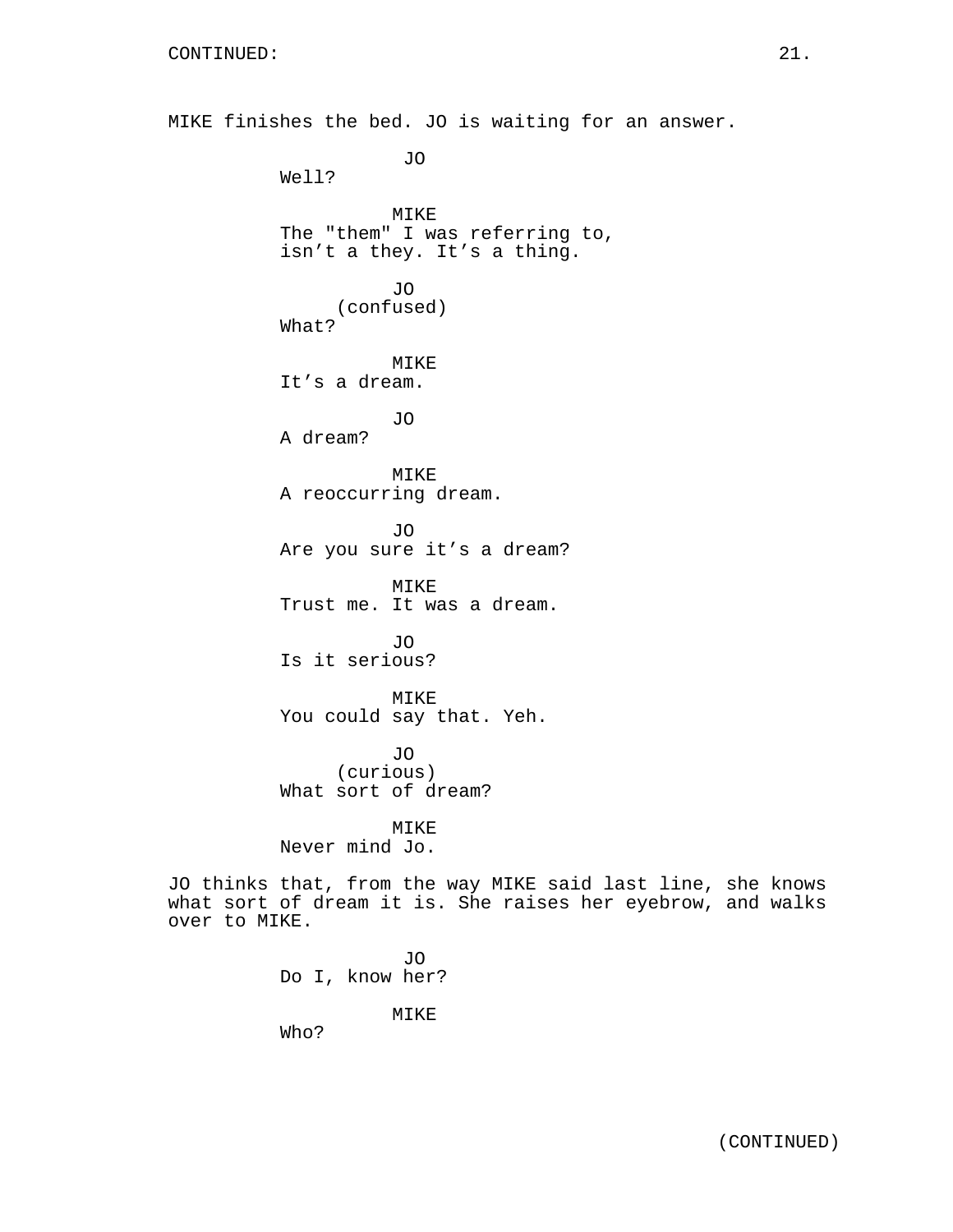JO The woman in, or should I say of, your dreams. MIKE (raise eyebrow) What makes you think it... JO ...involves a woman? MIKE (nod) Yeh. JO Not sure. Woman's intuition? MIKE Let's just drop it, okay Jo. Forget I mentioned it. JO O-kay. But, if you change your mind... MIKE I'll let you know. JO exits. MIKE sits on the edge of the made bed and buries his head in his hands. JUMP TO: 45 INT: KITCHEN (11:30AM) 45 MIKE and JO are sitting at the table, drinking coffee. ST. JOHN and DEBBIE walk up the stairs and enter the kitchen. JO / MIKE Morning. DEBBIE / ST. JOHN Morning. JO There's coffee made if you want some. ST. JOHN

Thanks. (go to get a cup) You want something to drink while I'm in here hon?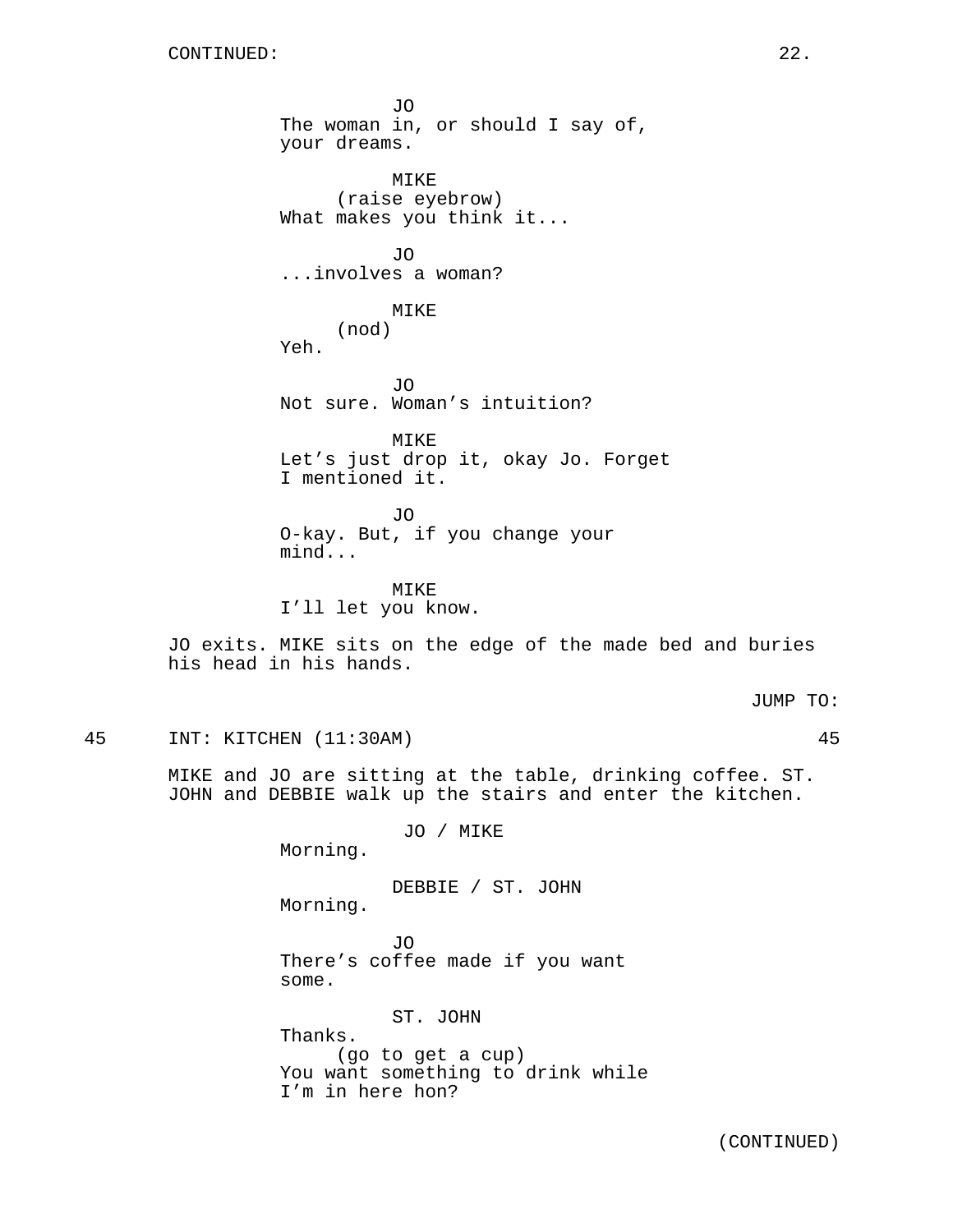DEBBIE A glass of orange juice, please.

DEBBIE sits at the table. ST. JOHN returns. He hands her the glass. She smiles a "thank you" at him. He sits beside her and takes a drink of his coffee. MIKE turns to DEBBIE.

> MTK<sub>E</sub> How are you feeling this morning?

DEBBIE Fine. I just...

DEBBIE pauses and doesn't continue.

ST. JOHN (look at her) You just what?

# DEBBIE

I just wish I could remember.

ST. JOHN You mentioned before, that it might have something to do with Airwolf. Do you still feel that way?

DEBBIE (nod) Yeh, I think so.

JO I've got an idea.

### DEBBIE

What?

JO (look at Mike) How are those hypnosis lessons coming?

DEBBIE (look from Jo to Mike) Hypnosis?

# MIKE

I... ah...

JO He's been taking lessons from one of the best.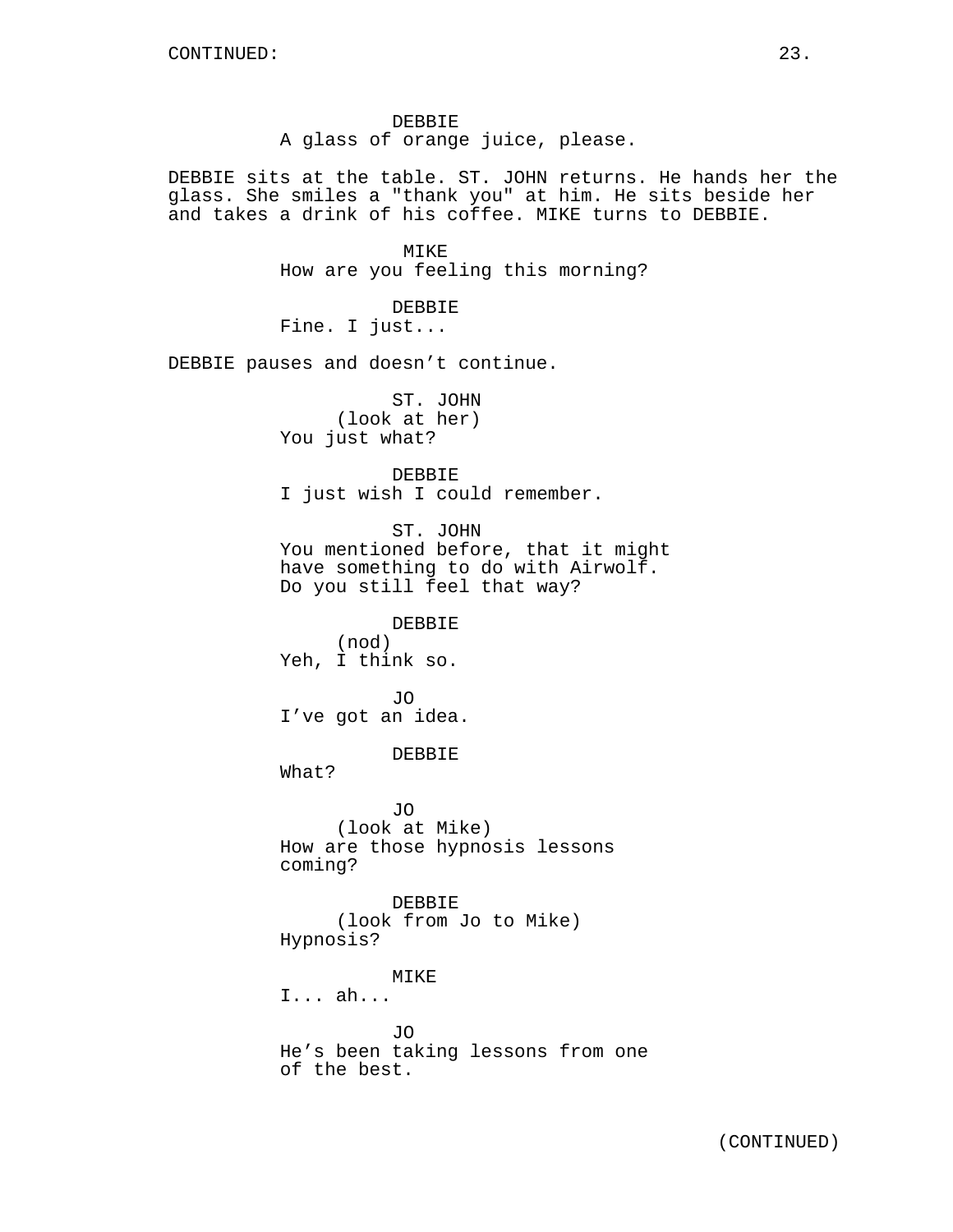DEBBIE (curious) Why? MIKE I've always wanted to be able to do it. DEBBIE Well, it won't work. I can't be hypnotized. MIKE (look at her) How do you know? Have you ever tried? DEBBIE Well, no, but... ST. JOHN It's worth a shot. Where do you want her? MTKF. Ah... In the living room. They all rise from table and head to living room.

CUT TO:

46 EXT: HOUSE - PHYLLIS AVENUE - CIRCLE (12:30PM) 46

There is a car parked on the far side of the circle.

PAN TO:

47 INT: THE CAR 47

The two men in the car are the same two men who were seen running from the house in the first scene. One man is looking through a pair of binoculars, that are focused on the living room. There are photos on the dashboard and on the seat of the car. One photo is of ST JOHN. One is of JO. One is of MIKE. One is a group shot with JASON at SANTINI AIR. And one is of ST JOHN, DEBBIE, and MIKE. The driver of the car is eating a bag of chips. His name is RICHARD LEVESQUE. The one with the binoculars is KYLE BATES.

> RICHARD What are they doing?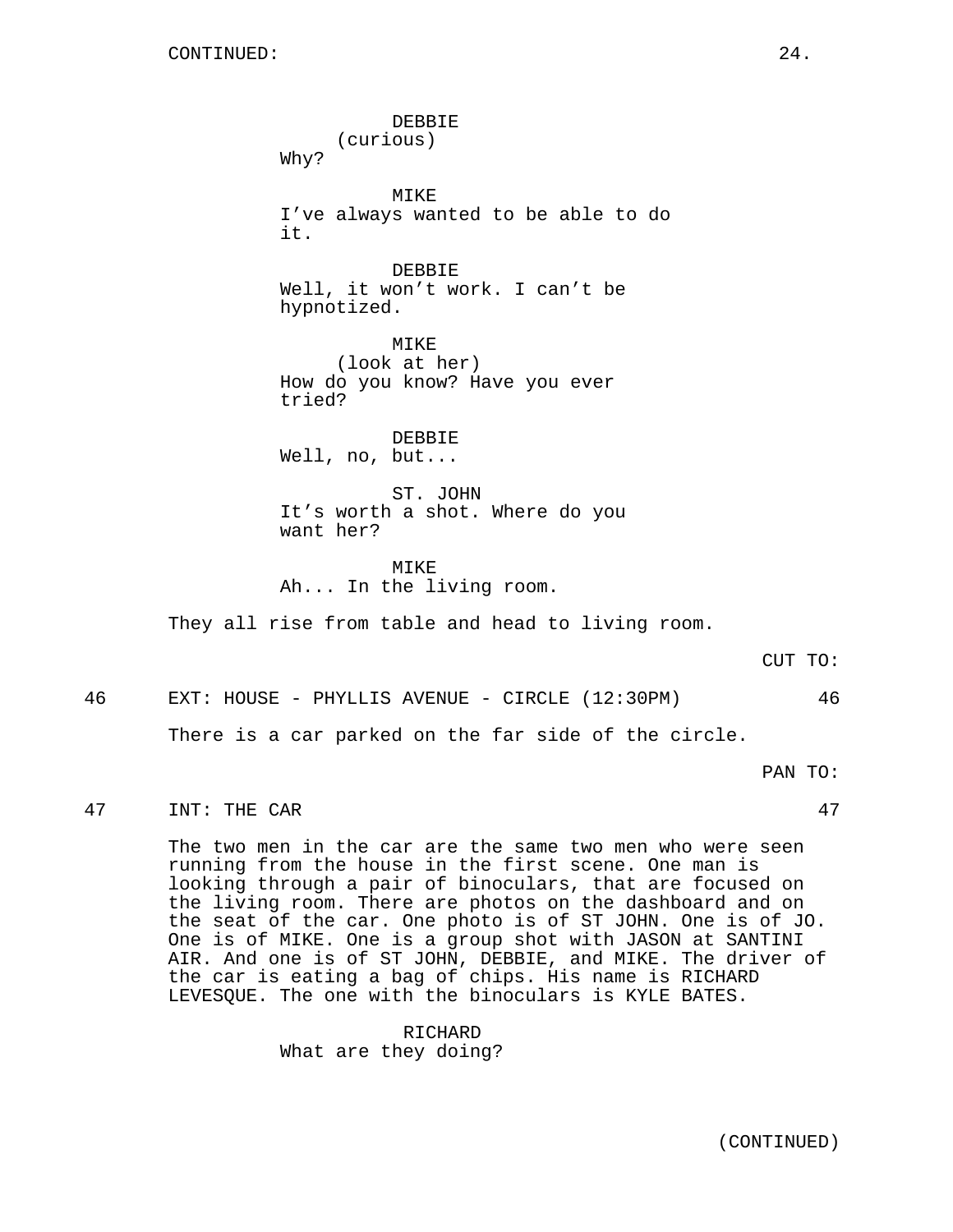KYLE Not sure. It looks like they're trying to hypnotize her. RICHARD Well, if I know Deb, it won't work. KYLE (turn to Richard) Wait, you know her? RICHARD I knew her. (beat) We worked together at Ponderosa for 2 years. But, that was 4-5 years ago. KYLE Does Mr. M know?

RICHARD That I knew her?

KYLE nods.

RICHARD I don't know. I didn't mention it to him.

KYLE (return to watching house) They're still at it. I guess you were right, Rich. It doesn't seem to be working.

RICHARD picks up the car phone and dials a number.

CUT TO:

48 INT: LIVING ROOM (1:30PM) 48

DEBBIE is sitting back in the reclining chair. ST. JOHN and JO are sitting on the couch. MIKE is sitting in a chair to the side of the recliner. MIKE snaps his fingers and DEBBIE wakes up.

DEBBIE

Well?

MIKE You were right.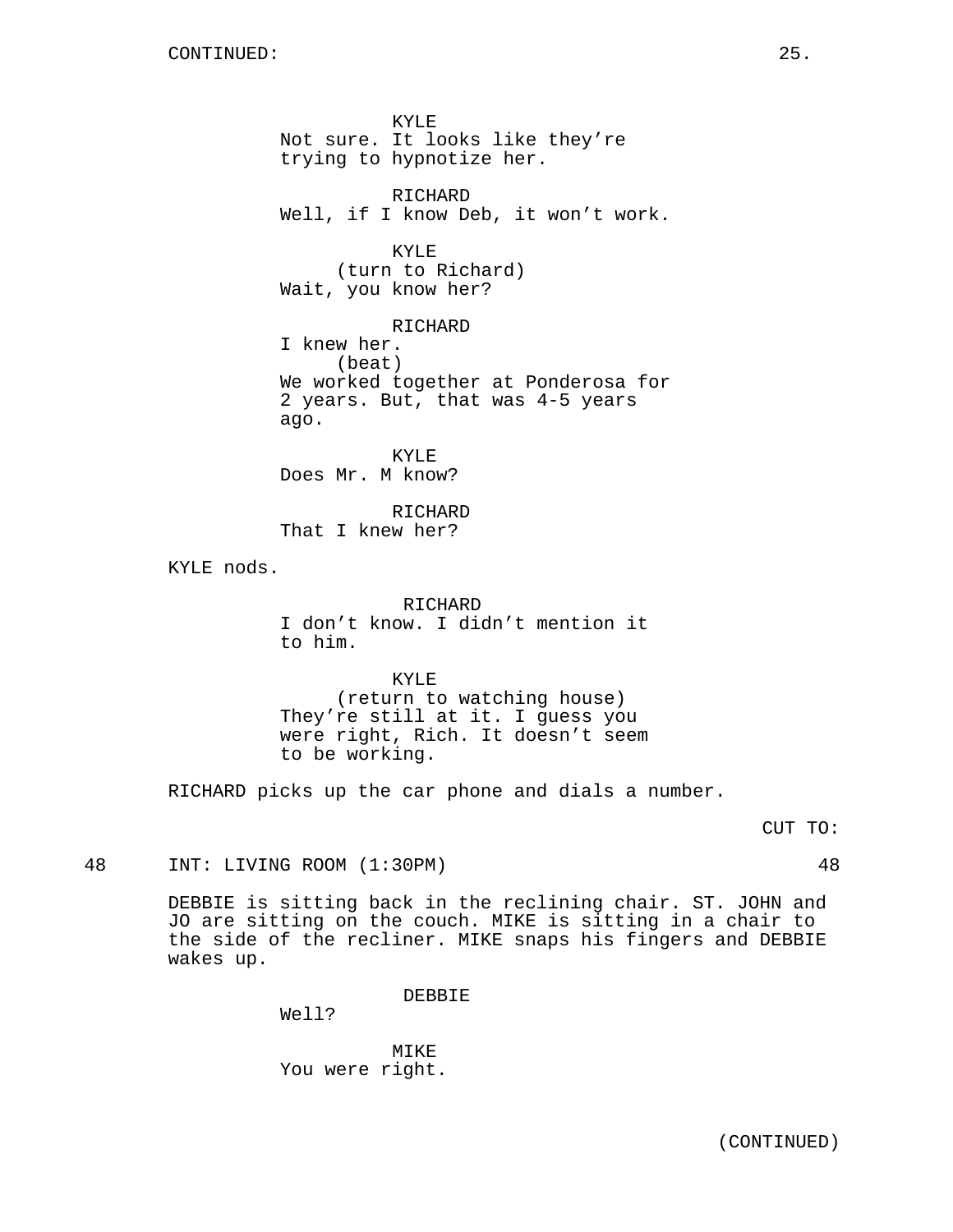From the looks on their faces, DEBBIE can tell that it didn't work. DEBBIE But I... MIKE

...went under? Yeh, that's what puzzles me. Maybe I was doing something wrong? (beat) Damn! I thought I had it down pat.

DEBBIE It's not your fault Mike.

MIKE

I know I...

DEBBIE What time is it?

MIKE (consult watch) 1:30.

DEBBIE (look at JO) Did my mom give you a time...

JO No. But, she did say they'd call before they left the campground.

MIKE

Maybe we should go to the base and check in with Jason. You know how he always worries. Besides, if this does have to do with Airwolf, he might have something for us.

ST. JOHN Good idea. You and Jo go ahead. Buzz us if you need us.

MIKE

Right.

MIKE and JO rise.

CUT TO: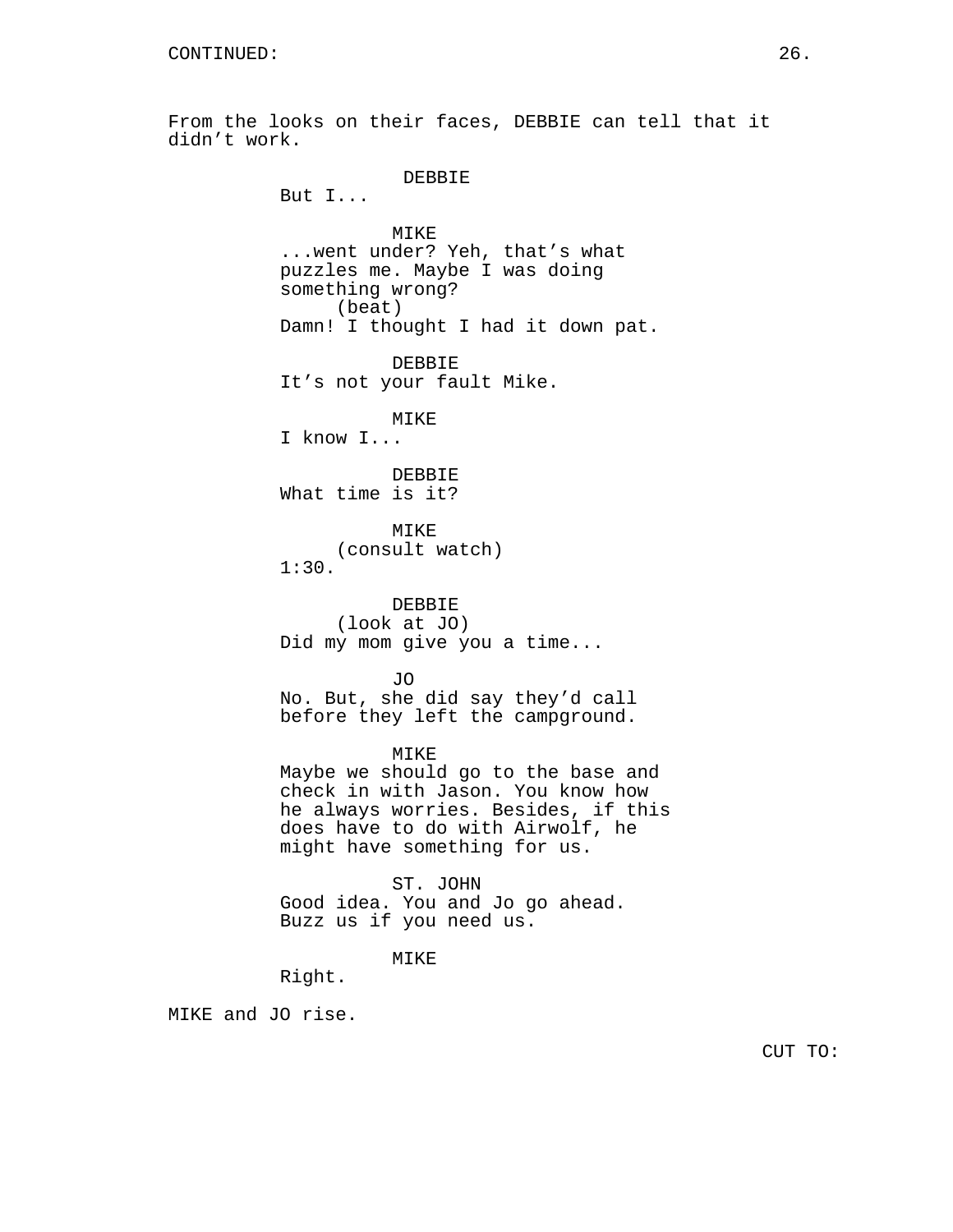49 EXT: HOUSE - CIRCLE 49

FOCUS on the car.

PAN TO:

50 INT: CAR 50

KYLE sees JO and MIKE exit the living room and enter the kitchen. He also sees DEBBIE rise from the recliner and go over to ST JOHN.

> KYLE (mumble) Where are those two going?

RICHARD Which two?

KYLE Rivers and Santini. They just left the room.

RICHARD And Deb and Hawke? What are they doing?

(DEBBIE is now sitting beside ST JOHN. He puts his arms around her, and pulls her close in a passionate kiss.) KYLE watches as ST. JOHN leans her back down onto the couch.

RICHARD

Well?

KYLE is absorbed in watching ST. JOHN and DEBBIE. RICHARD, getting impatient with KYLE, grabs the binoculars.

RICHARD

Give me them!

RICHARD focuses the glasses on ST. JOHN and DEBBIE. He sees ST. JOHN kissing down her throat as he is undoing the buttons on her shirt. KYLE turns to RICHARD.

KYLE

What are they doing now, Rich?

Now it is RICHARD's turn to be absorbed in what he is seeing.

KYLE

Rich? (mutter) (MORE)

(CONTINUED)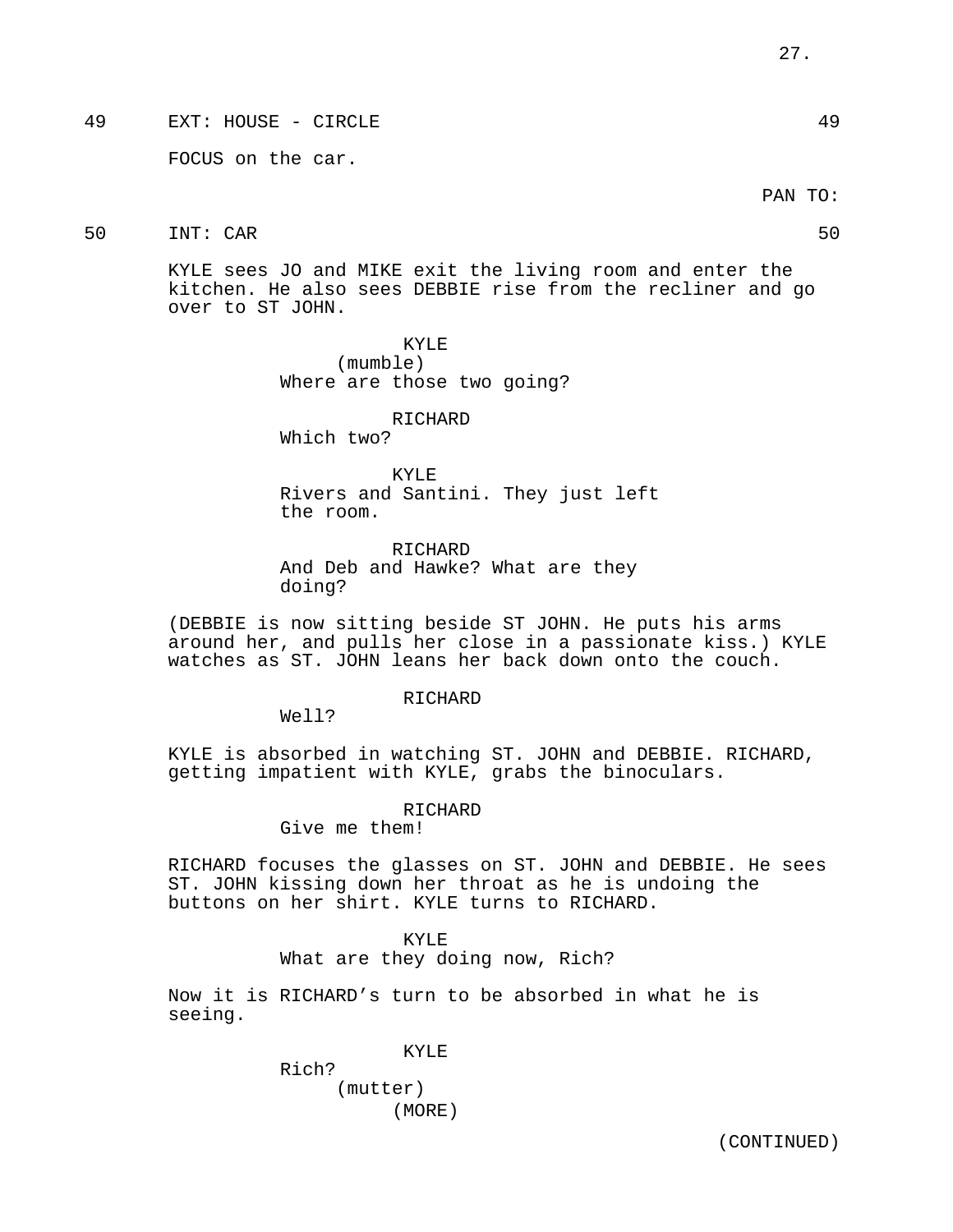KYLE (cont'd)

Why does he get all the fun?

CONTINUE TO:

# 51 TIME FLIES 51

RICHARD watches ST. JOHN seduce and make love to DEBBIE. RICHARD tries to control himself. He never knew she could turn him on like that. He regrets his choice of not giving her a chance years ago.

CONTINUE TO:

52 TIME RESUMES (2:45PM) 52

RICHARD puts the glasses down after ST. JOHN and DEBBIE finish making love.

> RICHARD (mutter) And I turned her down.

KYLE, who was flipping through a magazine, thinks RICHARD was talking to him.

KYLE

What?

#### RICHARD

Nothing.

RICHARD glances at his watch. 2:45. A whole hour has gone by. He wonders why MIKE and JO haven't reappeared.

> RICHARD How come Rivers and Santini aren't back?

# KYLE

(smirk) Maybe Hawke told them to get lost for a few hours so he could get it on with...

RICHARD But where could they have gone? They never left the house!

KYLE I don't know. Maybe...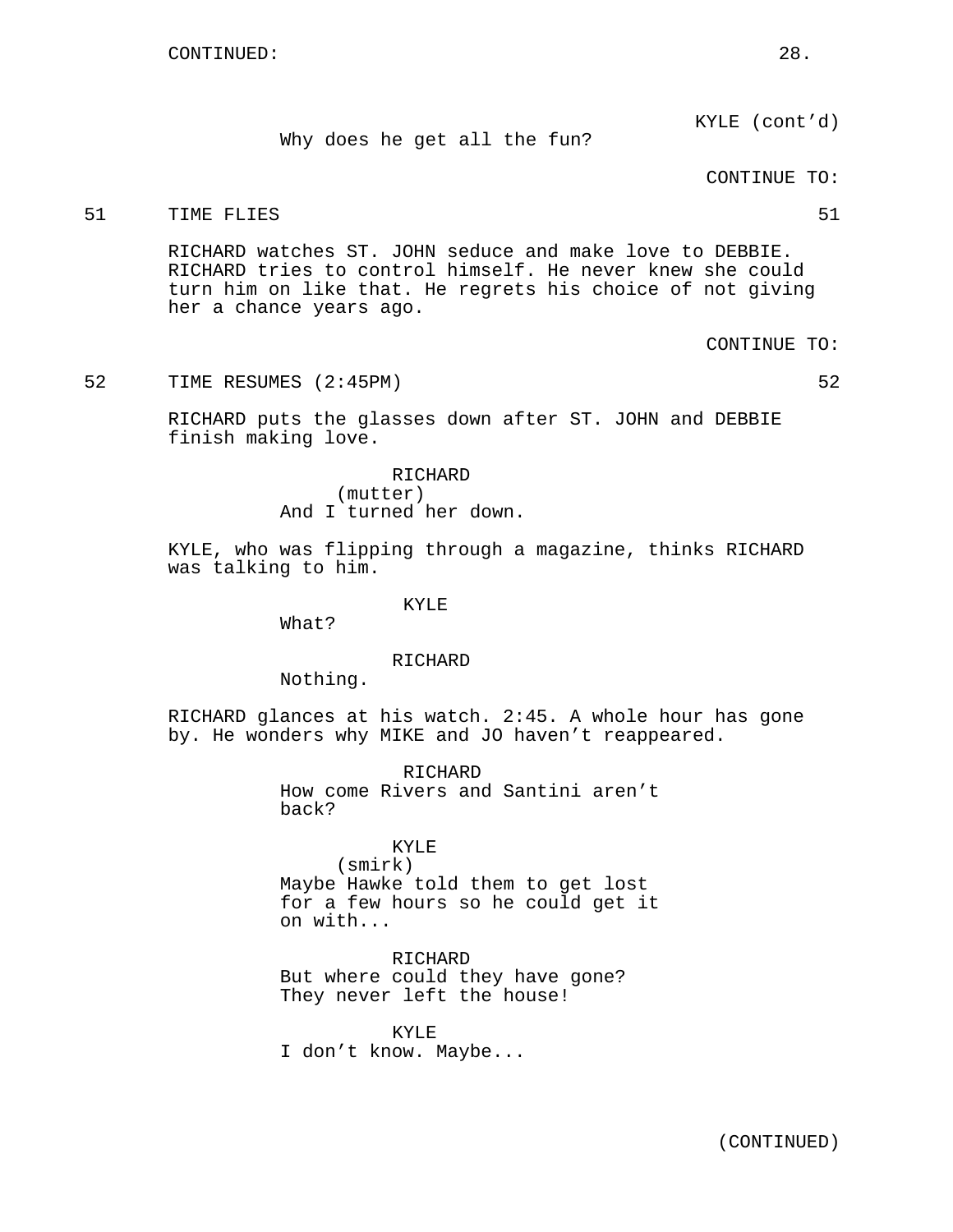The car phone rings. RICHARD places the binoculars on the front seat and picks up the phone. KYLE grabs the binoculars the second RICHARD lets go of them, hoping to catch something. FOCUS on RICHARD.

> RICHARD Yeh boss? (beat) What? (beat) Where? (beat) So that's where they went? (beat) Rivers & Santini? (beat) About an hour ago. (beat) How do you...? (beat) Right. Sorry. (beat) Now? (beat) Okay, we're on it. (beat) Bye.

RICHARD hangs up the phone and turns to KYLE.

RICHARD They still at it?

KYLE Nope. Just finished putting their clothes on.

RICHARD and KYLE say their next lines simultaneously.

RICHARD

Good.

KYLE That Hawke is sure one lucky... (beat) What did you say?

RICHARD Put away the binoculars Kyle. The boss wants us to move on them. Now.

KYLE So what's the plan, Rich?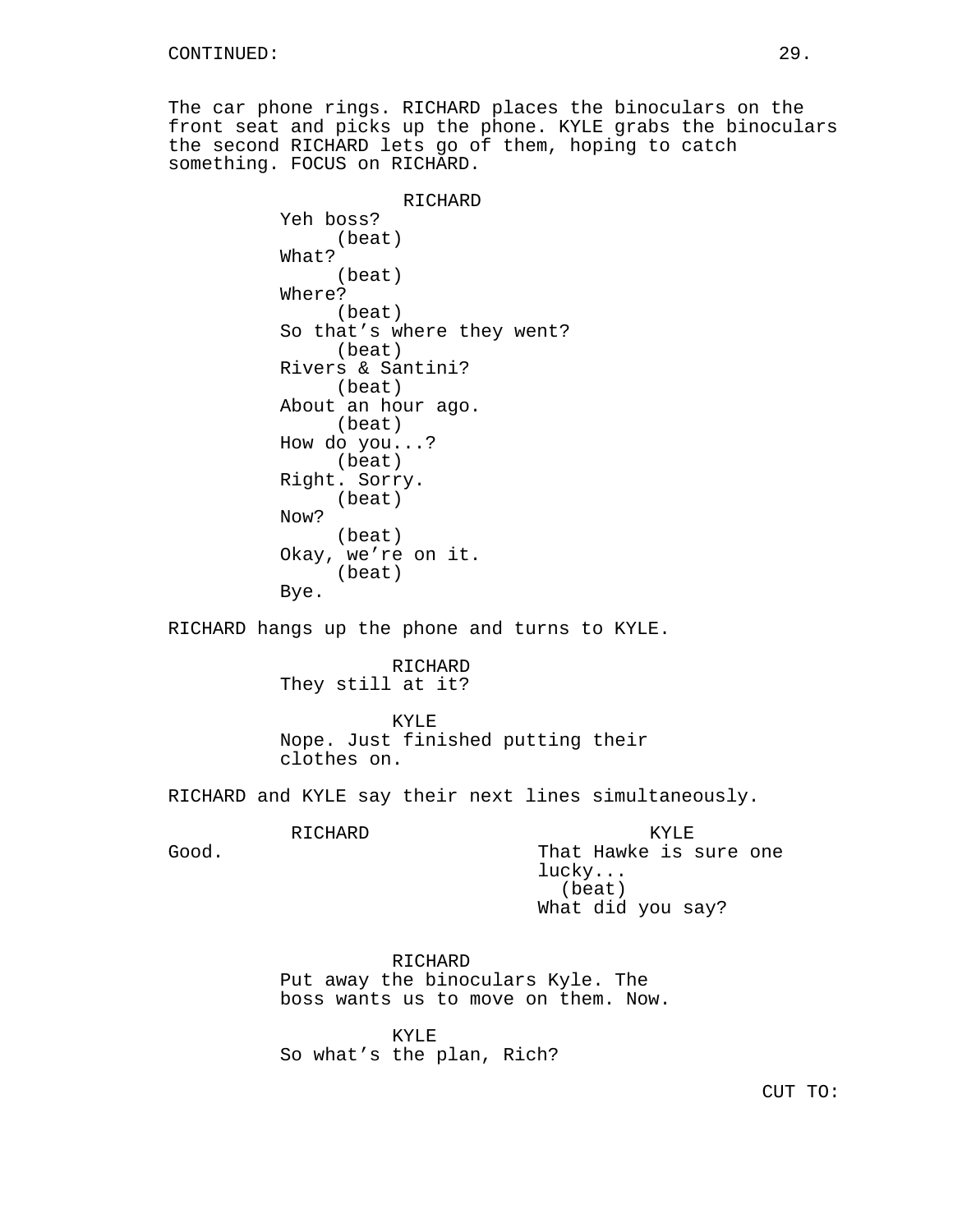53 INT: LIVING ROOM (2:55PM) 53

ST. JOHN and DEBBIE are sitting on the couch. She is resting her head on his chest.

> DEBBIE Think we should check on Mike and Jo?

> > ST. JOHN

I...

ST. JOHN stops talking when they hear a knock on front door.

DEBBIE I wonder who that could be?

ST. JOHN You expecting someone?

DEBBIE No. Probably someone selling something.

ST. JOHN Only one way to find out.

There is another knock. DEBBIE rises off couch and gives ST. JOHN a "ha, ha, ha" look.

DEBBIE

Coming!

She exits living room.

CONTINUE TO:

54 INT: KITCHEN - FRONT DOOR 54

DEBBIE walks toward front door and opens it. She sees RICHARD and KYLE. KYLE is giving her the once over.

DEBBIE

Yes, can I...

RICHARD grabs her, putting his hand over her mouth, muffling a scream. He turns her. Now he is behind her. He pulls her close. She is leaning on him. His mouth is beside her ear. He points a gun at her, under her ear. KYLE has his gun drawn, and pointed straight up. They enter. Kyle closes the door. ST. JOHN calls from the other room.

30.

(CONTINUED)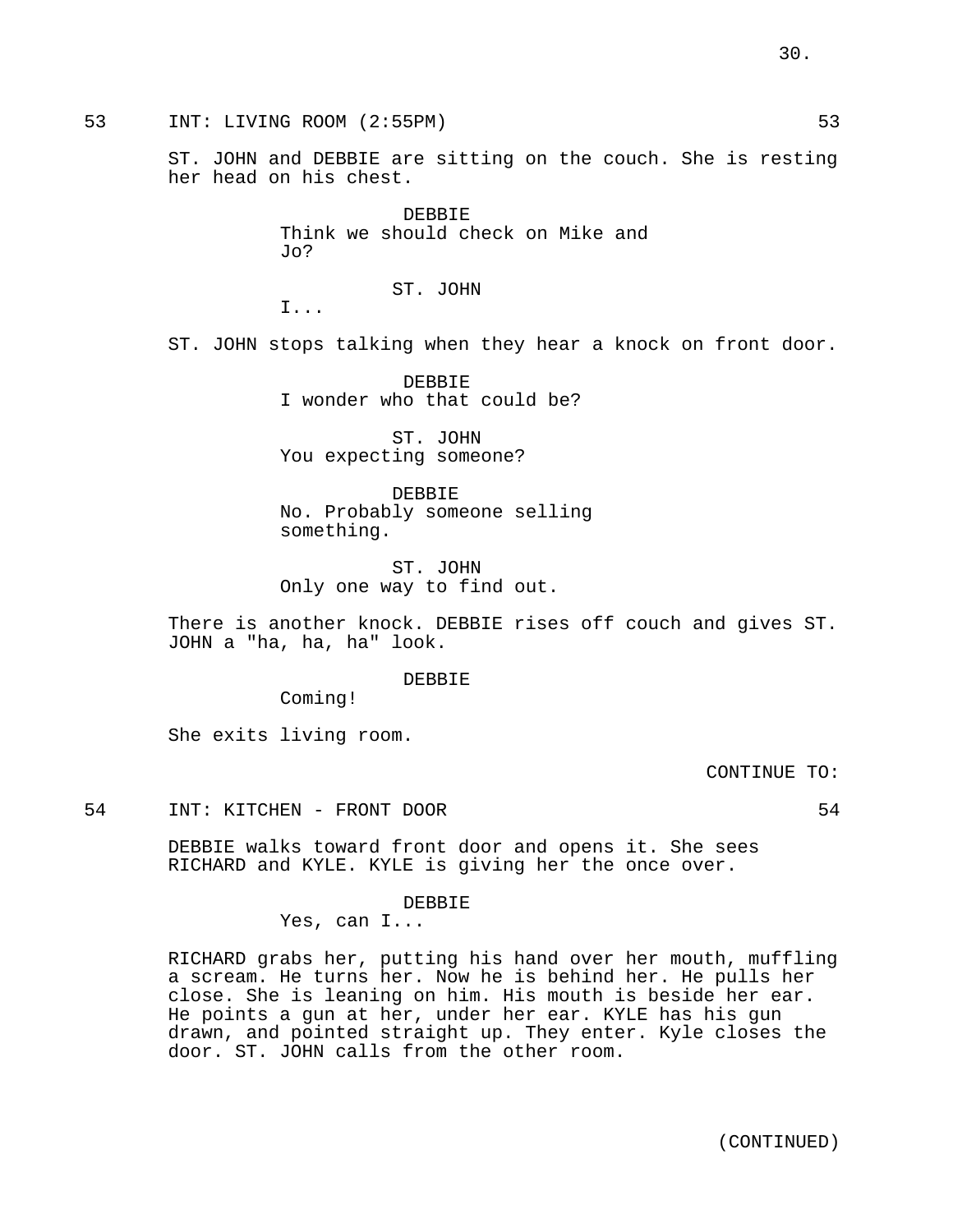ST. JOHN (VO) Who is it, hon?

RICHARD signals KYLE to stand in the doorway entrance from the kitchen to the living room. Then he whispers in DEBBIE's ear.

> RICHARD Call him in here, Deb. And no funny stuff, okay?

DEBBIE nods. RICHARD removes his hand from her mouth.

DEBBIE

I...

RICHARD presses the gun against her head.

# DEBBIE

St John. Honey. C'mer for a sec.

DEBBIE hopes that ST. JOHN will notice she used his full name and not "Stj" and know something is wrong. But, he doesn't. He turns the corner and KYLE grabs him. RICHARD has his hand back over DEBBIE's mouth. RICHARD looks at ST JOHN.

# RICHARD

Take me to the base. NOW!

KYLE, still holding ST JOHN, pushes him towards the stairs. ST. JOHN and KYLE descend the stairs. RICHARD and DEBBIE follow. RICHARD keeps a hold on DEBBIE.

CONTINUE TO:

55 INT: STAIRS 55

They descend the stairs.

CONTINUE TO:

# 56 INT: BASEMENT 56

They walk through the basement to the workshop. They enter the workshop and stop in front of the door to the bathroom. The back door is in front of them, and behind them is the walk-through-closet to DEBBIE's room. DEBBIE thinks RICHARD looks familiar, but she can't place where she knows him from.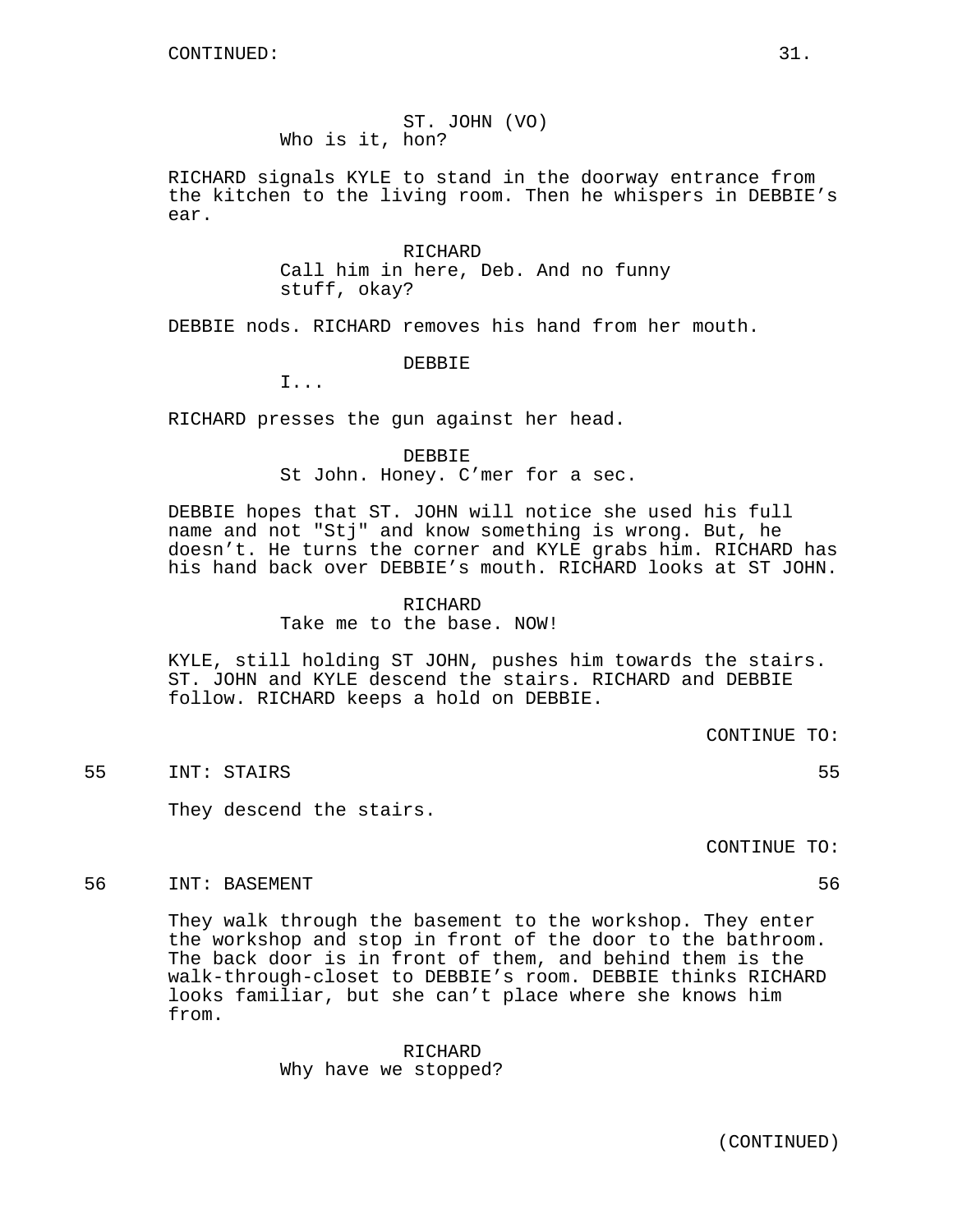SILENCE. RICHARD moves the gun to DEBBIE's head. He releases the safety.

> RICHARD Don't play games, Mr. Hawke. I will kill her.

ST. JOHN gives KYLE a "let me go" look. KYLE looks to RICHARD. RICHARD nods "okay."

> RICHARD But I'm warning you, one false move and...

#### ST. JOHN

I know.

KYLE releases ST JOHN. ST. JOHN removes the wooden panel from the wall, revealing the access panel. He enters a five digit code. The wrong five digit code. The red light, flashes.

JUMP TO:

57 INT: BASE (3:05PM) 57

JO and MIKE are talking to JASON. The alarm sounds.

MIKE Gotta go, Jason. St. John's in trouble.

MIKE cuts the transmission and turns to JO.

MIKE Get her out of here.

JO

Right.

JO runs to AIRWOLF. MIKE runs to the door.

58 INT: BASEMENT 58

ST. JOHN enters the correct five digit code. 42953. The green light flashes and the door in the floor opens. Nobody moves. RICHARD looks to ST JOHN.

> RICHARD After you, Mr. Hawke.

ST. JOHN enters. KYLE follows. Then RICHARD and DEBBIE follow.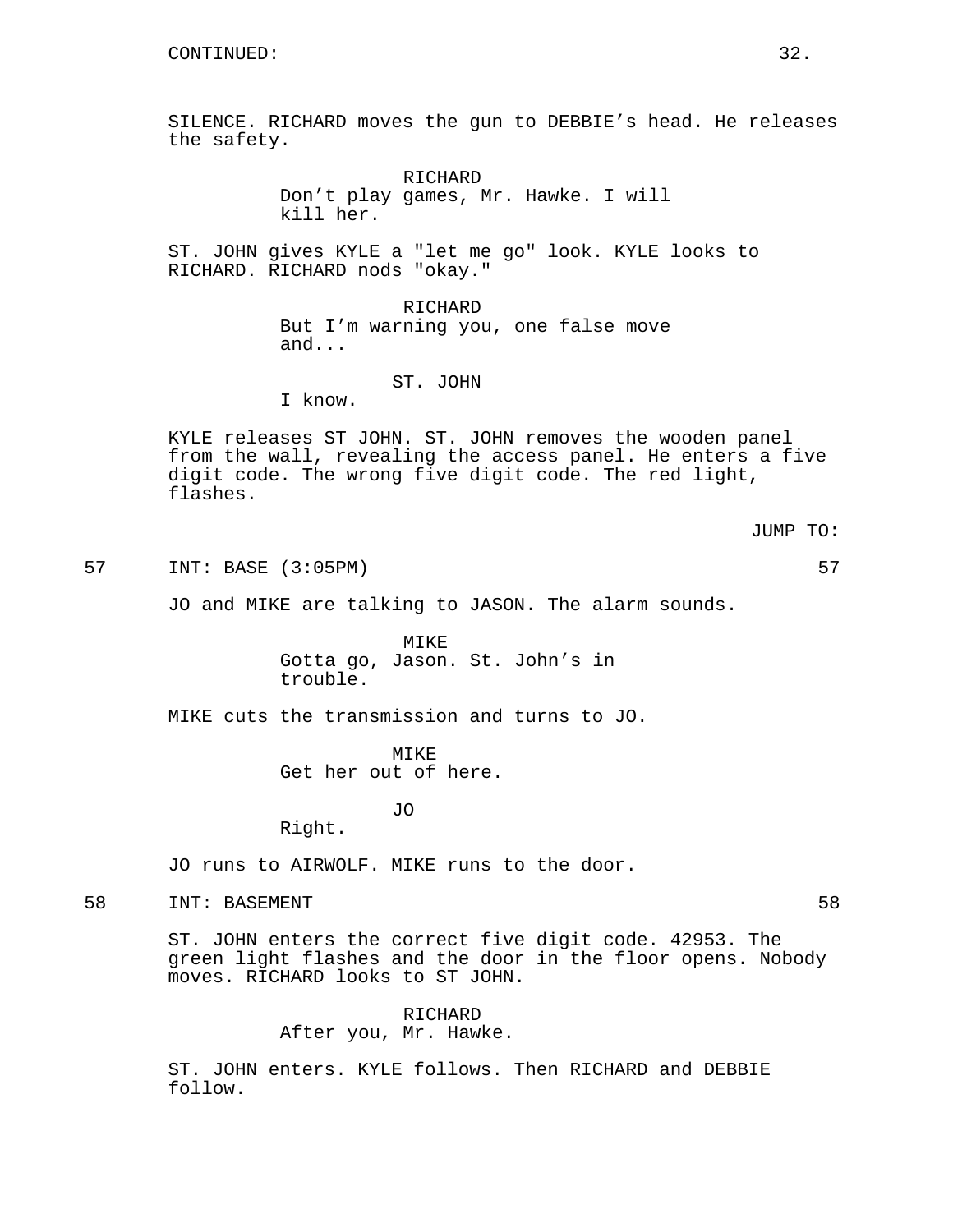JUMP TO:

# 59 INT: BASE 59

AIRWOLF is gone. The alarm has shut off. It shut off when the correct code was entered. MIKE is standing against the wall, by the door, with his gun drawn. He looks at his watch.

#### MIKE

Come on. Come on. Where are you?

MIKE hears voices on the other side of the wall. He gets ready.

> RICHARD (VO Is this your idea...

> > CONTINUE TO:

#### 60 INT: TUNNEL 60

RICHARD and DEBBIE are standing where the door should be. ST. JOHN and KYLE are over where the panel is hidden.

> RICHARD ...of a joke, Mr. Hawke. I said I would kill her, and I meant it.

ST. JOHN I'm not joking. I just have to open the door.

RICHARD What are you waiting for? Do it?

ST. JOHN finds the panel and enters the code. 52766. RICHARD is about to enter. But, for some reason, he stops. He turns to ST JOHN, and motions him to enter. KYLE pushes ST. JOHN towards the door, and follows him in.

CONTINUE TO:

#### 61 INT: BASE 61

MIKE lets ST. JOHN and KYLE pass. KYLE doesn't see MIKE. He is absorbed in the size of the base. DEBBIE and RICHARD enter. As RICHARD passes, MIKE jumps him. ST. JOHN turns and kicks the gun out of KYLE's hands. RICHARD, surprised by MIKE's attack, loses his grip on DEBBIE, and his gun. RICHARD knocks the gun out of MIKE's hands. MIKE and RICHARD fight. ST. JOHN and KYLE fight. DEBBIE gets out of the way. She stares at all the guns on the floor. But, the three of

(CONTINUED)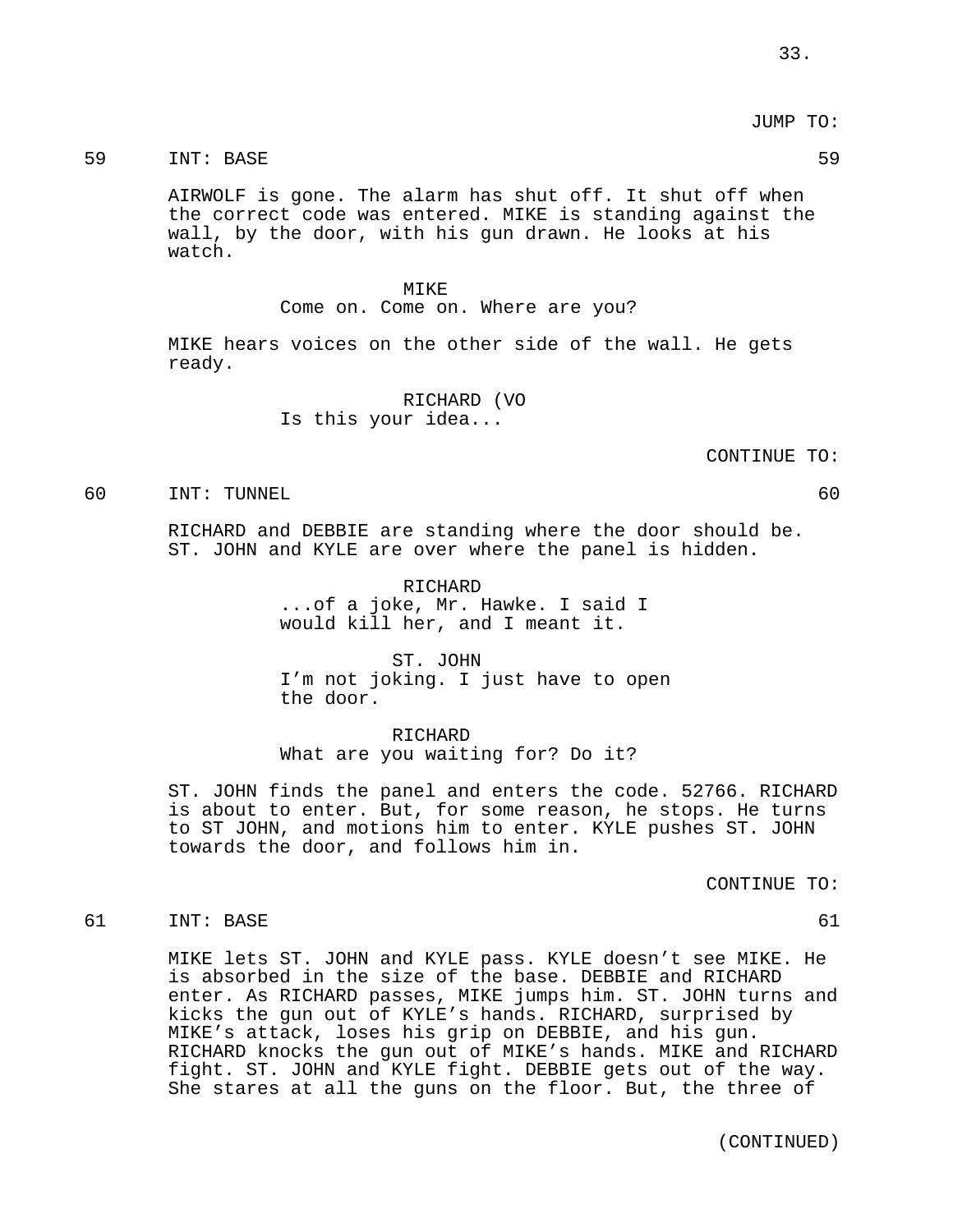them, are in the thick of the action. She can't reach any of them.

# DEBBIE (mutter) If only I could...

Someone, it could have been ST JOHN, then again it could have been MIKE. But someone kicks a gun, and it winds up at DEBBIE's feet. She automatically bends down and picks it up. She points it at everyone.

#### DEBBIE

#### (yell) FREEZE!!

No one listens. They keep fighting. She points the gun at the ceiling and fires. Everyone stops. She points the gun back at them. She points the gun at RICHARD as she says the first "you", then at KYLE as she says the second "you."

> DEBBIE You, and you. Hands where I can see them.

RICHARD and KYLE raise their hands. ST. JOHN and MIKE retrieve the other two guns. Then ST. JOHN takes KYLE, and MIKE takes RICHARD. ST. JOHN brings KYLE to MIKE, then goes over to DEBBIE. ST. JOHN takes the gun from her, and she falls into his arms. She buries her head in his chest. He holds her and strokes her hair. MIKE, finds a piece of rope on a counter near where he is, and ties KYLE and RICHARD's hands together.

PAN TO:

62 MIKE 62

RICHARD I don't get it?

MIKE

Get what?

RICHARD Where did the chopper go?

MIKE Chopper? What chopper?

PAN TO: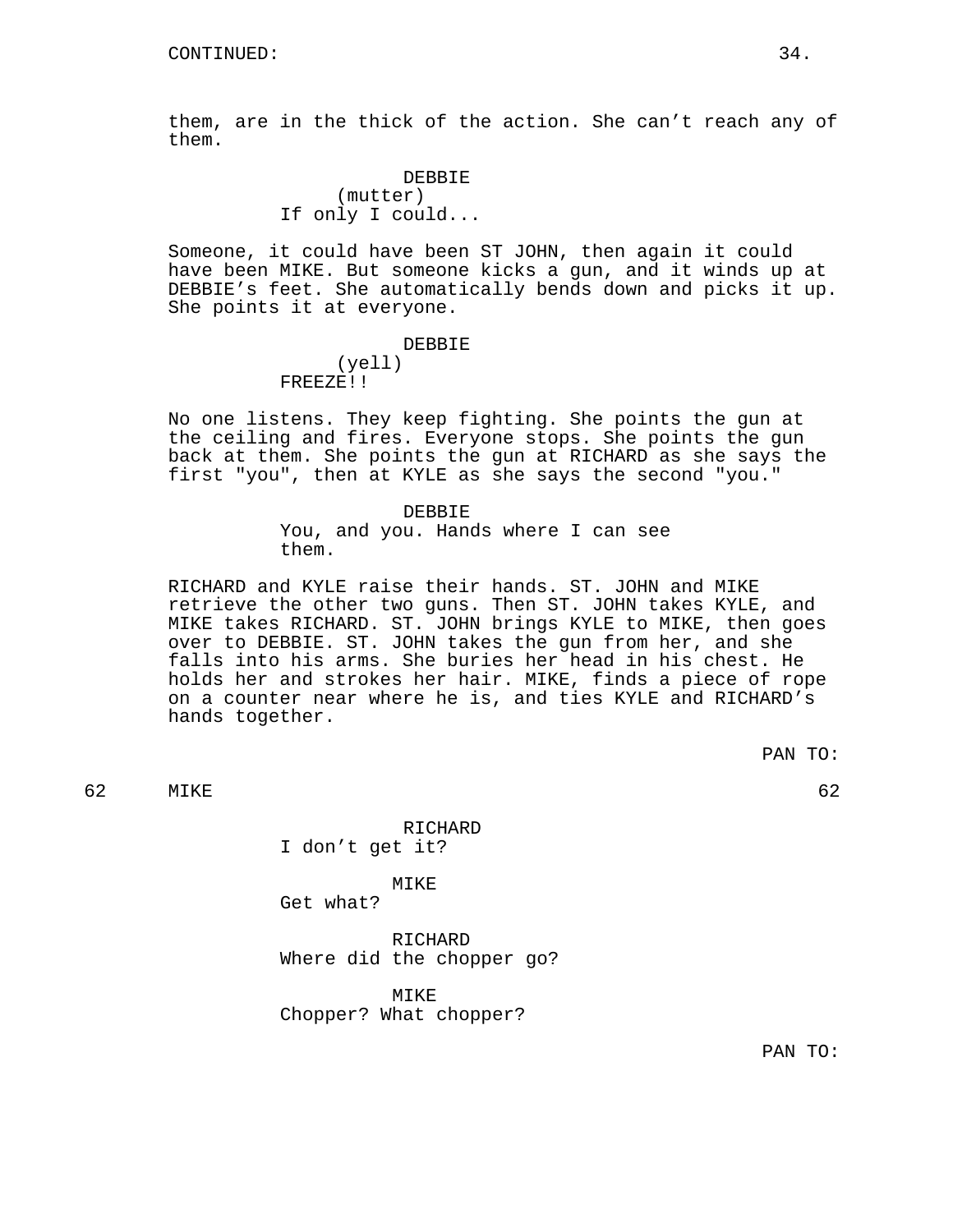# 63 ST. JOHN 63

DEBBIE notices that AIRWOLF and JO are not there.

DEBBIE

Where's...

ST. JOHN I entered the wrong code first, remember?

DEBBIE nods. But still has a confused "yeh, so" look on her face.

> ST. JOHN So, the alarm sounded down here. They knew there was trouble. I guess Jo has her topside. Which, reminds me...

ST. JOHN turns to MIKE.

ST. JOHN Mike, what do you say we escort these two back to the house?

MIKE

I'm with you.

ST. JOHN (turn to Debbie) Once we're in the tunnel, signal Jo to return.

#### DEBBIE

But...

ST. JOHN I'll see you in the house.

ST. JOHN kisses her, then goes to MIKE. ST. JOHN and MIKE escort RICHARD and KYLE to the door. ST. JOHN enters the code. The door opens and they exit. The door closes. DEBBIE takes a deep breath and goes to the computers. She turns on the comm-panel and signals AIRWOLF.

> DEBBIE Base2 to Airwolf. You can come in from the cold.

> > JO (VO)

Roger.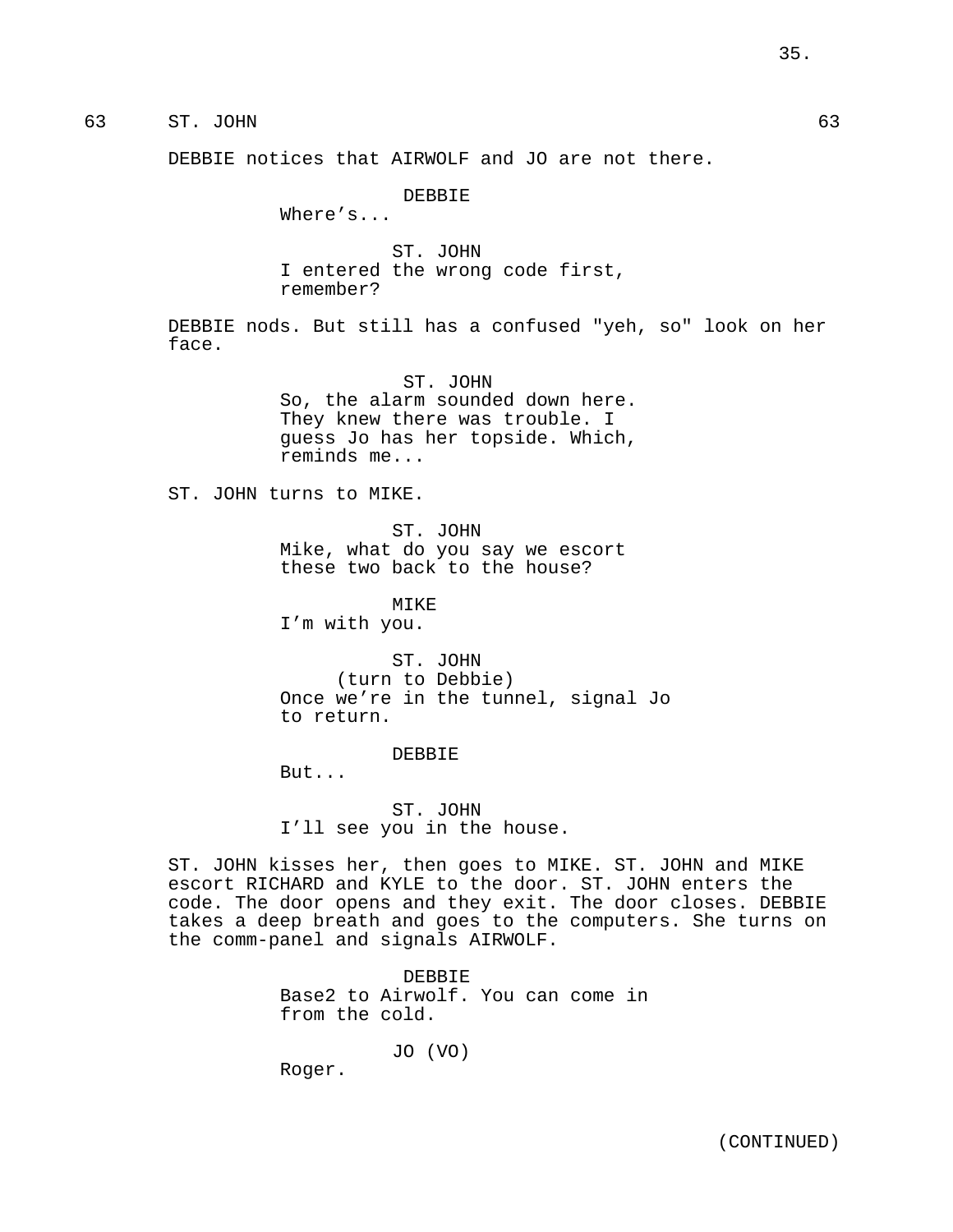DEBBIE turns off the comm-panel. The computer beeps five times and the roof opens. AIRWOLF descends as the roof closes. AIRWOLF lands and shuts down. JO exits and walks over to DEBBIE, who is making her way towards the door.

You okay?

DEBBIE

JO

Fine.

JO Where are...

DEBBIE They're gone back to the house.

JO What happened?

DEBBIE I'll explain on the way.

They reach the door. JO enters the code. Door opens. They exit. Door closes. Lights go out.

JUMP TO:

64 INT: BASEMENT (4:00PM) 64

RICHARD and KYLE are sitting on the couch. MIKE is trying his hypnosis thing again. He has RICHARD and KYLE "under" and has ordered them to "tell the truth." ST. JOHN is on the phone.

PAN TO:

65 ST. JOHN 65

ST. JOHN Right. P-h-y-l-l-i-s. (beat) Okay. Bye.

ST. JOHN hangs up and walks over to MIKE.

PAN TO: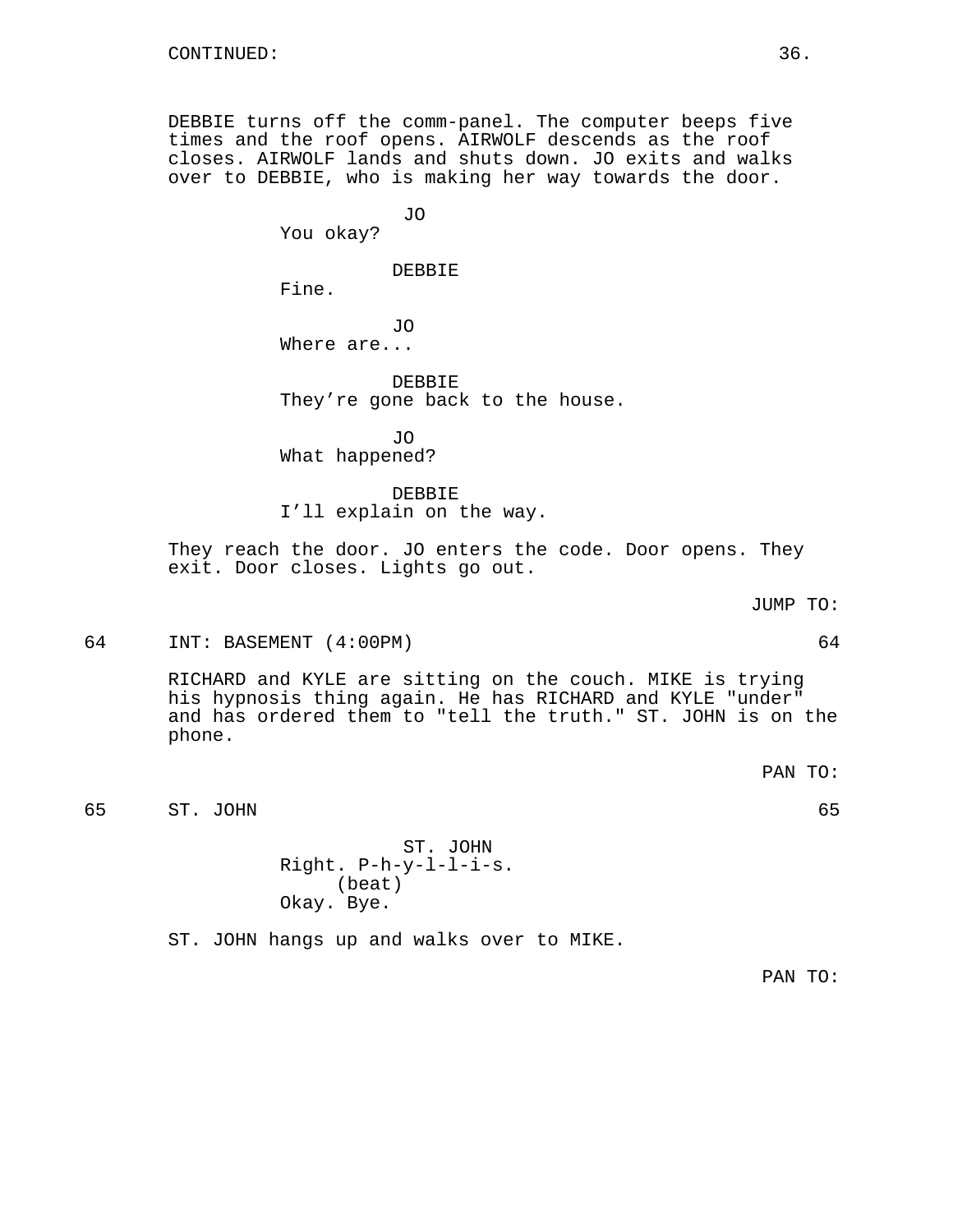# 66 MIKE 66

ST. JOHN sits in the rocking chair. MIKE is still "talking" to RICHARD and KYLE.

> MIKE Who do you work for?

RICHARD Don't know his name.

KYLE Only called him Mr. M. or boss.

MIKE What does he look like?

KYLE Never met him.

RICHARD Only spoke to him on the phone.

MIKE What number did you call him at?

MIKE writes the number down as RICHARD says it.

RICHARD

555-3853.

MIKE

Okay.

MIKE looks at ST. JOHN.

MIKE

It's a start.

MIKE looks back to RICHARD and KYLE.

MIKE When I count to three. You will both awaken. (beat) You will remember nothing about a chopper or a hidden base. You will answer honestly any question put to you in the next 24 hours. Understand?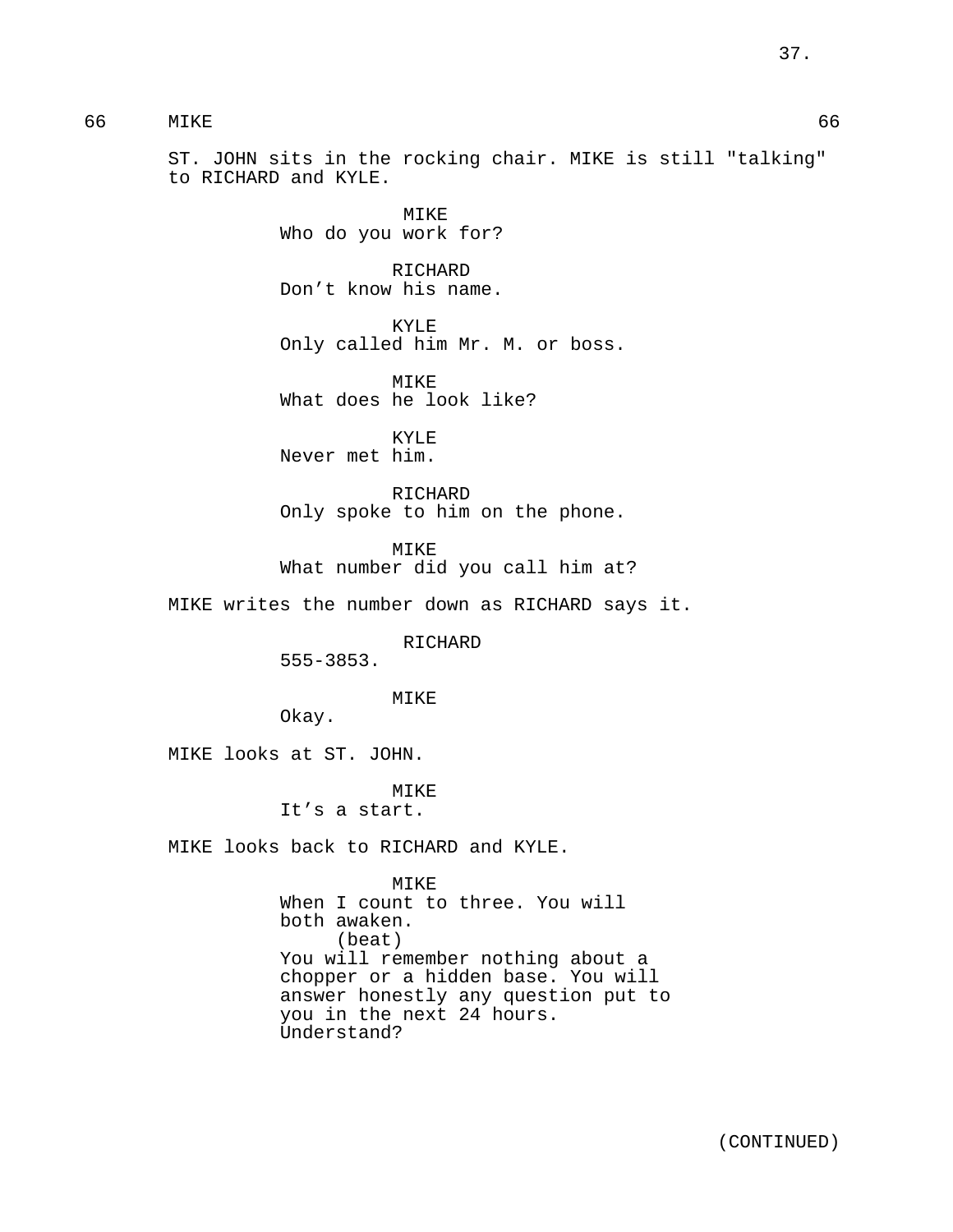RICHARD / KYLE

Yes.

# MIKE Okay. 1, 2, 3.

MIKE snaps his fingers. RICHARD and KYLE snap out of their trance. JO and DEBBIE enter the room from the workshop. DEBBIE goes to ST. JOHN and sits on his lap. JO sits on the couch. ST. JOHN looks at JO, and knows what she is about to say.

> ST. JOHN They're on their way.

> > JO

Good.

MIKE (To Jo) Did you call J...

JO I forgot. I...

DEBBIE Use the communicator. It'll be faster. It's in my room.

JO

Thanks.

JO rises and goes to DEBBIE's room. DEBBIE looks at RICHARD. DEBBIE can't shake the feeling that she knows him somehow.

> DEBBIE Do I know you? You look so familiar?

RICHARD, being under orders to tell the truth, can't lie.

RICHARD

Yes.

ST. JOHN / MIKE (surprise) You do?

RICHARD Yes. We worked together at P...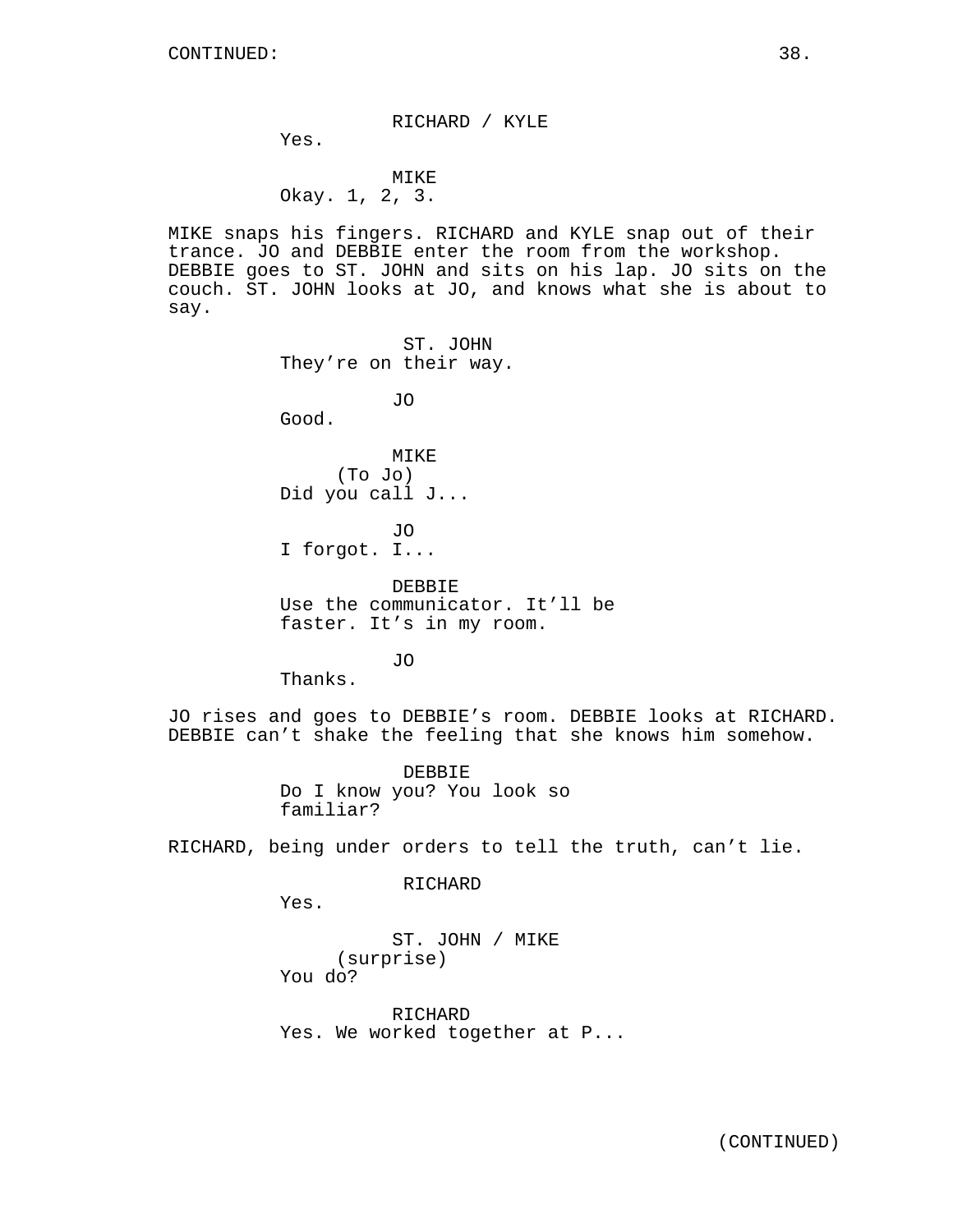DEBBIE's eyes focus on the necklace around RICHARD's neck. It's the one she gave him. A gold chain with an eagle pendant. (NOTE: In the background we hear the communicator beep.)

> DEBBIE Richard Levesque.

> > RICHARD

Yes.

DEBBIE

What? How...

RICHARD It's a long story.

DEBBIE I see you still have the necklace.

RICHARD

Of course.

DEBBIE looks at KYLE. She has a memory flash. She is sitting in a chair. Being questioned about Airwolf by RICHARD, and being slapped around by KYLE. She realizes that RICHARD and KYLE were here before.

> DEBBIE Wait, you were both here on Friday! Weren't you?

> > RICHARD

Yes.

KYLE (seductively) Yeh...

DEBBIE I remember now. You were...

The phone rings. There is a phone on the cabinet beside the rocking chair. DEBBIE answers it.

> DEBBIE Hello? (beat) Oh, hi mom. (beat) You are? (beat) Great. See ya around 6:30?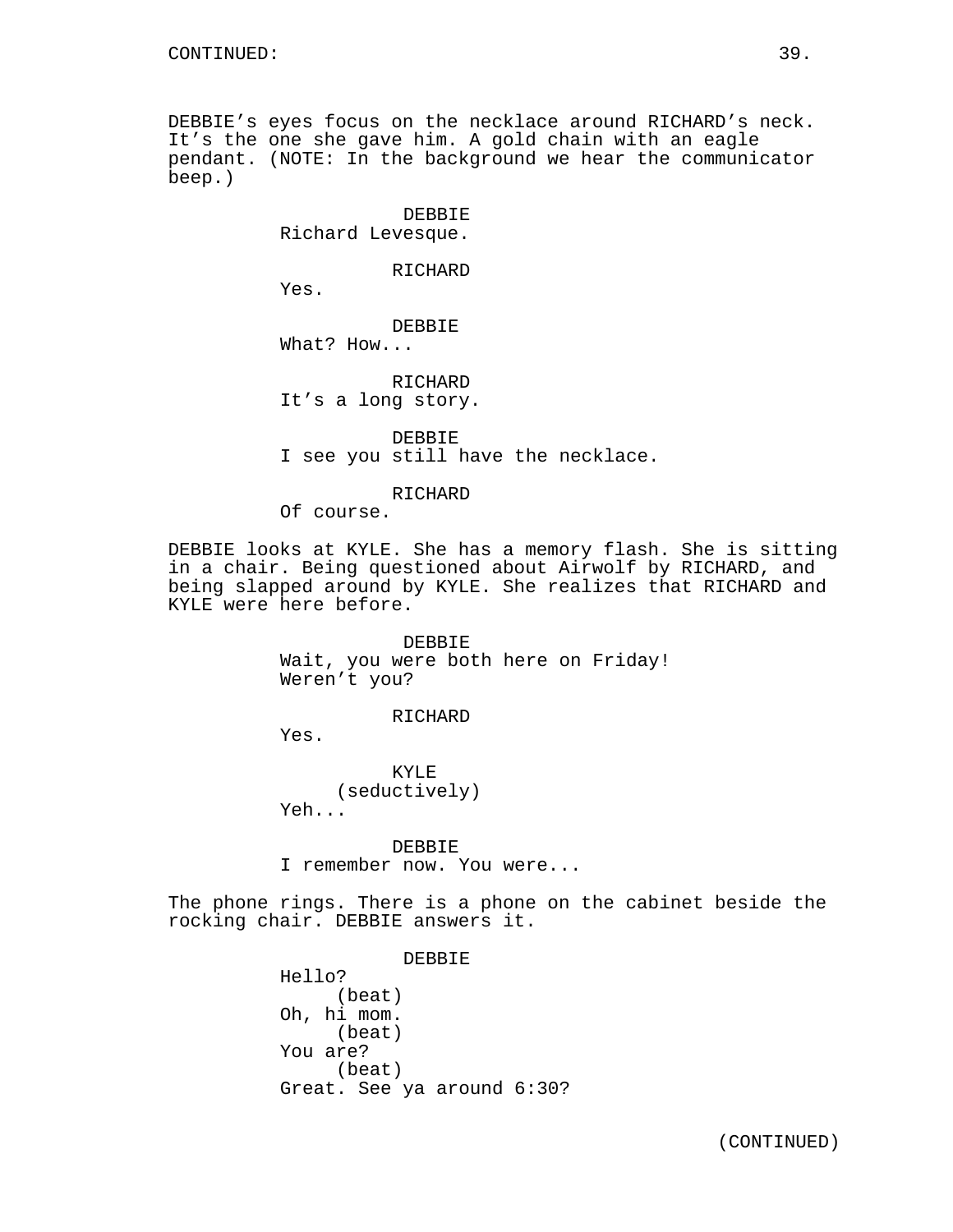(beat) Bye.

DEBBIE hangs up the phone. Knock on the side door.

MIKE That must be the police. Come on you two, let's go.

MIKE escorts RICHARD and KYLE to the stairs. The three of them, ascend the stairs, to the side door.

## CONTINUE TO:

# 67 INT: SIDE DOOR 67

MIKE opens the door. Two uniformed officers are standing there. One of the officers points at KYLE and RICHARD, and addresses MIKE.

OFFICER #1

That them?

## MIKE

Yep. Here.

MIKE hands RICHARD and KYLE over to the officer.

MIKE They're all yours.

OFFICER #1 takes RICHARD and KYLE over to the squad car, reading them their rights.

> OFFICER #2 (look at Mike) I'm going to need a statement from you...

MIKE Of course. Come on in.

OFFICER #2 enters. MIKE closes the door, and motion the officer downstairs.

CONTINUE TO: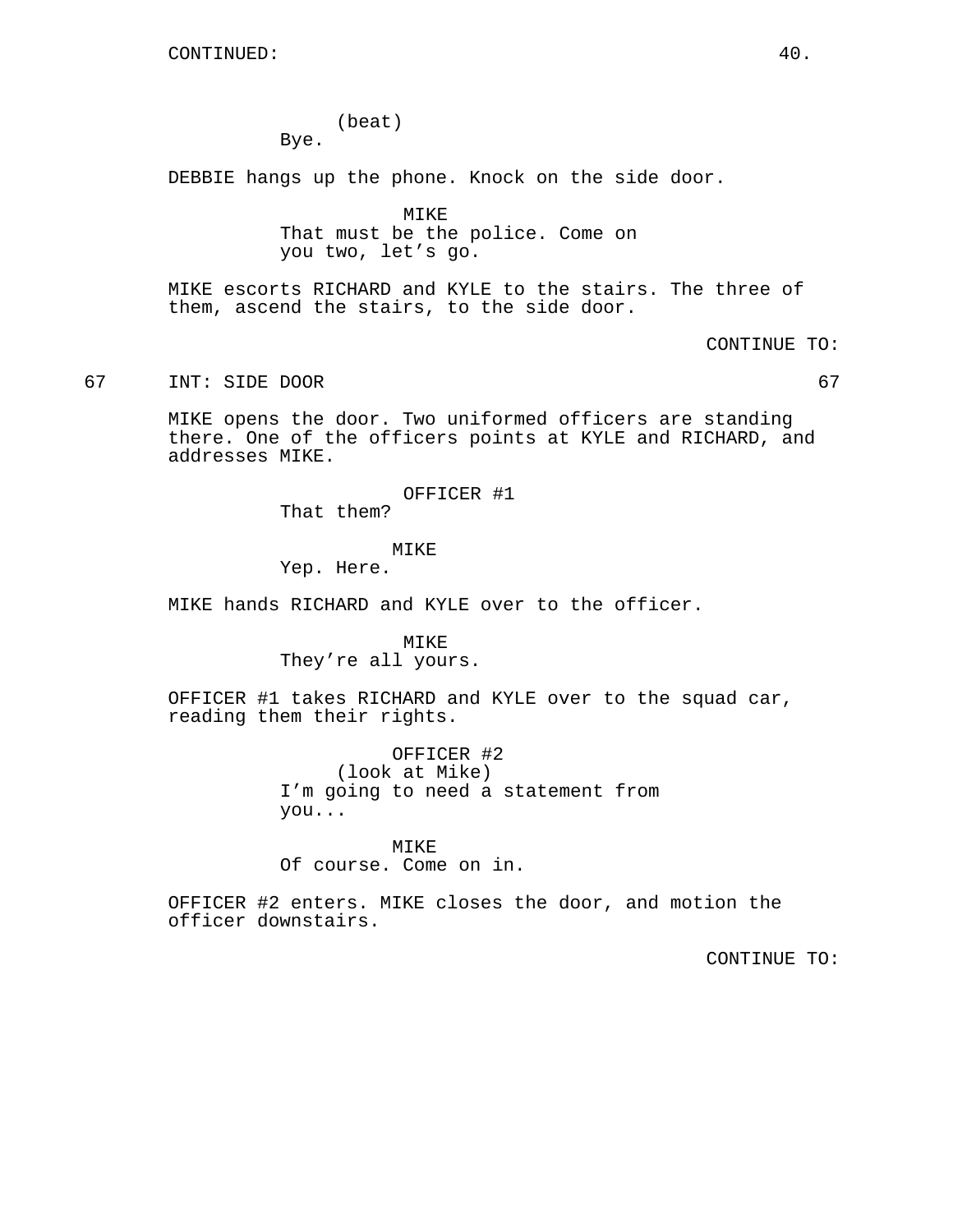# 68 INT: BASEMENT 68

ST JOHN, DEBBIE, and JO, are sitting on the couch. MIKE and the officer descend the stairs and head over to them. MIKE sits on the couch between JO and DEBBIE. The officer sits in the arm chair.

> OFFICER #2 All right. Who'd like to start?

ST JOHN, MIKE, JO and DEBBIE, all exchange looks.

ST. JOHN

I will.

OFFICER #2 Okay. And you are?

ST. JOHN St. John Hawke.

OFFICER #2 (raise eyebrow) Sin-gin?

MIKE, DEBBIE, and JO, all stifle a giggle.

OFFICER #2 How's that spelt?

ST. JOHN S-T. J-O-H-N.

OFFICER #2 Isn't that Saint John?

ST. JOHN It's British.

OFFICER #2

Oh.

The officer says "oh" as if its being British explains why it isn't pronounced the way it's spelt.

> OFFICER #2 And is that Hawk, as in the bird or...

ST. JOHN Hawke with an E. H-A-W-K-E.

Silence. The officer is waiting for ST JOHN. He looks at him.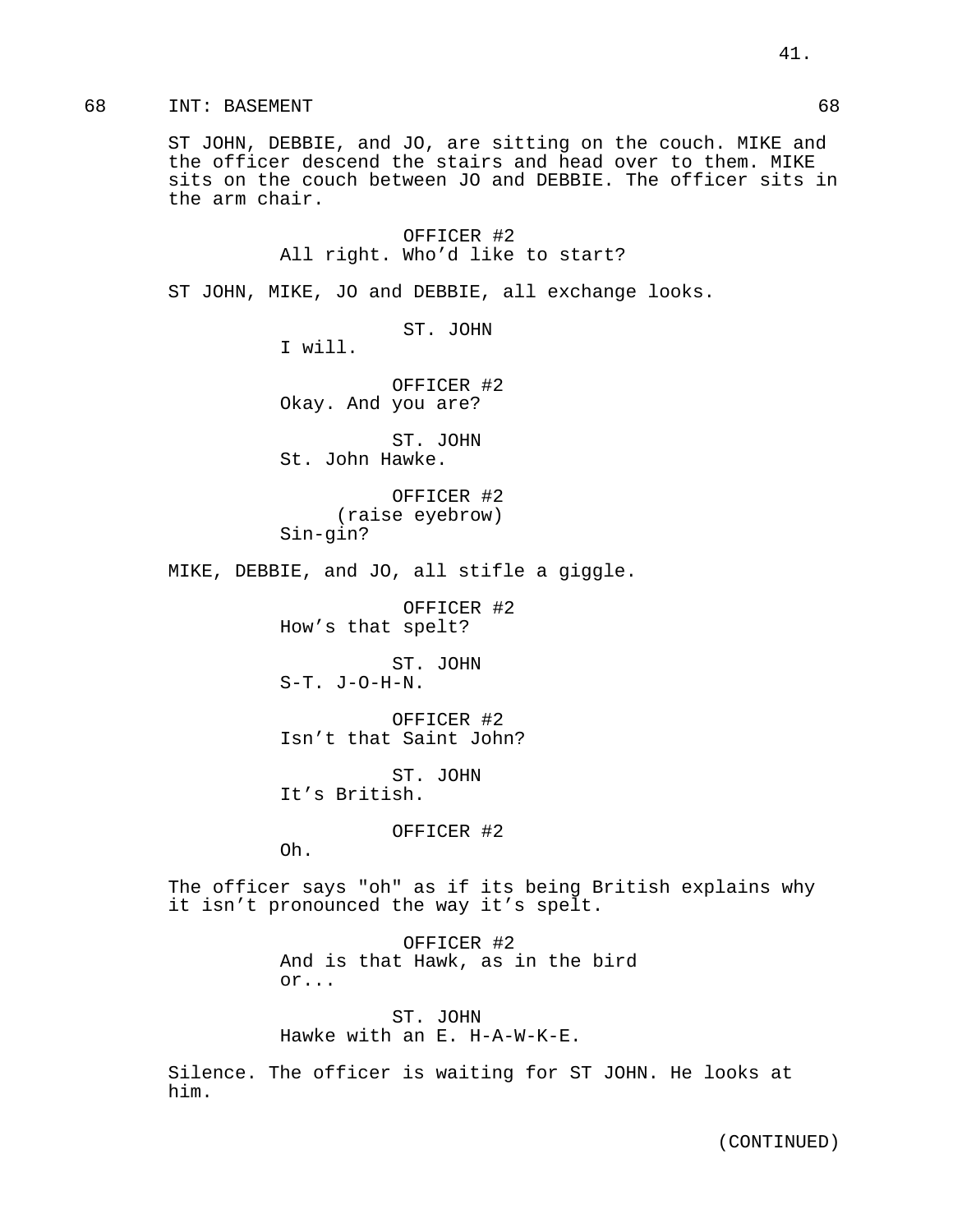OFFICER #2 Anytime, Mr. Hawke.

ST. JOHN It started like this...

## 69 TIME FLIES 69

The officer takes ST JOHN's, then DEBBIE's, then MIKE's, then JO's, statements. JO's is fairly short since she didn't see very much of anything. (NOTE: they all conveniently leave out any mention of AIRWOLF, the base, and the fact they all work for a branch of The United States Government -- DNS to be precise.) Once the officer has all their statements, they show him to the side door and he leaves. ST JOHN, DEBBIE, MIKE, and JO, all continue upstairs to the kitchen. They sit around the table.

CONTINUE TO:

70 TIME RESUMES: KITCHEN (5:00PM) 70

The clock on the wall reads 5:00pm.

DEBBIE Well, I'm glad we got all that straightened out before my parents got home.

ST. JOHN Me too. I'd hate to have to try and explain everything to them.

The phone rings. MIKE is sitting right beside it, so he answers it.

MIKE

Hel-lo?

JASON (VO)

Mike?

MIKE Jason. What a surprise! To what do we owe...

JASON (VO) I need you, Jo, and The Wolf. Now.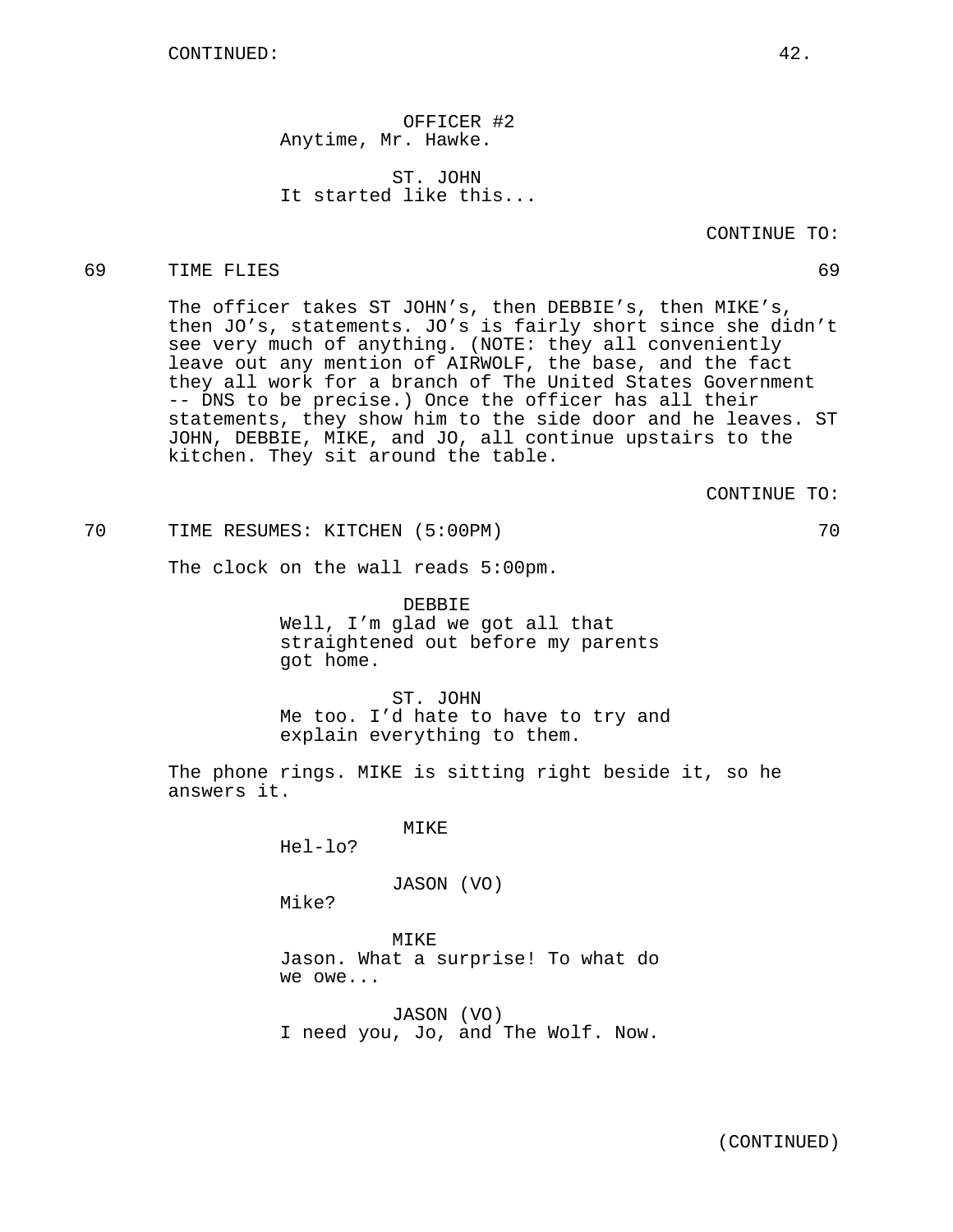MIKE What is it Jason? You sound...

JASON (VO) Malduke. I just...

MIKE Malduke? Did you say Malduke? What...

ST. JOHN and JO get a "Malduke" look. DEBBIE gets a "who" look.

> JASON (VO) Yeh. I'll explain when I see you.

> > MIKE

Where?

JASON (VO) Santini Air?

MIKE

We'll meet you there. Bye.

MIKE hangs up and Turns to JO.

MIKE

Let's go.

JO rises.

DEBBIE Who's Malduke?

MIKE St. John can fill you in. Jason's waiting for us at Santini Air.

MIKE and JO head to staircase.

ST. JOHN Wait. You two are...

MIKE

Hey just following orders, bud. Guess Jason wants you here. In case...

MIKE doesn't finish his sentence. He just lets the silence speak for him.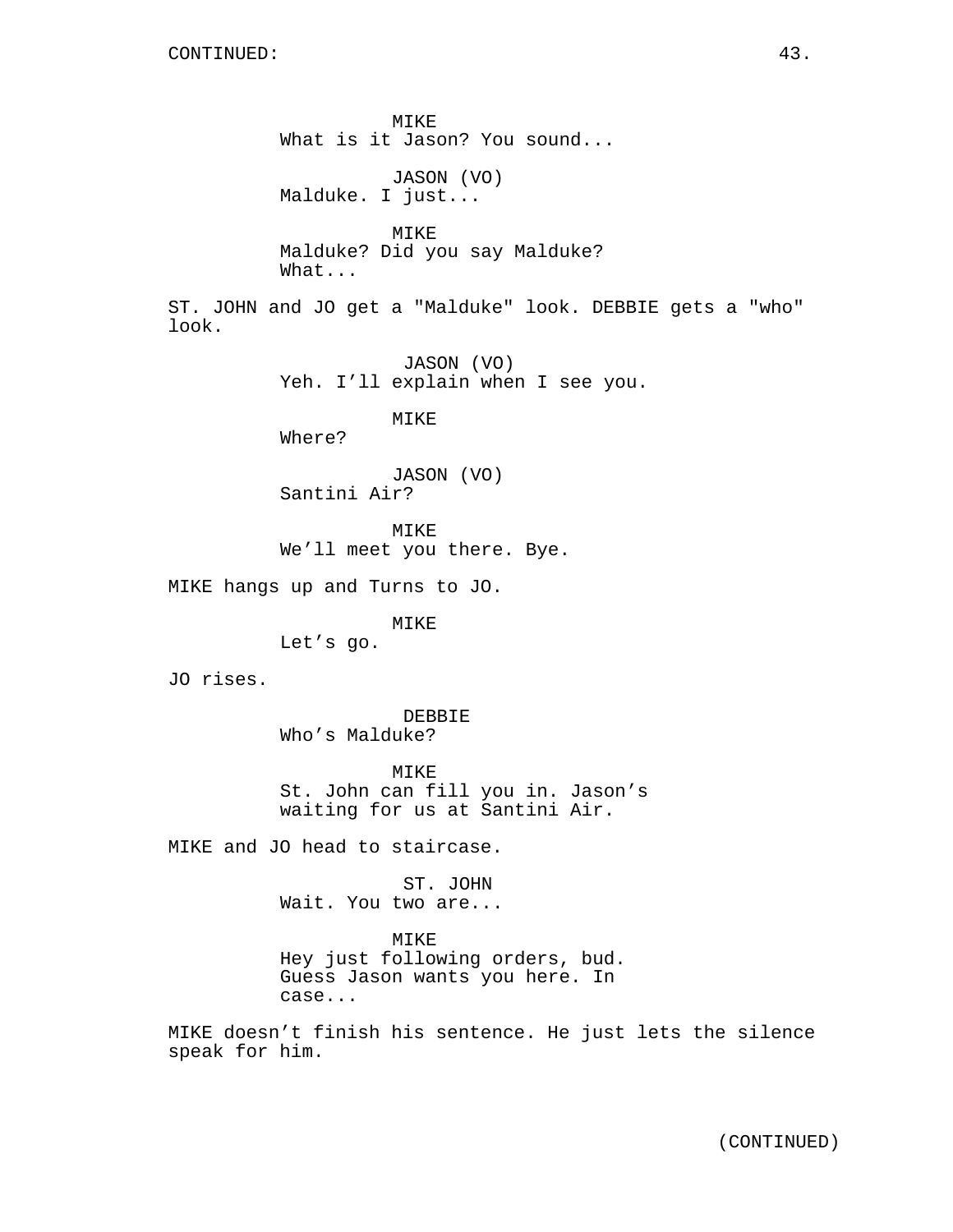ST. JOHN I don't like this, but...

MIKE

See ya.

DEBBIE Mike? (Mike looks at her) Be careful.

MIKE (smile and wink) We always are.

MIKE and JO descend the stairs. DEBBIE turns to ST JOHN.

DEBBIE So, who is this Mal-duke?

ST. JOHN Just some madman we were after in '87.

DEBBIE Mad? How so?

## ST. JOHN

He wanted every country to banish their sick and diseased to isolated colonies so the healthy would remain healthy and not become infected.

DEBBIE I kinda, sorta, remember him now. Wasn't he compared, by some, to Darwin?

ST. JOHN

Darwin?

## DEBBIE

(nod) You remember Darwin's Theory? Survival of the fittest. Malduke wanted the weak outcast, so the strong would survive.

ST. JOHN He went about it the wrong way. Even...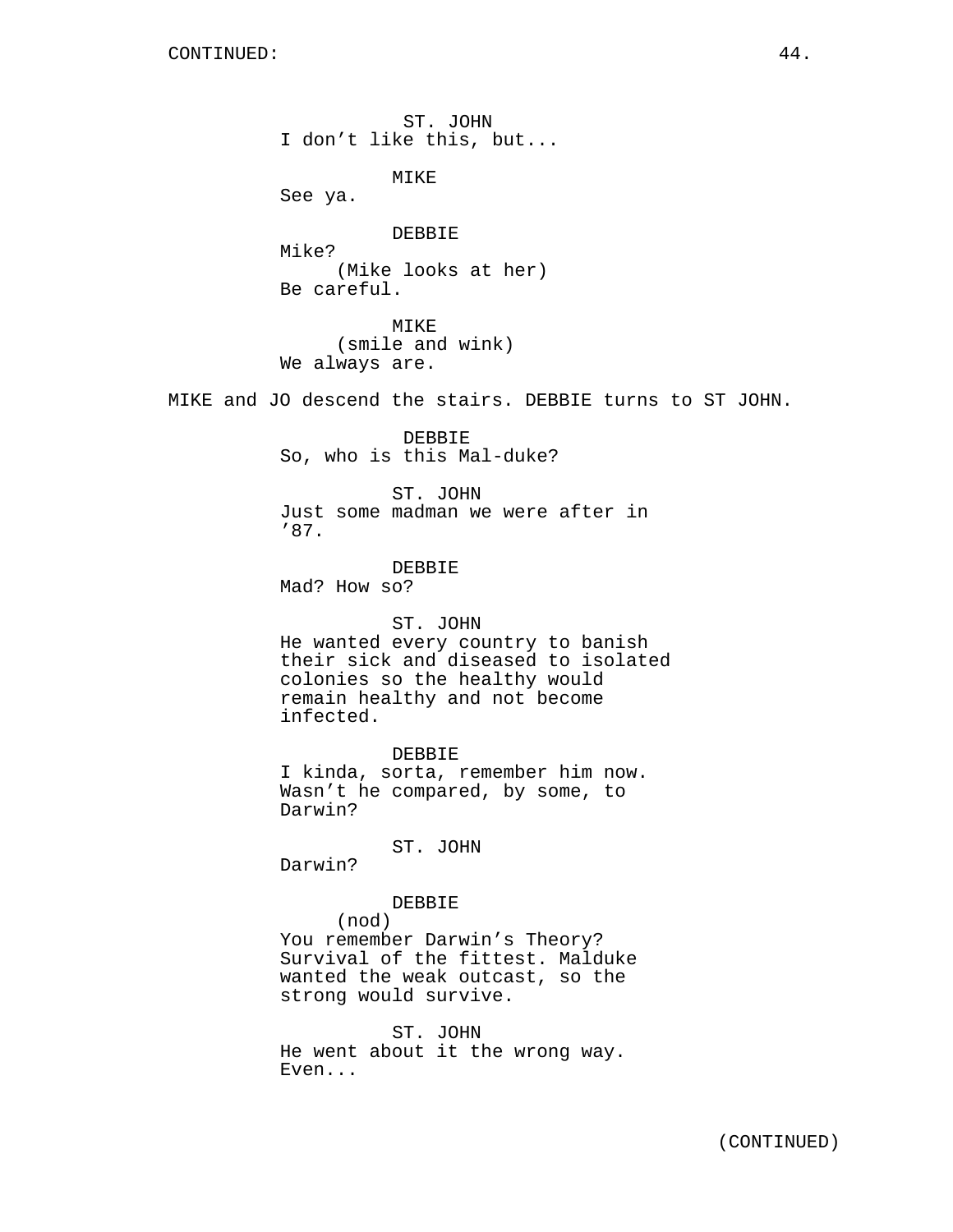DEBBIE

Hey, I only know what was on TV, and in the papers. You were actually there. Tell me about him.

ST. JOHN takes a deep breath and tells her the story of MALDUKE.

FADE TO:

# 71 FLASHBACK #9: THE TV EPISODE "MALDUKE" 71

(Since this is told from ST JOHN's point of view, any scene he is not in, is not mentioned.)

FADE TO:

# 72 KITCHEN 72

DEBBIE So, the Malduke in the Lair was, just an android double?

ST. JOHN Mike and I suspected something when the thermal scan only detected two life forms.

DEBBIE Jason and Jo.

ST. JOHN

Right.

DEBBIE So what happened to him after that? Malduke I mean.

ST. JOHN We don't know. He kind of, just disappeared.

DEBBIE And now he's resurfaced.

ST. JOHN Looks that way.

DEBBIE Tell me, what made you change your mind?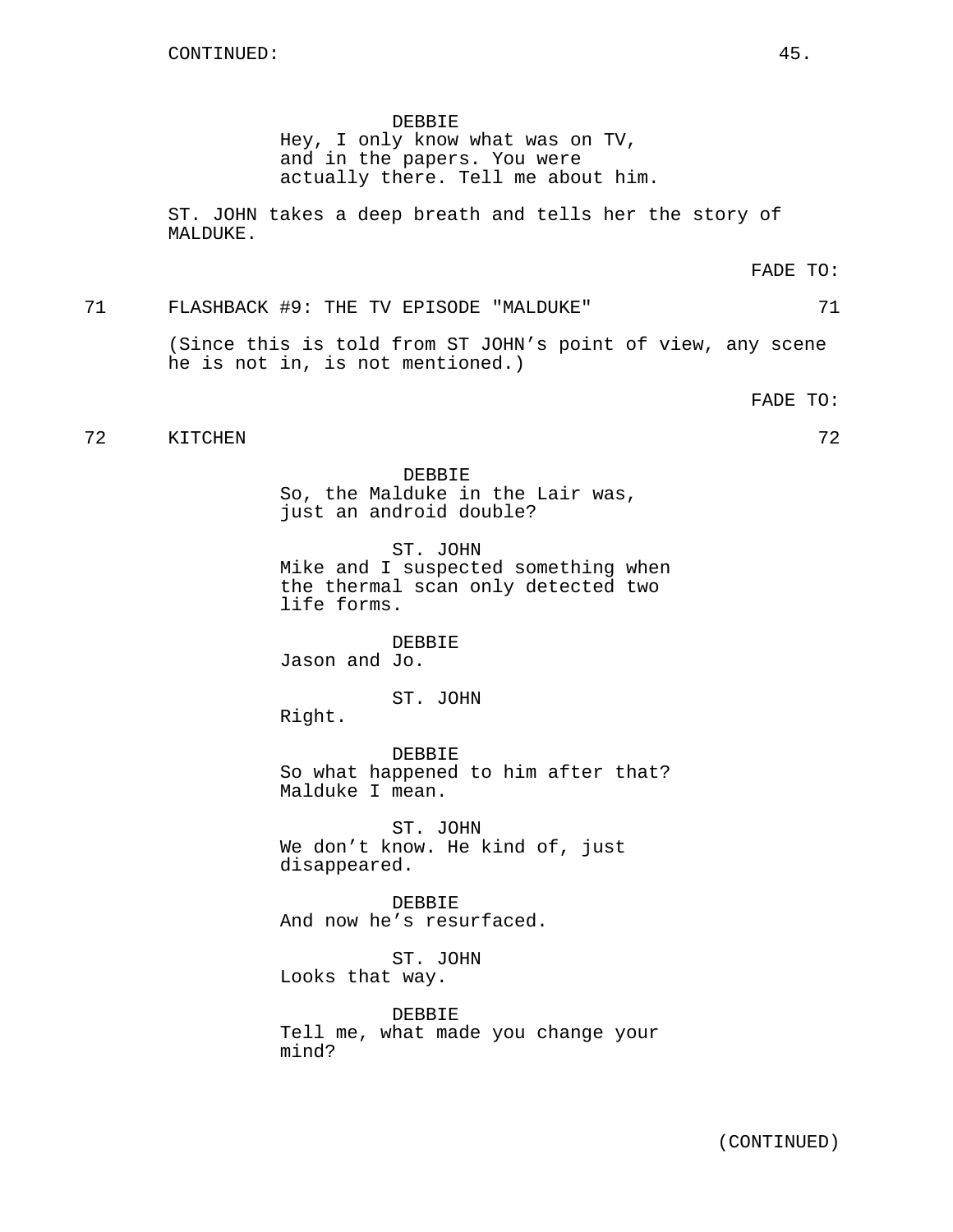ST. JOHN About what?

DEBBIE Quitting. I mean you sounded so gung-ho about it that...

ST. JOHN

Well I...

ST. JOHN is cut of when the side door opens and MARIE enters.

> MARIE (yell) Hello!!!

DEBBIE No need to yell. We're right here.

MARIE comes up the stairs. DUSTY enters the house and runs up the stairs.

> MARIE Oh, hi St John.

> > ST. JOHN

Hi.

DUSTY runs over to ST. JOHN and DEBBIE. He gives them both lick attacks. MARIE sits at the table and notices the bandage on DEBBIE's head.

> MARIE What happened to your head?

DEBBIE Ah... nothing. Just a stupid accident.

MARIE (raise eyebrow) Oh.

DEBBIE's parents enter -- first her mom, then her dad. Her dad closes the door.

> MOM Hi Deb. St John.

> > DEBBIE / ST. JOHN

Hi.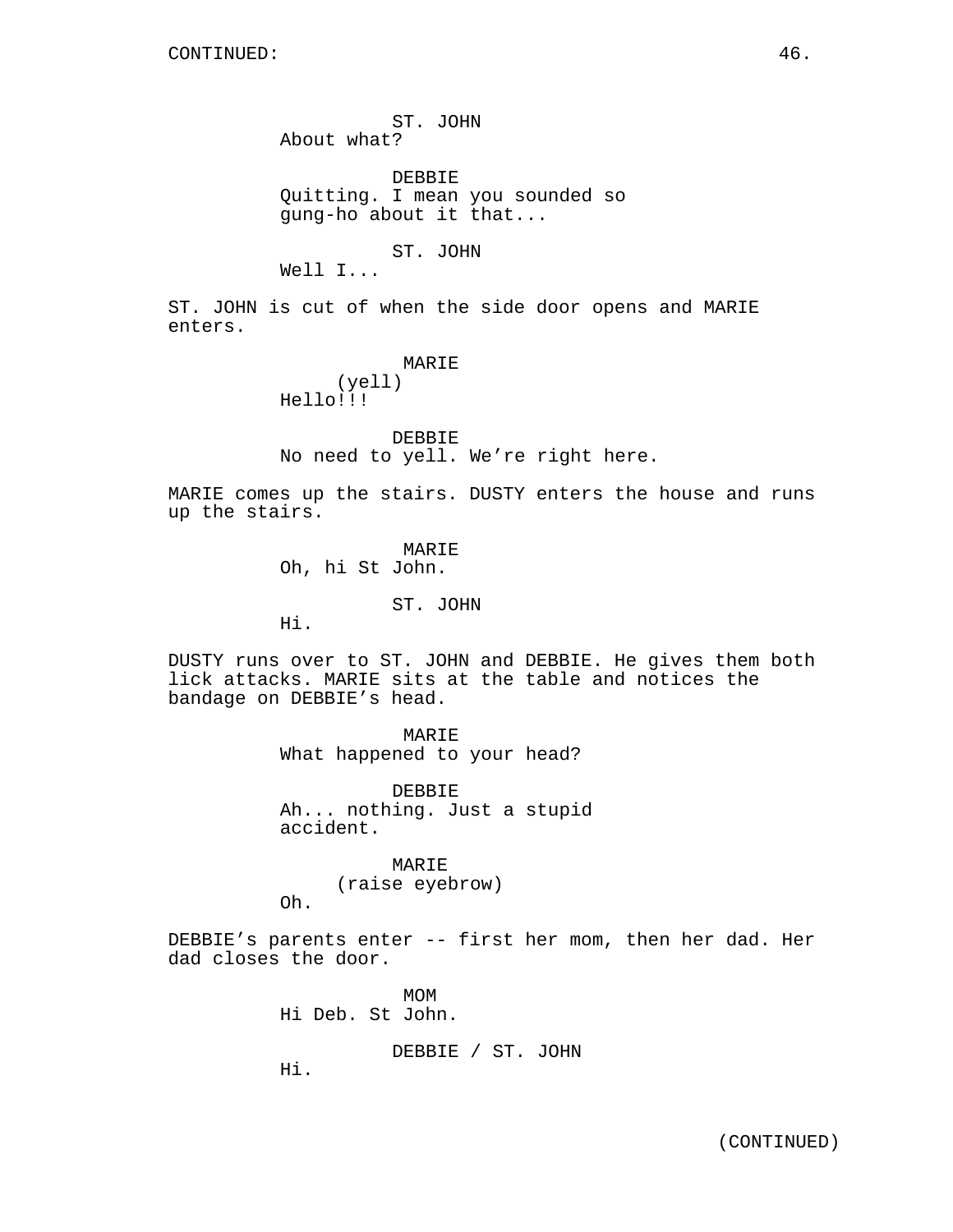DEBBIE How was camping?

MARIE You know, the usual.

DEBBIE What, no fascinating stories?

MARIE Well, before I start, are you guys going out tonight?

ST. JOHN and DEBBIE exchange an "are we?" look. MOM and DAD sit at the table.

> ST. JOHN / DEBBIE Ah...

ST. JOHN Yeh, we are.

MOM Where are you going?

ST. JOHN and DEBBIE exchange another look. Then, both of them say their line simultaneously.

ST. JOHN The park. DEBBIE A movie.

ST. JOHN and DEBBIE exchange another look. Then, both of them say their line simultaneously.

ST. JOHN A movie. DEBBIE The park.

> MARIE (confused) Well which is it? The park or a movie?

ST. JOHN and DEBBIE exchange another look.

DEBBIE

A movie.

ST. JOHN Yeh. A movie.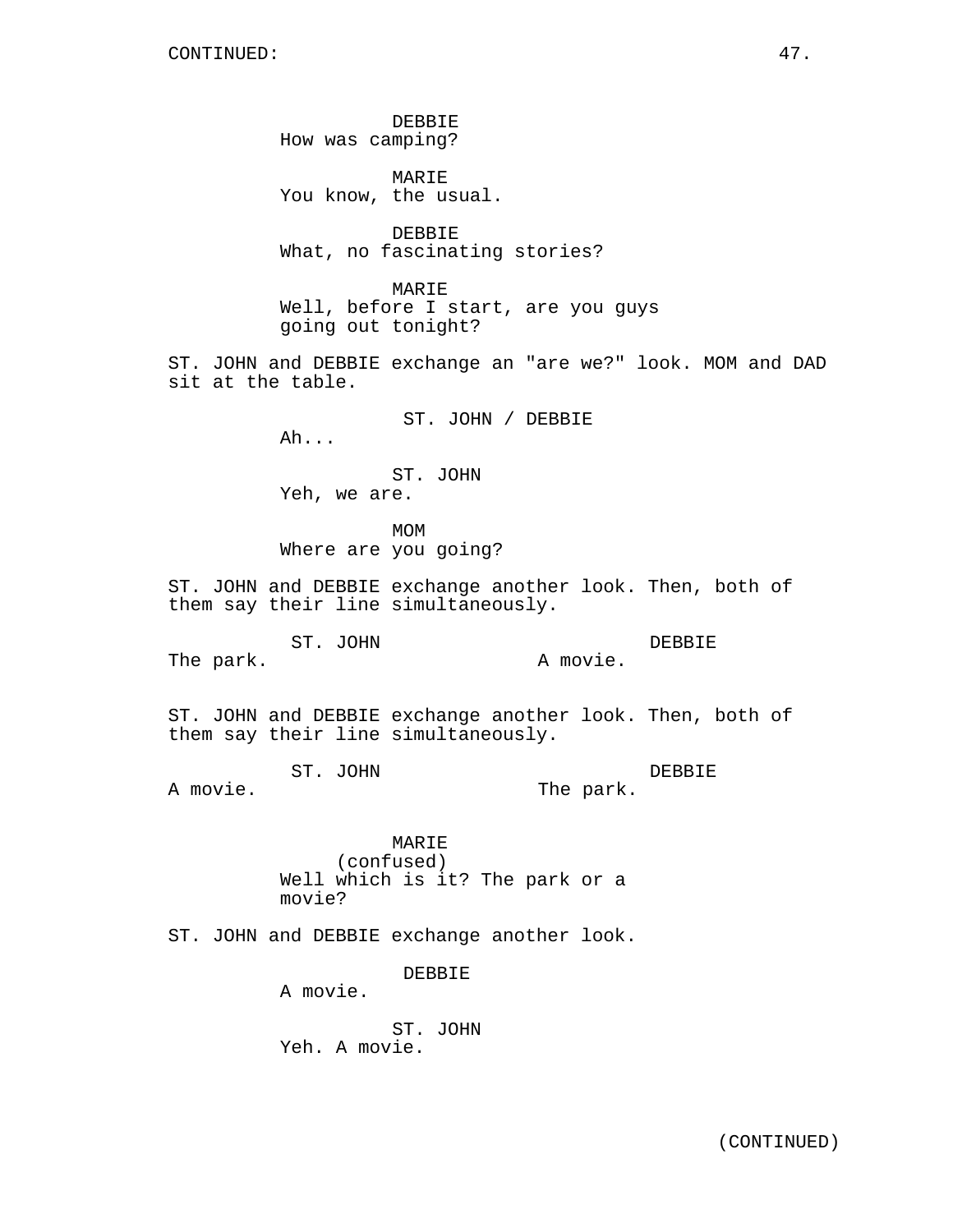DAD Which movie?

DEBBIE We haven't decided yet.

MOM Not at all?

ST. JOHN It's a toss up between two.

MARIE (disbelievingly) Which two?

ST. JOHN The Fugitive and Jurassic Park.

MARIE What time does the movie start?

DEBBIE (look at ST JOHN) Might help if we knew that, eh? Pass me the Entertainment section, Stj.

ST. JOHN picks up the Entertainment section of The Toronto Star and passes it to DEBBIE.

DEBBIE

Thanks. (turn to movie listing page) Let's see... Jurassic Park starts at 8:00, and The Fugitive starts at 7:45.

MARIE looks at the clock. It reads 6:50pm.

MARIE Well... it's ten to seven now. Don't you think you should be going?

DEBBIE Guess your camping adventures will have to wait. (turn to St John) Be back in a second. Just have to go get my jacket.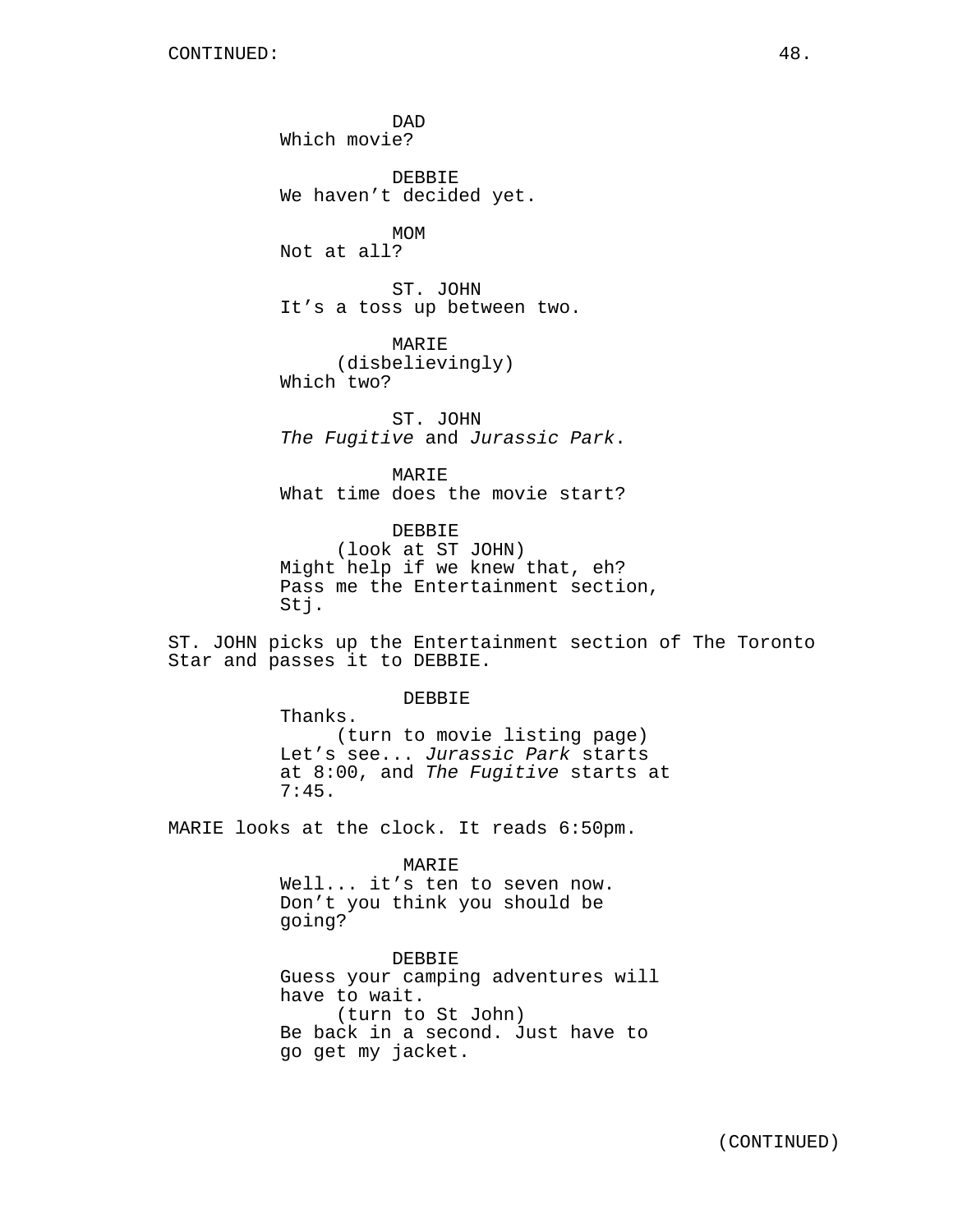ST. JOHN I'll wait for ya in the car.

DEBBIE

Okay.

They both rise from the table and head to the stairs. DEBBIE descends them all the way. ST. JOHN descends to the door, then looks back at the table.

> ST. JOHN See ya later.

#### MARIE / DAD

Bye.

MOM

Have fun.

ST. JOHN opens the door, exits, then closes the door behind him.

PAN TO:

## 73 INT: BASEMENT - DEBBIE'S ROOM 73

DEBBIE grabs her jacket and working TNG communicator, then heads back upstairs.

PAN TO:

74 INT: STAIRS - SIDE DOOR 74

DEBBIE reaches door and puts her hand on the door knob. She looks into the kitchen.

DEBBIE

Bye guys.

MOM / DAD / MARIE

Bye.

DEBBIE Don't wait up!

DEBBIE opens the door, exits, and closes the door behind her.

CUT TO: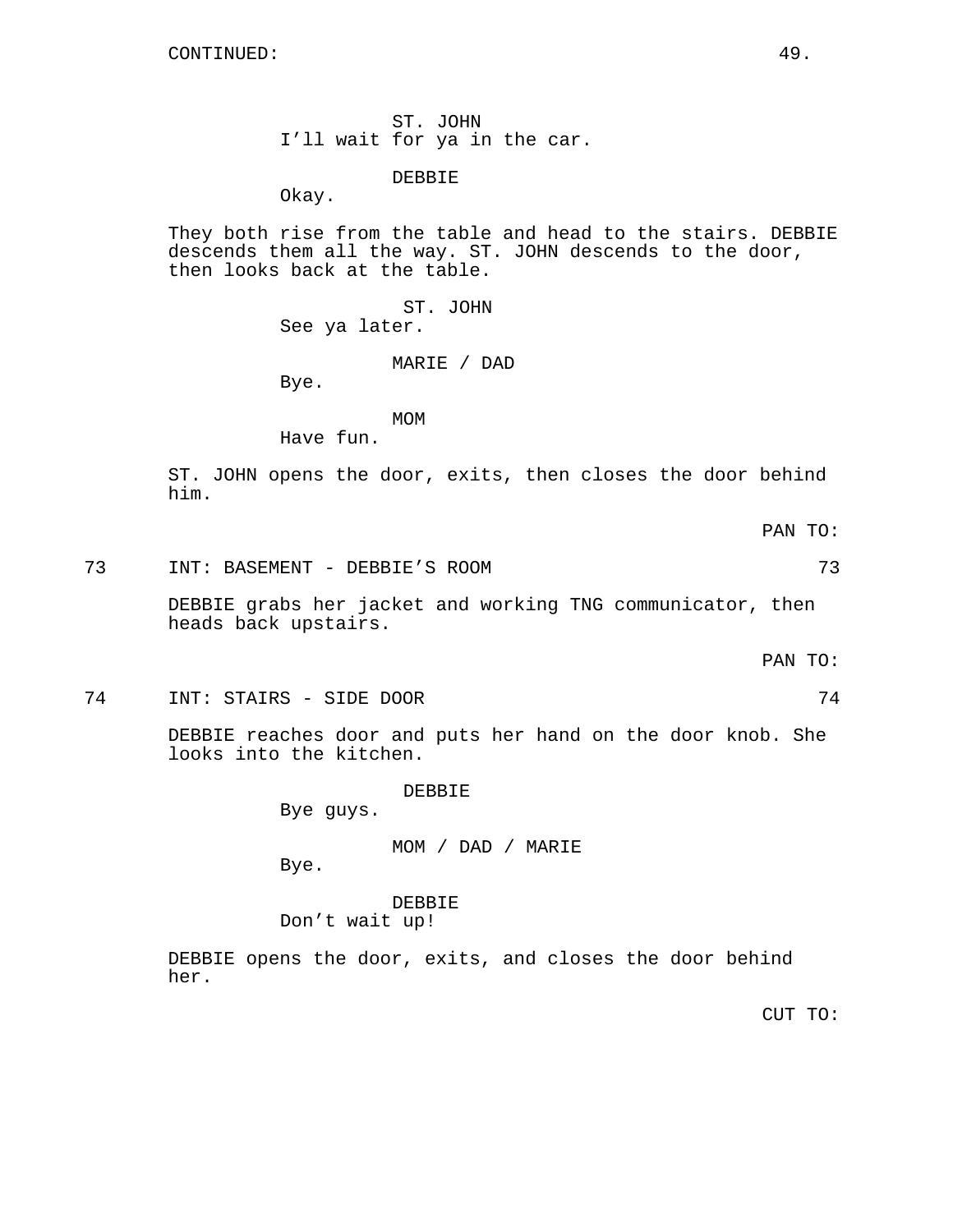75 INT: CAR 75

DEBBIE opens the front, passenger side, door, and gets in. ST. JOHN drives off.

> ST. JOHN You really want to go see a movie?

DEBBIE If you want to. Or...

DEBBIE places the communicator on dashboard.

DEBBIE We could check on Mike and Jo?

ST. JOHN They haven't even been gone two hours yet. They're...

DEBBIE You're right. I guess we can call them after the movie.

She picks up the communicator and attaches it to her shirt. They don't notice they're being followed.

JUMP TO:

76 INT: DEBBIE'S - KITCHEN (7:30PM) 76

MOM, DAD, and MARIE, are all eating dinner. The phone rings.

MARIE I'll get it. (answer phone) Hello?

ANNA (VO) Is Debbie there?

MARIE She just left.

ANNA (VO) Left? Where...

MARIE She's out with St John.

ANNA (VO) St John's up?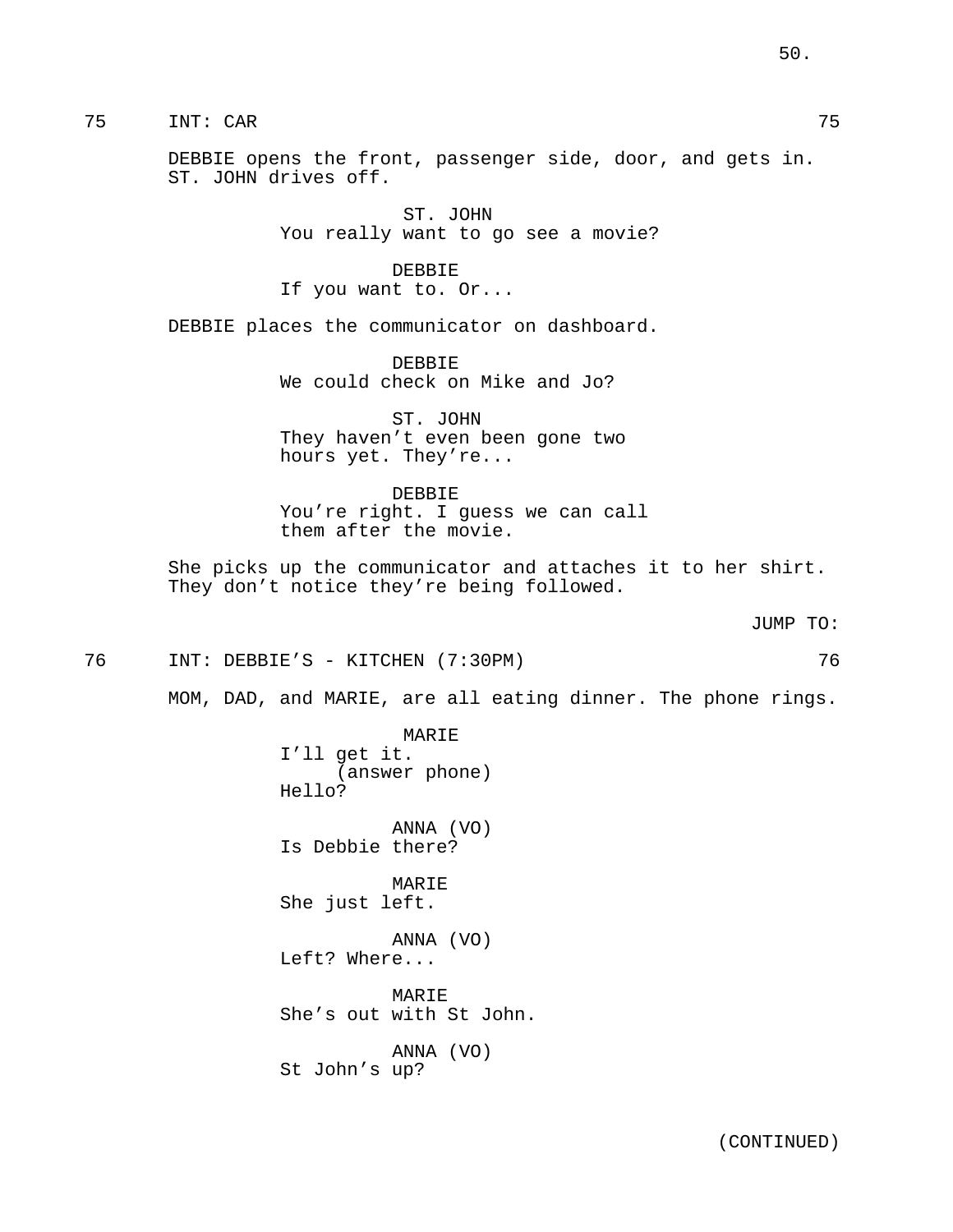MARIE Yep. ANNA (VO) How long has he... MARIE I don't know. ANNA (VO) When will they... MARIE I don't know. ANNA (VO) Can you tell her Anna called? MARIE Sure. ANNA (VO) Thanks. MARIE Bye. MARIE hangs up the phone and looks at MOM and DAD. MARIE Anna. 77 INT: SANTINI AIR - OFFICE (6:30PM MST) 77 JO and MIKE enter. JASON is sitting on the couch, flipping through a magazine. The inner office door is ajar.

> JASON (rise) Well it's about time...

MIKE Hey, we got here as fast as we could. (beat) So, what's this about Malduke? I thought...

JASON First things first. There is someone here who wants to say, hi. JUMP TO: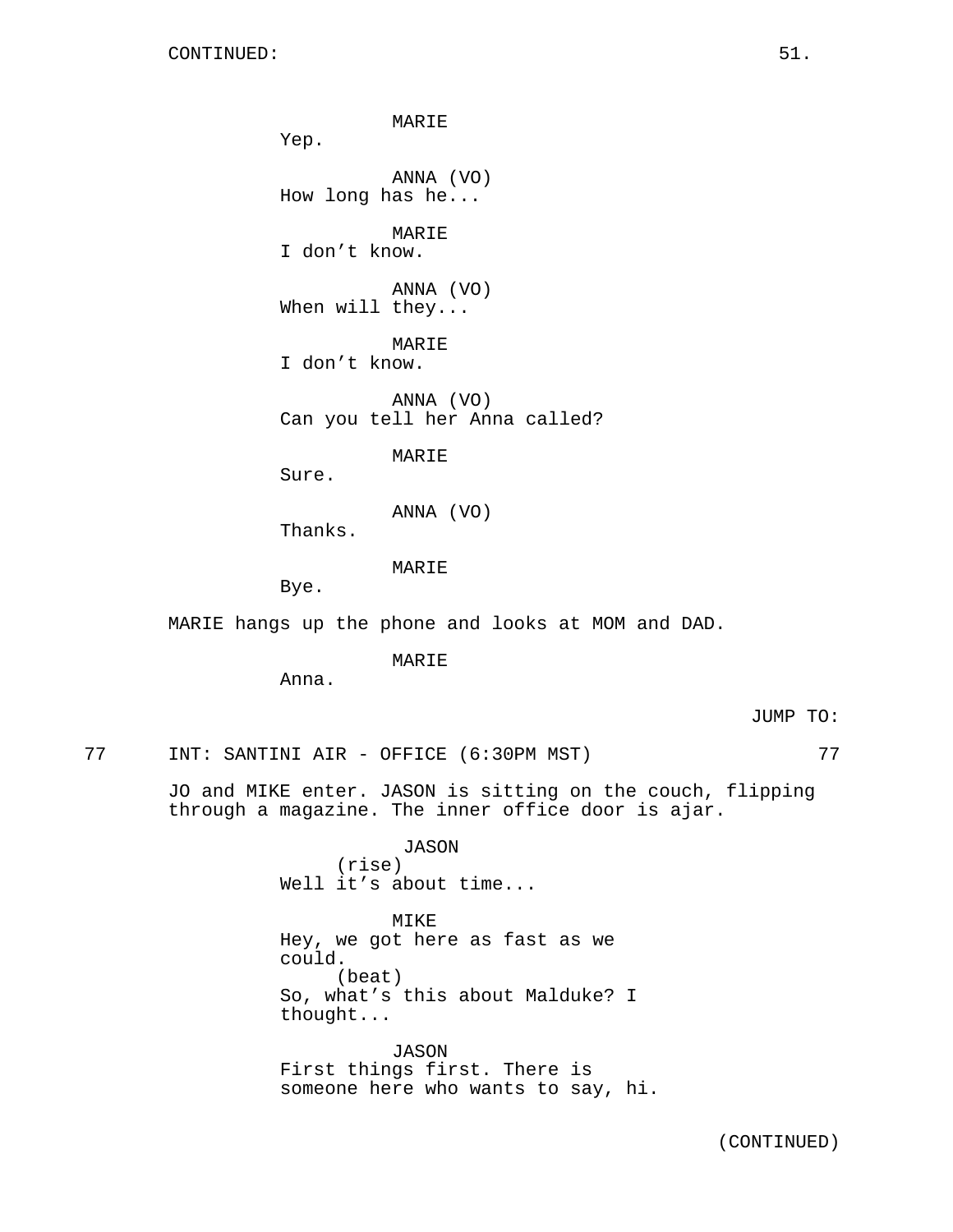A MAN exits the inner office smoking a cigar.

```
MIKE
```
Arkov.

JO

Nikoli!

# ARKOV (Nod)

Joanna.

JO blushes at the use of her full name, as ARKOV takes JO's right hand and kisses it. Then he address MIKE without looking at him.

# ARKOV

Major Rivers.

MIKE wants to "cut to the chase" and "get down to business."

MIKE What's your connection to Malduke?

ARKOV drops Jo's hand and turns to MIKE.

ARKOV He was spotted in Moscow last month, by a member of the new Russian Internal Security Force. (beat) The agent, Pavel Rokov, followed Malduke across Europe to Paris. Where Malduke booked passage on an airplane back to the U.S. (beat) Last time we heard from Rokov, he was in Boston, and was getting on a plane to follow Malduke to Nevada.

MIKE What happened?

ARKOV We don't know. (beat) Rokov hasn't been in contact for two weeks. The RISF knew I had friends in American Intelligence, so, they sent me to ask you for your assistance in finding Rokov and putting away Malduke.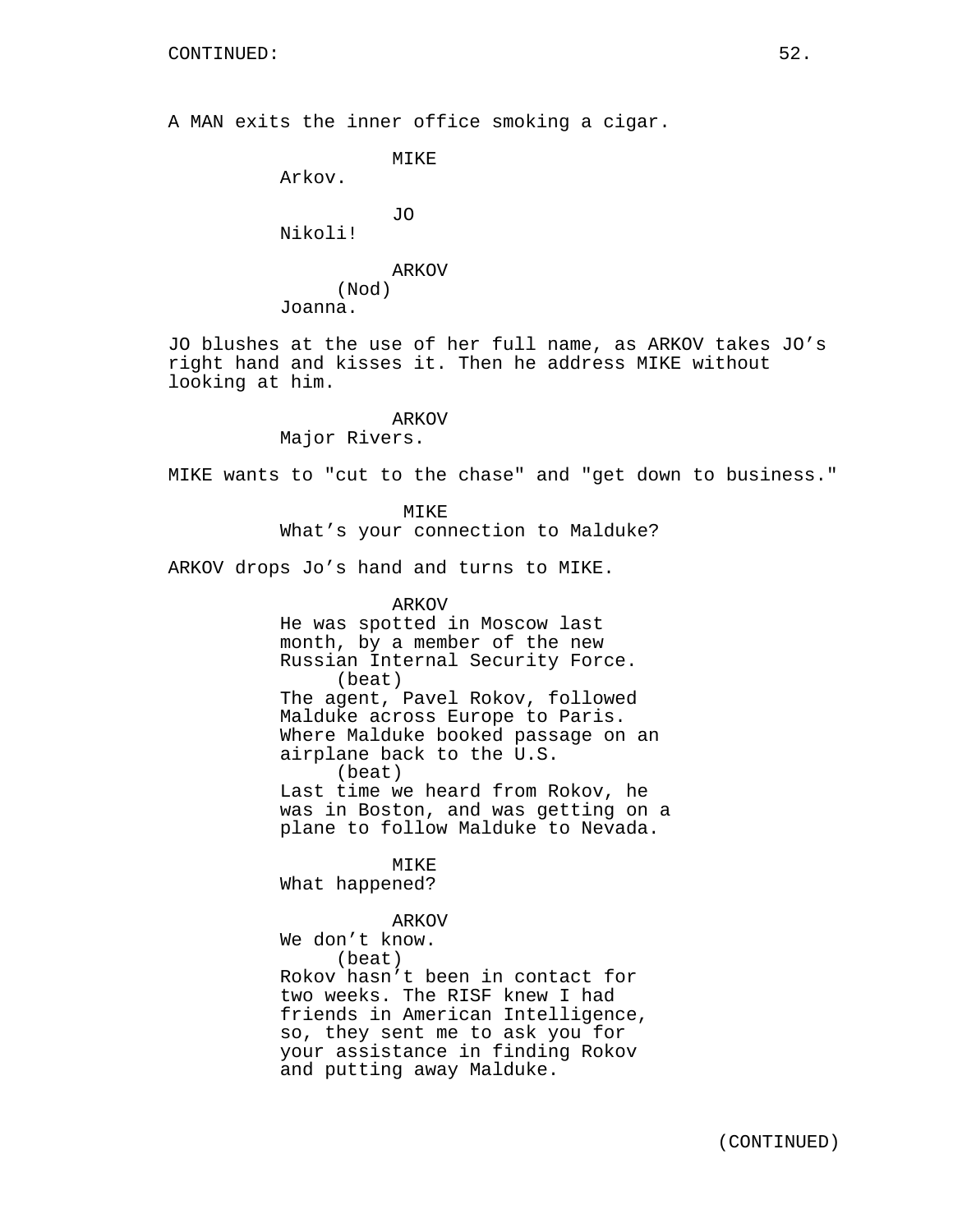MIKE You said Rokov was heading for Nevada? ARKOV Last I heard. **MTKE** Okay. We'll start there. (look to Jason) Call Deb's and fill them in. JASON Sure. (beat) You three be careful. MIKE Always. (turn to Jo and Arkov) Let's go.

MIKE, JO, and ARKOV, exit. JASON goes to the phone.

JUMP TO:

78 EXT: THOMPSON PARK (9:10PM EST) 78

ST. JOHN and DEBBIE are strolling through the park. He has his arm around her waist and she has her arm around his waist. She's also leaning on him. They walk to a bench, stop, and sit down. She turns to him. He leans in and kisses her. They break the kiss, after a few moments.

> DEBBIE You're right. (beat) This is better than a movie.

> > DEBBIE

She leans in to kiss him again. Just as their lips are about to touch, the communicator beeps. They stop. DEBBIE taps the communicator.

Yes Mike.

MIKE (VO) How'd you...

DEBBIE Lucky guess.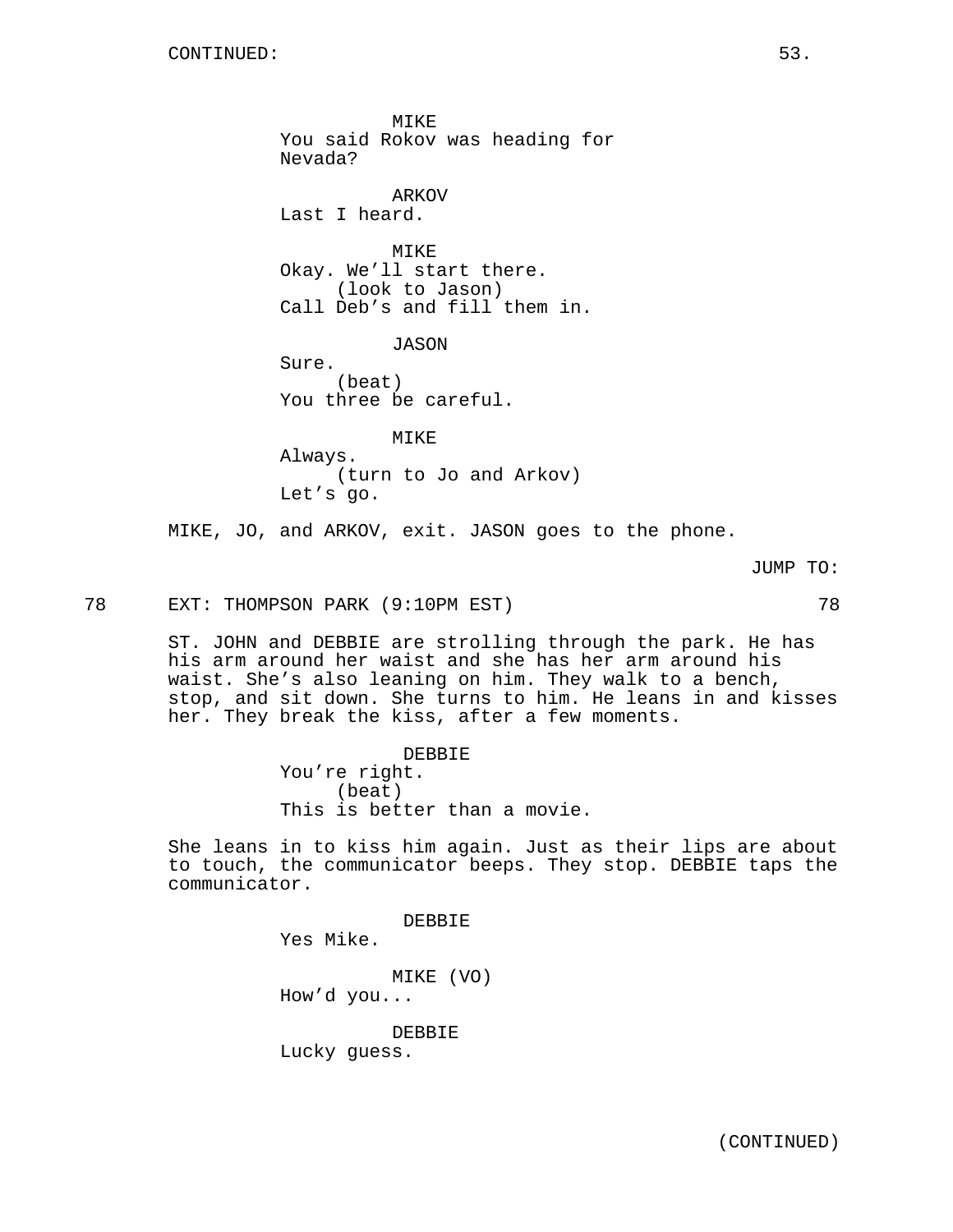ST. JOHN What is it, Mike? MIKE (VO) Jo and I are on our way to Nevada with... ST. JOHN Nevada? MIKE (VO) Yes Nevada. With Arkov. It seems... ST. JOHN Arkov? What's he... MIKE (VO) He's looking for a missing RISF agent who was tracking Malduke. DEBBIE RISF? MIKE (VO) Russian Internal Security Force. DEBBIE The new KGB? MIKE (VO) Something like that. ST. JOHN So Malduke is in Nevada? MIKE (VO) He might be. (beat) He could be anywhere on the continent by now. ARKOV (VO) He might even be up there.

The sound of ARKOV's voice makes DEBBIE tense. She thinks she recognizes the voice. ST. JOHN doesn't notice her tense up.

> ST. JOHN Up here? What makes you say that?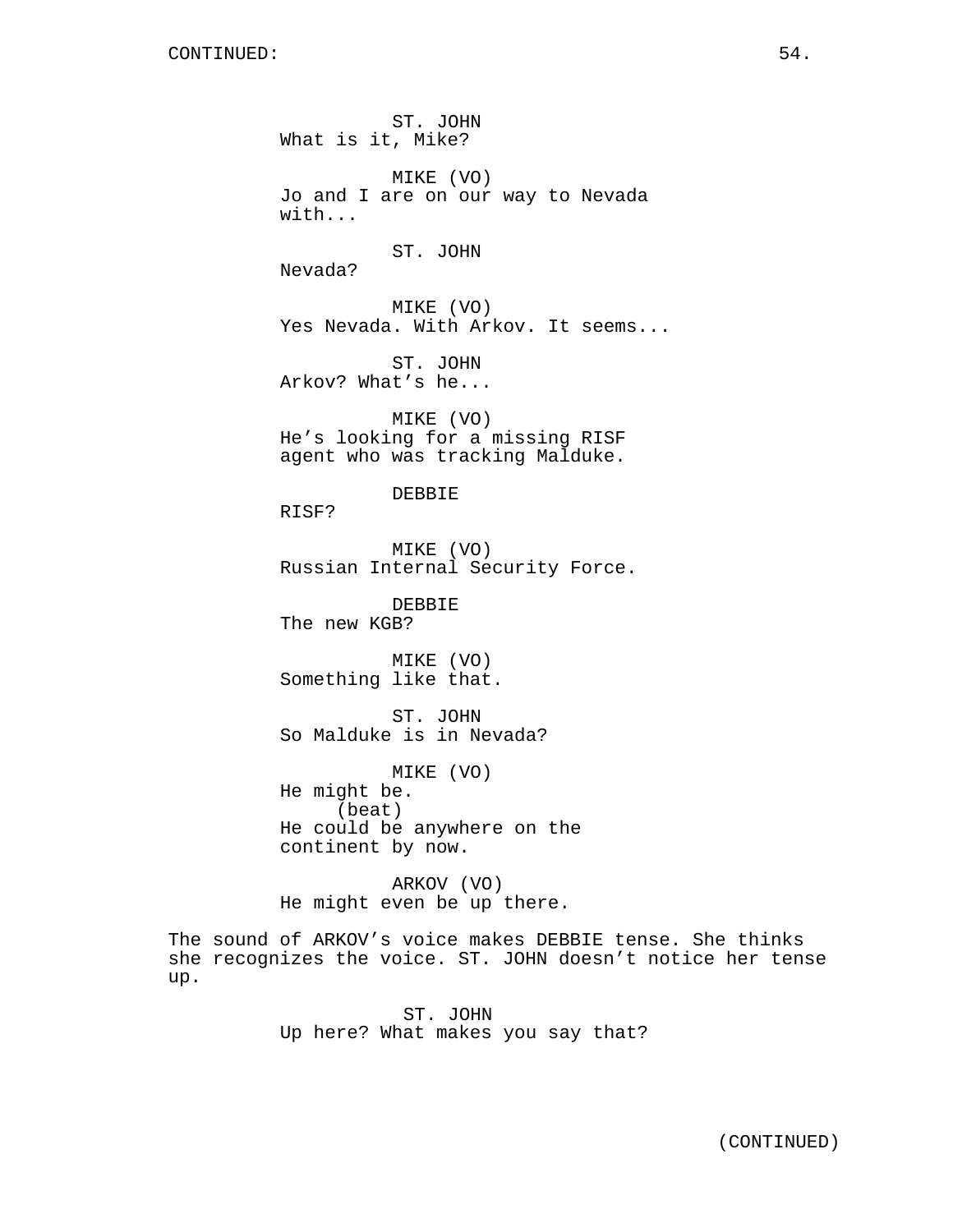ARKOV (VO) Rokov said he thought that Malduke was plotting revenge against you guys.

ST. JOHN We'll be on the look out.

MIKE (VO) Be careful.

ST. JOHN You know us.

MIKE (VO) Yeh. Wolf out.

ST. JOHN looks at DEBBIE. She seems a million miles away. He closes the communicator channel, then looks at DEBBIE.

> ST. JOHN Deb? Honey, what is it? You okay? DEBBIE (dazed) That voice. (beat) I know that voice. I know I've heard it before, somewhere. ST. JOHN Which voice? DEBBIE (look at him) Who was talking, just now, with Mike? ST. JOHN Arkov? DEBBIE (think) Arkov... Arkov... Ark... Wait, Nikoli Arkov? ST. JOHN You know him? DEBBIE He is... I mean was... KGB, wasn't he?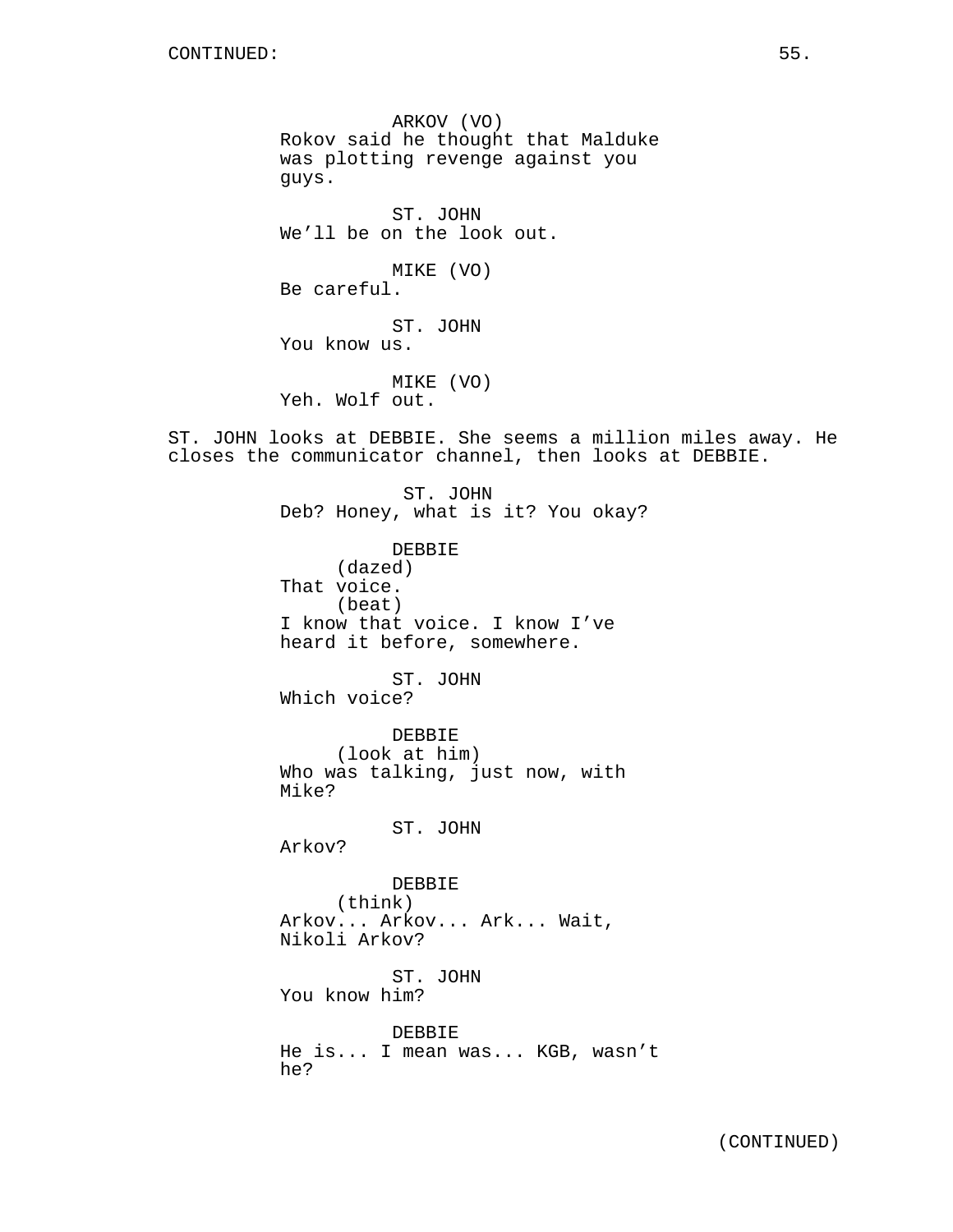ST. JOHN Yeh. He was. But how would...

DEBBIE If it's the same Arkov, which it probably is, I met him in 1989, while I was in Europe with some friends.

ST. JOHN In '89 he was still KGB. How'd you get involved with...

DEBBIE It started in Germany. (beat) There was this guy, Vladimir Lucard. He was our tour guide. At the time, we didn't know much about him. Except that he was young, and gorgeous, and knew his way around Europe.

ST. JOHN raises his eyebrow on the word gorgeous. He gets a hint of jealously on his face, when he sees how her eyes light up at the mention of LUCARD's name.

> DEBBIE My girlfriends were convinced he had a crush on me. (beat) They got jealous because he was paying so much attention to me. I told them they were over-reacting, they told me I was blind. (beat) Then one night, after we'd all retired for the evening, I realized how right they were.

> ST. JOHN (confused) What has this got to do with Ark...

> DEBBIE I'm getting there. (beat) Like I was saying. (beat) That night, Vlad came to my room. He told me was falling in love with me, and that he wanted me like he'd never wanted anyone before, then he kissed me.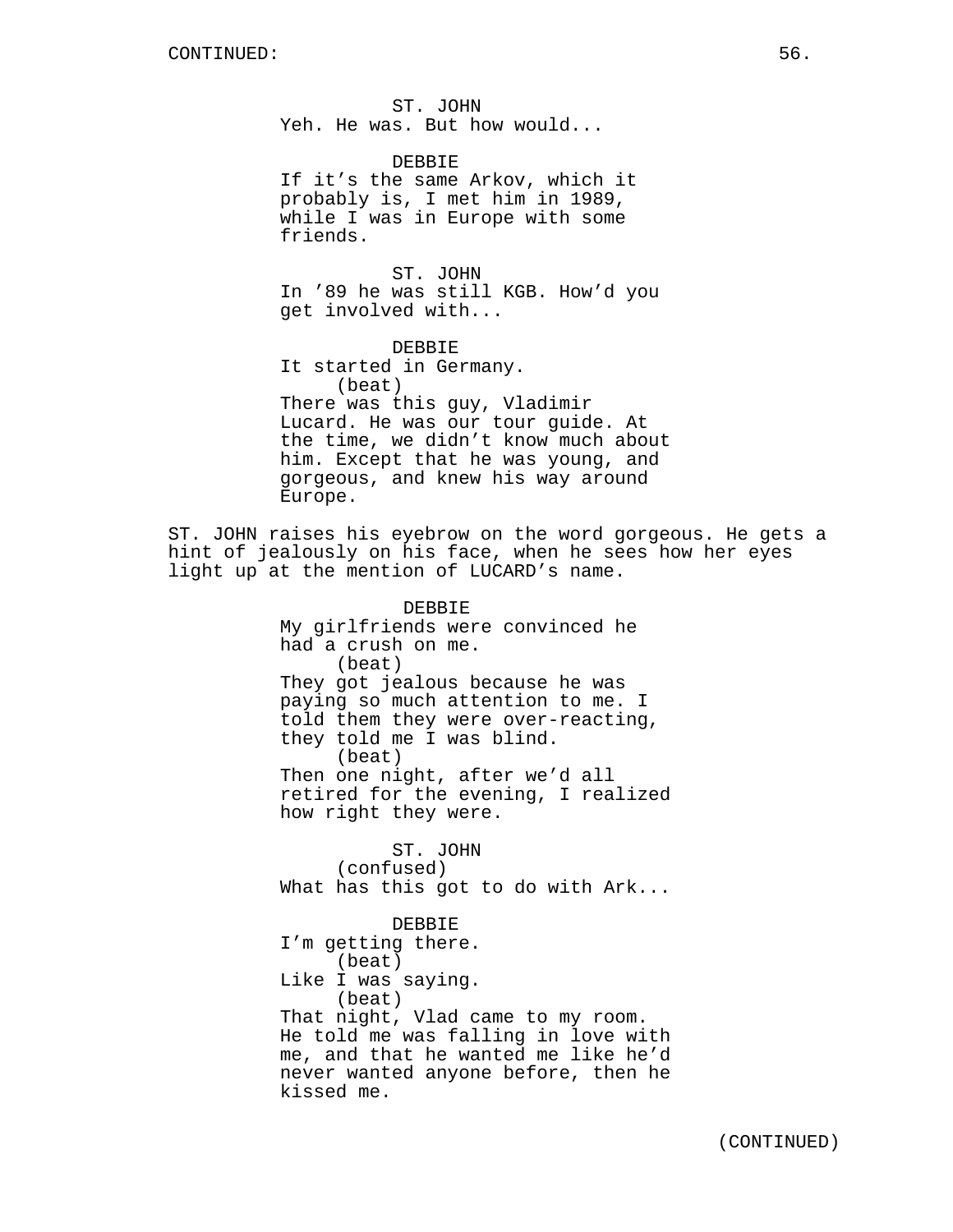DEBBIE gets a far away look in eyes.

DEBBIE And boy, what a kiss. I felt it go right through me, all the way to my toes. It felt like I was being charged, energized. No-one had ever kissed me like that before.

ST. JOHN gets an "oh boy" look on his face, and wonders how this connects to ARKOV.

> DEBBIE Anyway, he said he had something that he wanted to show me. He took my hand, and led me out of the hotel. We were walking down a street when I noticed we weren't alone. (beat) At first I thought it was my girlfriends, you know, following us, to see where we were going, and to see if I'd let myself fall completely under his spell and let him... (beat) But, that wasn't the case. When the shadow passed under a street lamp, I noticed it was a man. I casually pointed him out to Vlad, who grabbed my hand tighter and ran. (beat) We ran all the way back to the hotel. He kissed me goodnight and said he see me tomorrow. I was confused. I returned to my room wondering who that man was, and what he could possibly want with Vlad. (beat) I had just gotten dressed for bed, when there was a knock on the door. I thought it might be one of my friends or Vlad, so I opened the door. But it wasn't them. It was the man who'd been following us earlier. (beat) He let himself in, and introduced himself as Nikoli Arkov. He showed me his KGB ID.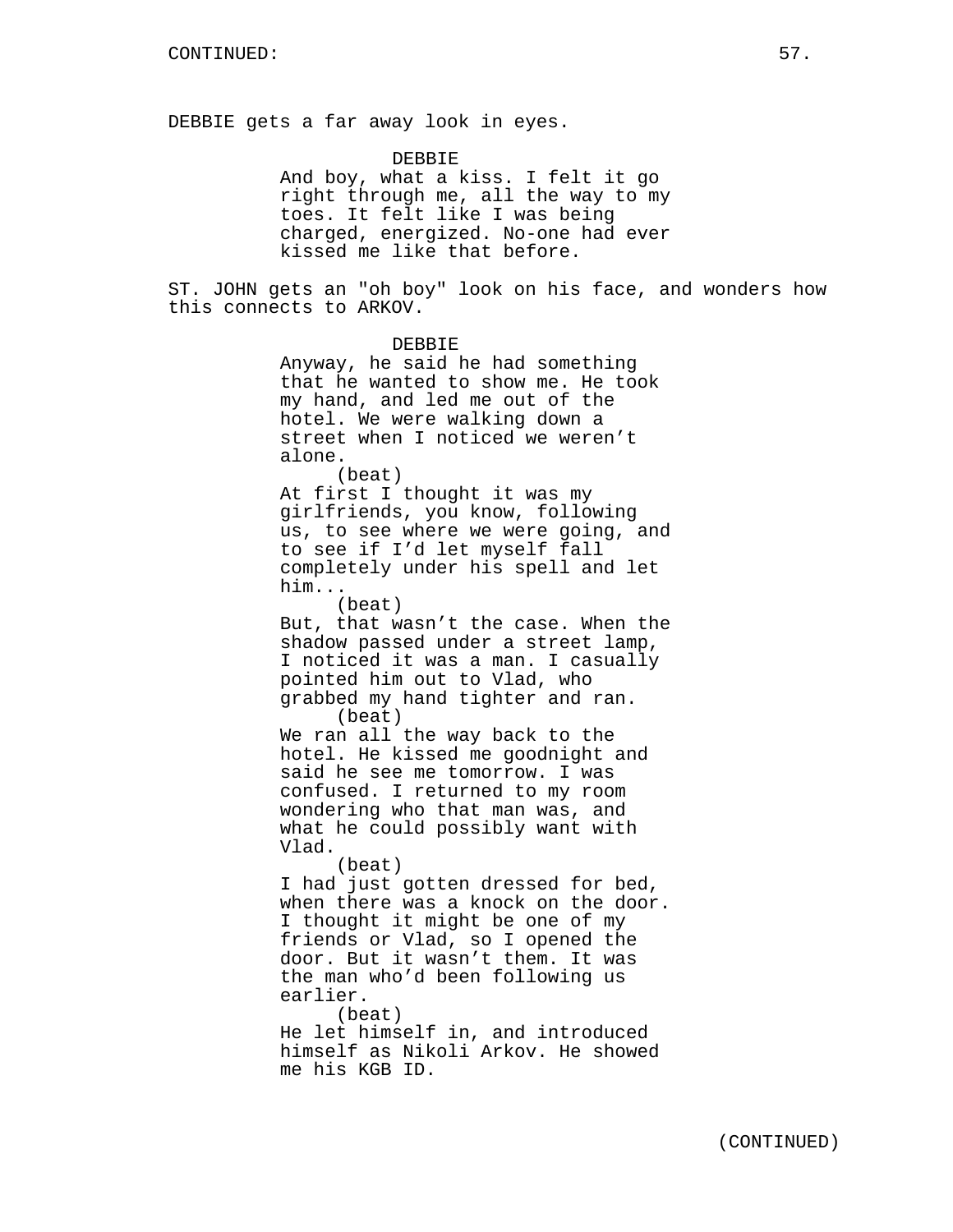ST. JOHN starts to pay attention. He had momentarily drifted. He raises his eyebrow when she calls ARKOV "Nick".

## **DEBBIE**

Nick said he'd been after Vlad for 3 months, and wanted my help in bringing him in. I asked what Vlad had done. What was his crime? Nick said that Vlad had raped and murdered 3 women. All tourists like myself. I couldn't believe it. Vlad didn't seem the type.

ST. JOHN (mutter) They never do.

### DEBBIE

And I'd heard all the horror stories about the KGB. But, Nick didn't seem to fit that profile. I didn't know what to believe.

ST. JOHN So, you helped Nick... I mean Arkov, catch this Vlad guy?

# DEBBIE

I didn't want to believe Nick, but the next day everything happened just like Nick said it would.

ST. JOHN

What do mean?

DEBBIE

Well, Nick knew that Vlad would be back. So he said he be back in the morning.

(beat)

Around 9:00am. there was a knock on the door. I went to the door. It was Vlad. He came in and started going on about how much he wanted me, and how much I turned him on. (beat)

He placed a piece of tape over my mouth, handcuffed my hands behind my back and threw me on the bed. Then he ripped off my nightshirt and started to fondle and caress me. My body was responding to him, in ways I didn't want it to.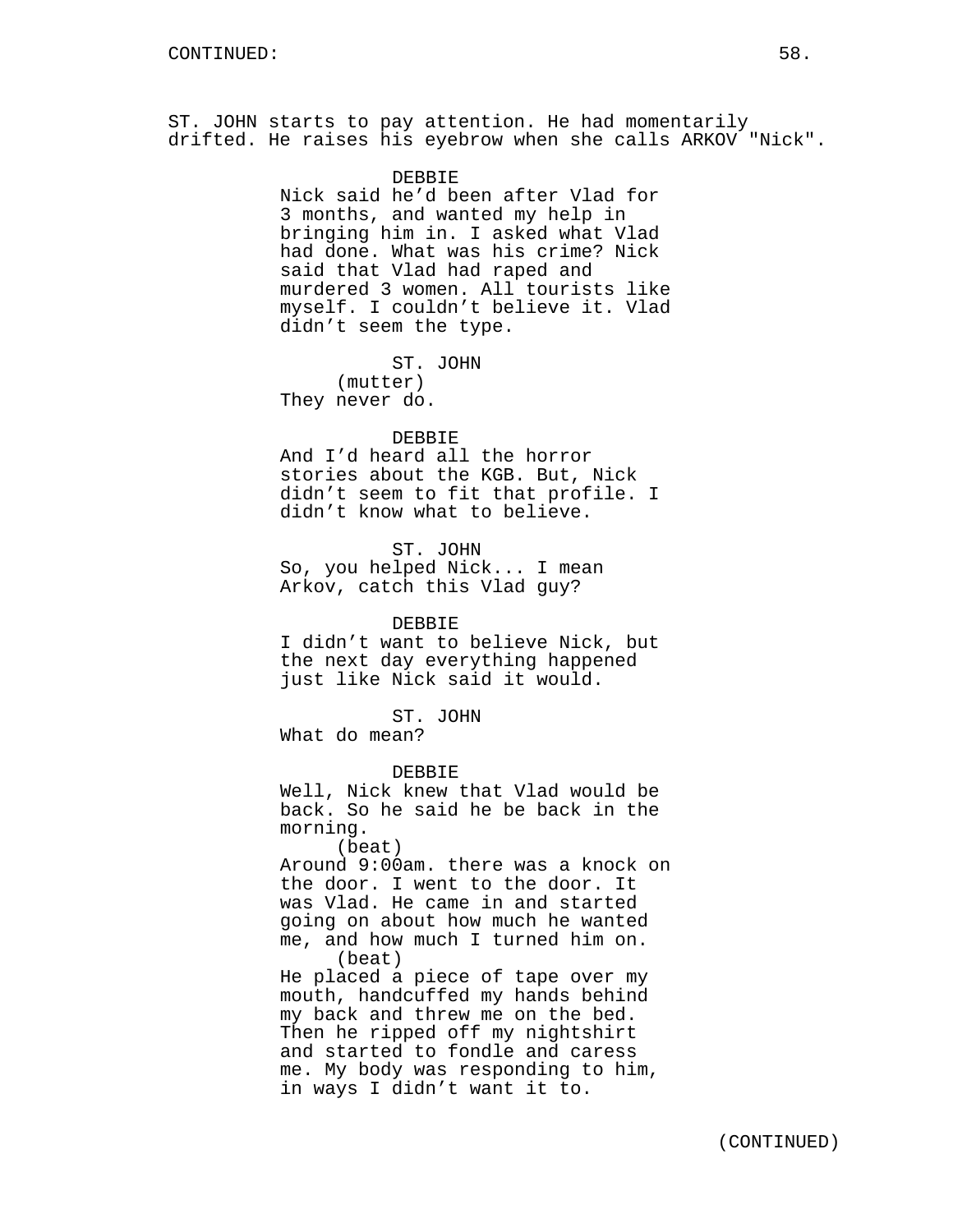(beat) He then stood up and started undressing himself. He then laid down on the bed beside me and started kissing my neck, and chest. He sent shivers up my spine. (beat) Inside I was praying for Nick to get here. Then, just when I thought "this is it, Deb, he's gonna do it. He's gonna take you, right now." the door to the room was kicked in, and Nick stood there. (beat) He had two uniformed cops with him. He ordered Vlad to get off me. Vlad looked from Nick to me. Again Nick ordered Vlad off. He said "get off her now, or I will kill you." Vlad got up. The cops took him away and Nick came over to make sure I was all right. (beat)

God, I hadn't thought about that in years.

ST. JOHN holds her, then thinks of something.

## ST. JOHN

I just thought of something. We never did find out who Richard and Kyle were working for. They never saw him. Only spoke with him on the phone. And the number they gave us had been disconnected.

#### DEBBIE

So?

ST. JOHN It could have been Malduke.

### DEBBIE

Mr. M.?

ST. JOHN He probably has someone else tracking us right now. Come on let's go.

ST. JOHN and DEBBIE rise and head back to the car.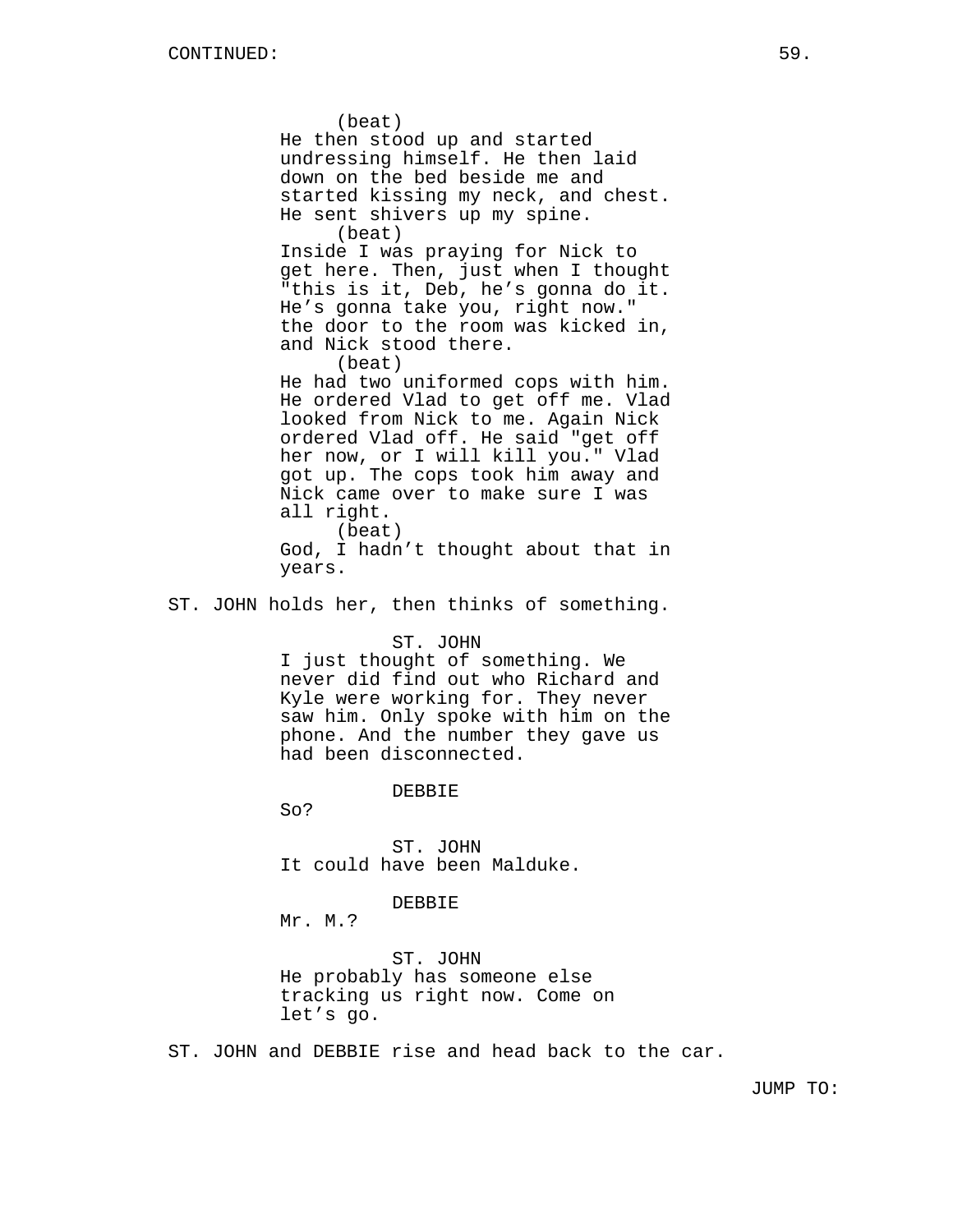79 EXT: AIRWOLF - SOMEWHERE OVER NEVADA (7:00PM PST) 79 AIRWOLF is flying.

PAN TO:

80 INT: AIRWOLF 80

MIKE and ARKOV are sitting in front. JO is in the back.

ARKOV Has anything, unusual happened in your lives recently?

MIKE Describe, unusual?

ARKOV

I don't know. A kidnapping attempt, or something? I mean, if Malduke is after you, then...

MIKE Now that you mention it, I bet The Mr. M. that Levesque and Bates were working for was Malduke!

JO Right. They said their boss wanted Airwolf!

ARKOV Who are Levesque and Bates?

MIKE Two guys who did a number on Deb last Friday.

ARKOV (raise eyebrow) Deb?

MIKE St. John's girlfriend.

ARKOV Was she the one we were just talking to?

MIKE

Yeh.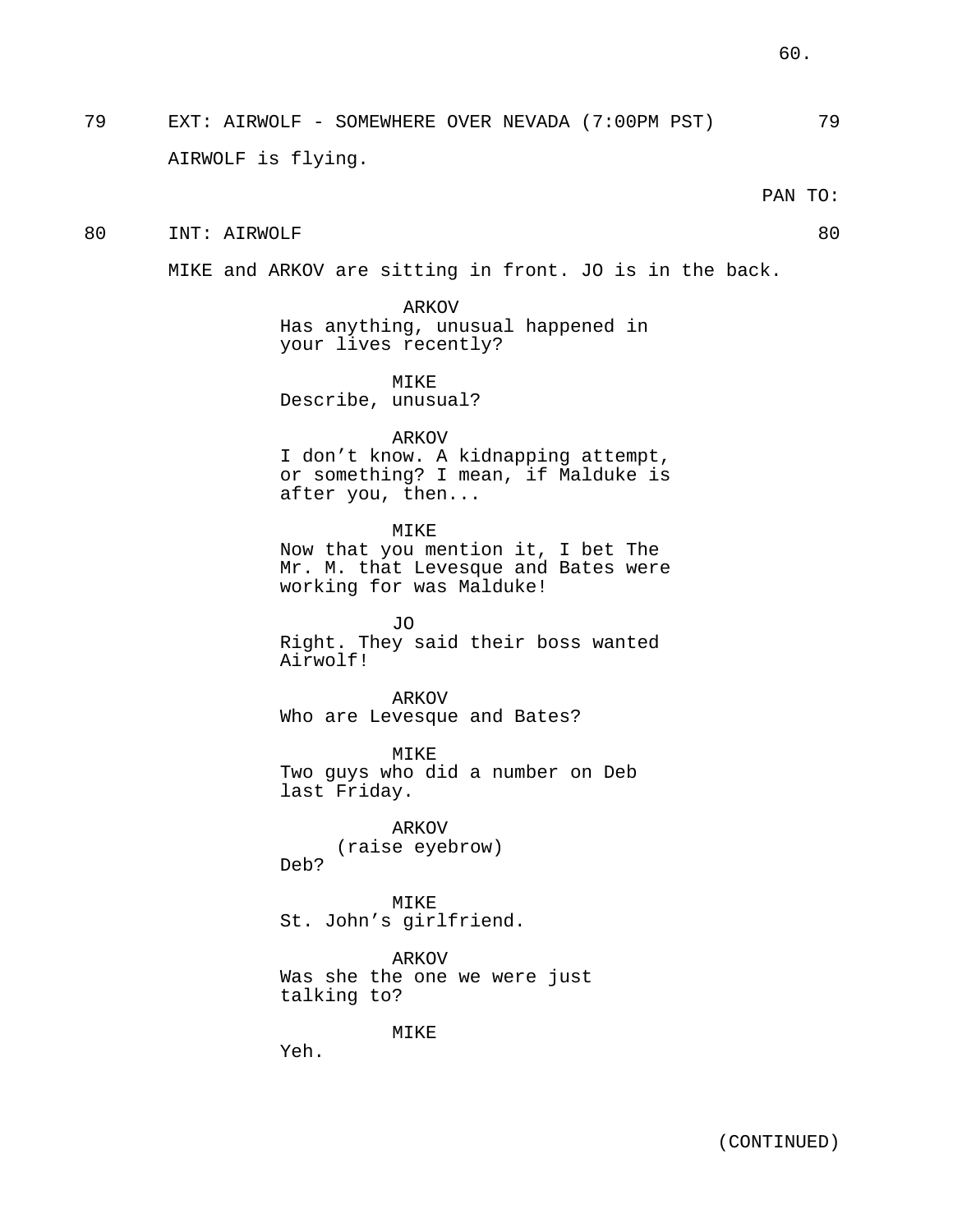ARKOV I wonder... MIKE What? You wonder what? ARKOV What's her full name? MIKE (suspicious) Deborah Roche. ARKOV Really. I did recognize the voice then. MIKE You know her? ARKOV We met. MIKE When? Where? ARKOV I met Deborah-Anne in Germany. In 1989. MTK<sub>E</sub> '89? You were KGB in '89! How'd you... ARKOV That, is a long story. MIKE We have time. ARKOV (deep breath) Well, it started when I suspect I was following, a Vladimir Lucard, was hired by a group of young women

as their tour guide.

JUMP TO: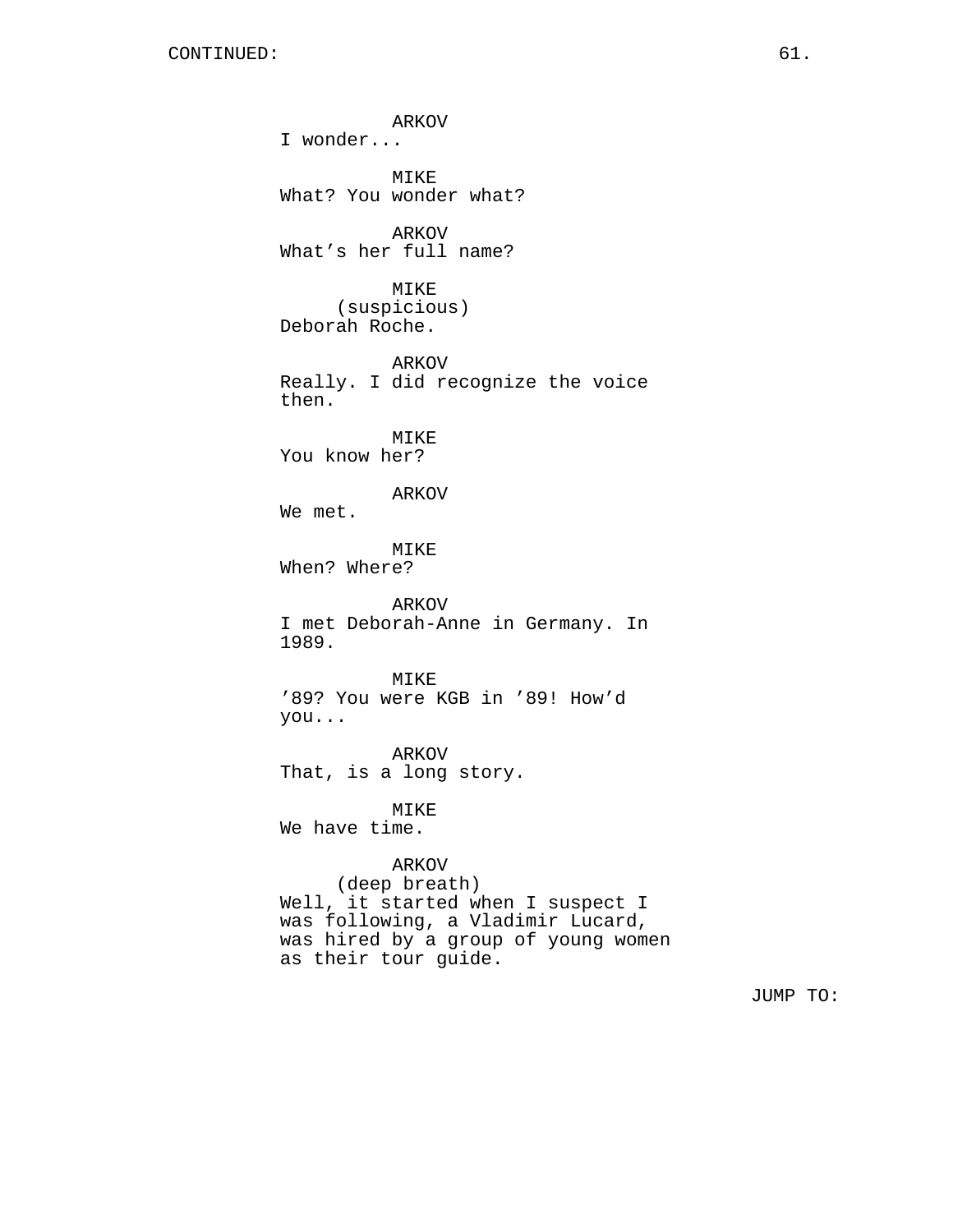ST. JOHN and DEBBIE approach their car. There is a dark blue van parked off to the side of the car. ST. JOHN inserts the key into the passenger side door. DEBBIE is standing beside him. Her arms are crossed across her chest. The van, is behind them. Just, as he is about to turn the key to unlock the door, the sound of a safety being removed from a gun, is heard behind them. Both of them freeze.

# MAN (VO)

Put your hands on your head, and step away from the car. Slowly.

ST. JOHN removes the key from the door. DEBBIE goes to tap the communicator, she sneezes loudly to cover the beep. The MAN doesn't hear, or ignores, the beep, and a channel is now open to AIRWOLF.

### MAN (VO)

NOW!!

ST. JOHN and DEBBIE put their hands on their heads, and turn to face the man. He has a gun pointed at them. He signals them, with the gun, to go to the van.

## MAN (VO)

Move.

ST. JOHN and DEBBIE move toward the van. The man opens the sliding side door and motions ST. JOHN and DEBBIE inside. They get in. The man closes the door, and gets in the front passenger side of the van. The van speeds off.

JUMP TO SPLIT SCREEN:

82 INT: AIRWOLF (8:25PM MST) / INT: CAR (10:25 EST) 82

ST. JOHN Where are you taking us?

MAN You'll find out soon enough. There's someone who wants to talk to you.

DEBBIE Like who? If he wants to talk to us so badly, then why doesn't he...

MAN backhands DEBBIE across the face with the barrel of the gun. She falls against ST JOHN.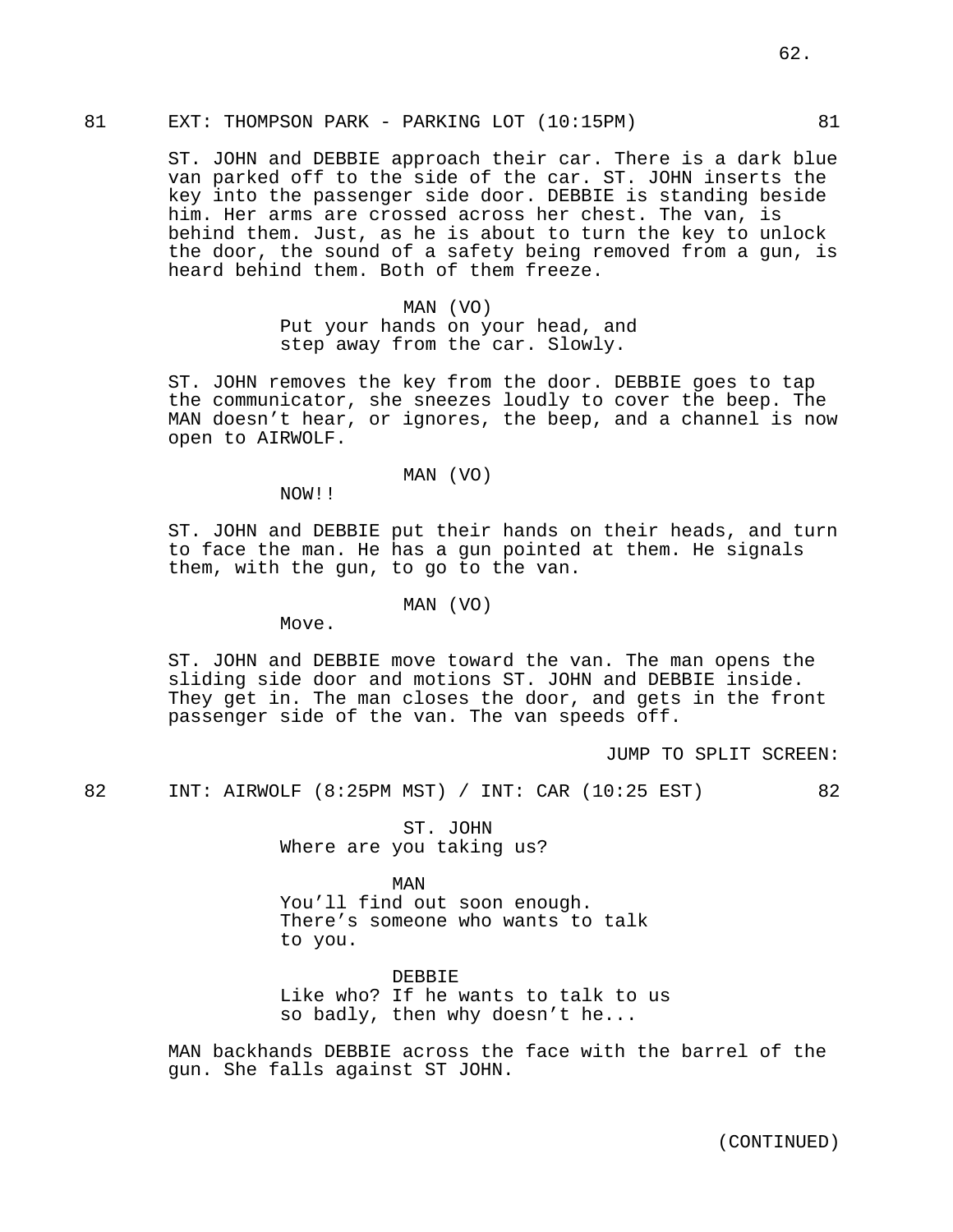MAN Shut-up!

ST. JOHN Leave her alone, or...

MAN Both of you! Or I might just forget my orders and kill you both.

CONTINUE TO SINGLE SCREEN:

83 INT: AIRWOLF 83

ARKOV Sounds like they are in trouble.

MIKE Jo, can you trace that transmission to it's location?

JO I'm working on it Mike.

ARKOV I bet the someone who wants to talk to them is Malduke. I suggest we turn around and, as you Americans say, put the pedal to the metal.

MIKE How you comin' Jo?

JO Got it. Transferring coordinates now.

MIKE

ETA?

JO At Mach 1? Approximately 3 hours.

MIKE (mutter) Hang in there guys. We're comin'.

CONTINUE TO: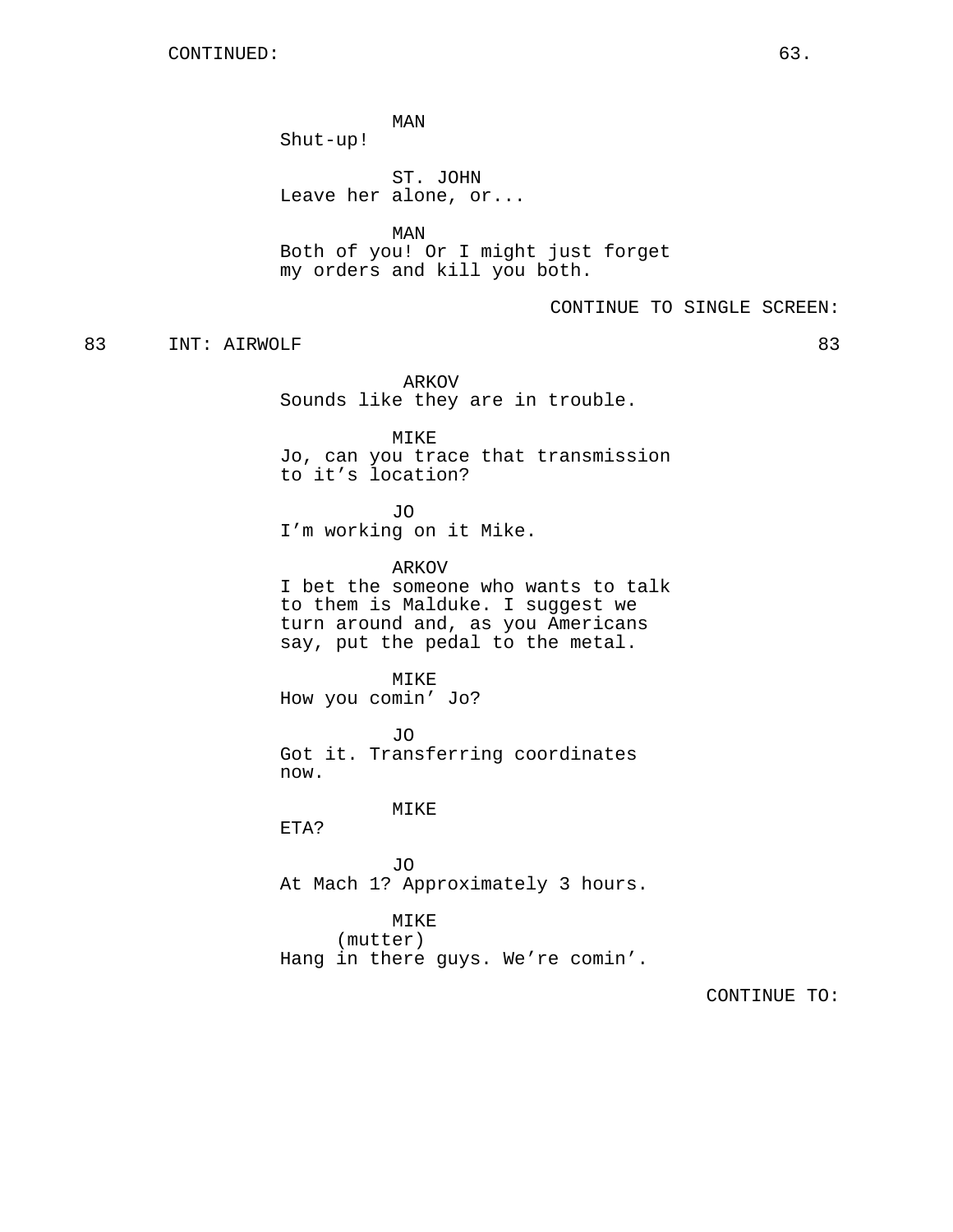84 EXT: AIRWOLF 84

AIRWOLF flies up, rolls over, and heads for TORONTO.

JUMP TO:

### **TUESDAY AUGUST 25th 1993**

85 EXT: FARM HOUSE - MARKHAM - NORTH OF HWY 7 (12:15AM EST) 85

Camera zooms in for a close up of the farm house. Then the camera zooms inside.

PAN TO:

# 86 INT: FARM HOUSE 86

ST. JOHN and DEBBIE are handcuffed together. Her left hand, is attached to his right. They're being taken, at gunpoint, to the cellar. They descend a long dark staircase. They are taken to a room, and pushed inside. The room has only a dim light, and no windows. The door is closed behind them, and locked from the outside.

CONTINUE TO:

# 87 INT: ROOM 87 87

There is one cot, in the far corner, against a wall. ST. JOHN and DEBBIE walk over to it. They sit on it. DEBBIE is still wearing the TNG comm-badge on her shirt. The guards obviously thought it was just some sort of broach. DEBBIE also has a red bruise like mark, from where she was hit with the gun earlier.

> DEBBIE (quietly) Mike? You there?

MIKE (VO) (quietly) We're on our way. Whatever you do, don't close the channel!

ST. JOHN

We won't.

MIKE (VO) We should be there within the hour.

DEBBIE Hurry, Mike.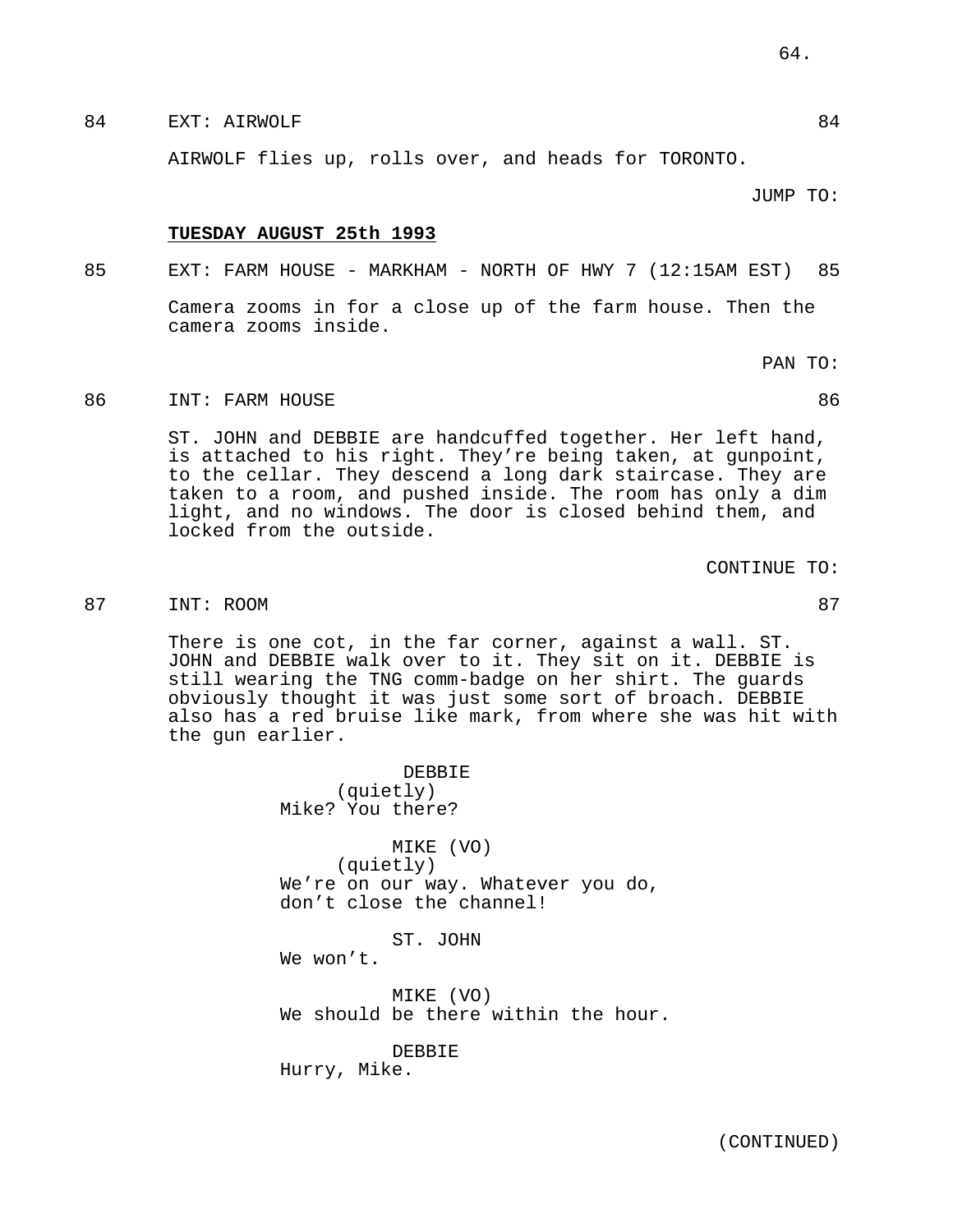ST. JOHN (look at her) Quick thinking with the communicator.

The sound of a key can be heard in the door's lock.

ST. JOHN Shh. Someone's coming Mike.

The door opens and MALDUKE enters.

MALDUKE Nice to see you again, Major Hawke.

ST. JOHN I'd like to say the same, but I can't.

# MALDUKE

(look at Debbie) This must be your lady friend, that I've heard so much about. Aren't you going to properly introduce us?

ST. JOHN I don't think she'd like to know you, Malduke.

## MALDUKE

Very well. (beat) I already know her name anyway. You see, we've got a mutual, friend. (beat)(turn to Debbie) Does the name Richard Levesque mean anything to you, Deborah?

DEBBIE What did you do to Rich to make him...

MALDUKE It's amazing what a little mind control can do.

DEBBIE Mind control?

## MALDUKE

Yes.

MALDUKE puts his hand in his pocket and pulls out some sort of microchip.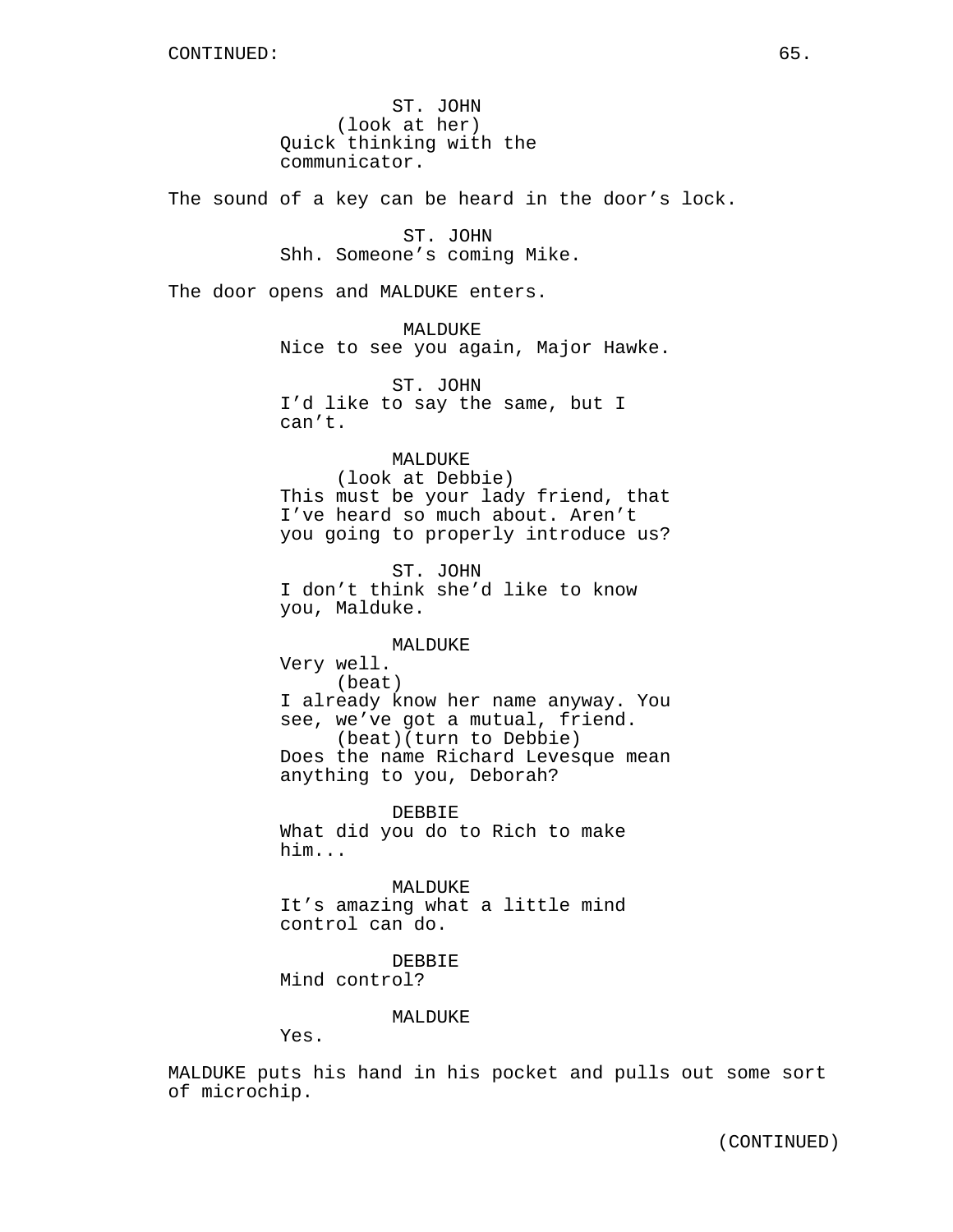MALDUKE I implanted one of these...

MALDUKE shows the chip to ST. JOHN and DEBBIE.

# MALDUKE

In his head. Every time I press a button, a bolt of pain surges through his body.

DEBBIE The guys are right. You are mad!

MALDUKE

(evil smile) It's a pity Mr. Levesque isn't here right now.

#### DEBBIE

Why's that?

# MALDUKE

If he was, I would have ordered him to give you everything you wanted from him 5 years ago, and more. And Major Hawke here, could watch.

ST. JOHN Just what are you trying to...

MALDUKE

(surprise/shock) You mean she hasn't told you?

ST. JOHN Told me what?

MALDUKE Told you how much she...

DEBBIE

That was a long time ago. (beat) What makes you think I'd still be interested?

MALDUKE Interested? That, my dear, wouldn't matter. He'd be under orders. (beat) He'd do as he was told or... (beat)

(MORE)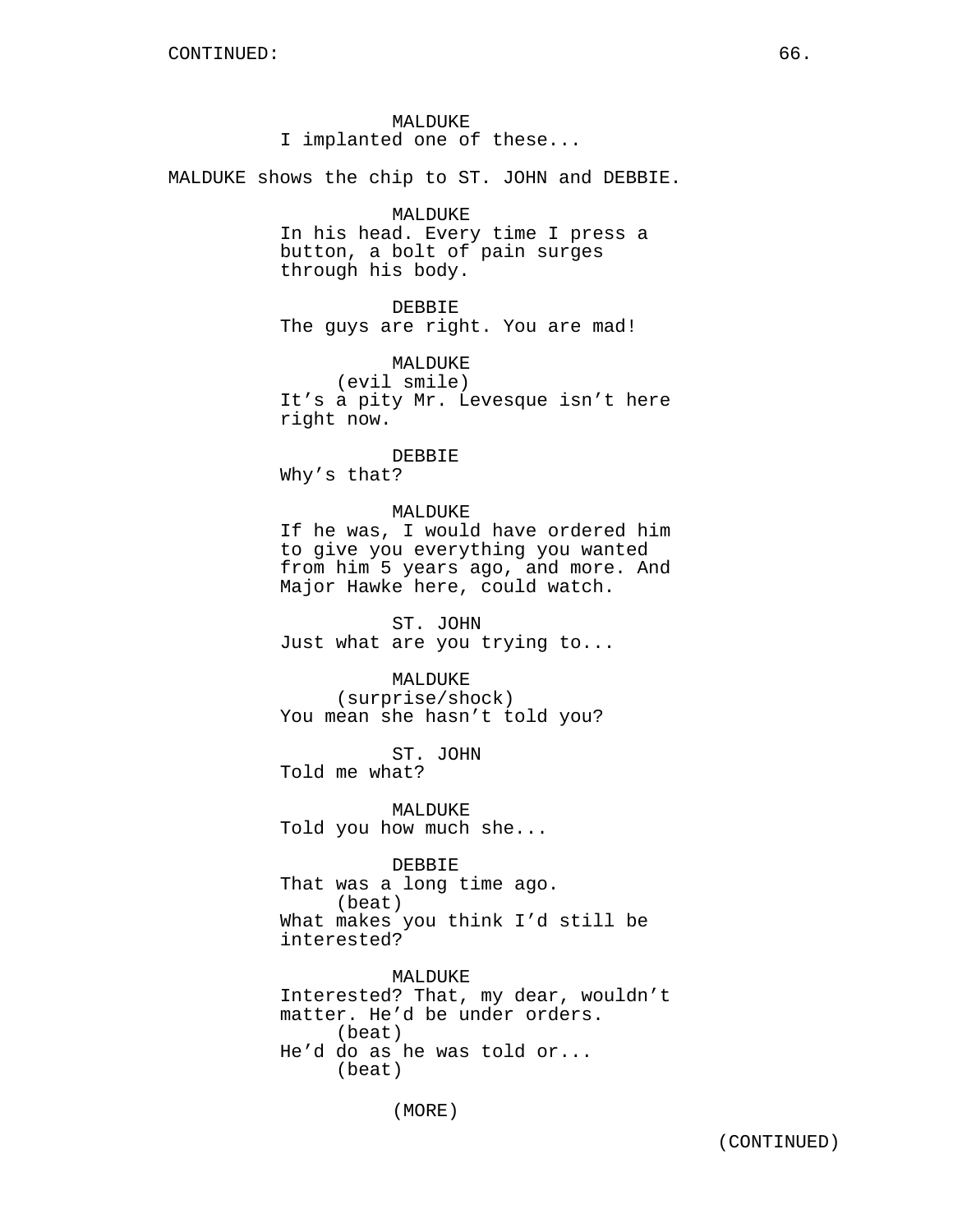MALDUKE (cont'd) But, then again, there are so many more available men here, who would be more than happy to show you... ST. JOHN Leave her out of this Malduke! MALDUKE (turn to St. John) You have one hour, Major. One hour to consider whether your lady friend's life, or should I say well being, is worth more to you than your precious helicopter. (beat) After one hour, if you don't have an answer for me, or the wrong one, I'll turn her over to my men. To do with as they please. (beat) Do you understand? (beat x2) One hour Mr. Hawke. (to Debbie) If I were you, I'd use that hour to convince him to give me what I want.

MALDUKE turns and leaves. The door is locked, from the outside.

> DEBBIE Stj, I'm... ST. JOHN Don't worry. We'll pull through this. MIKE (VO) He's right. We'll be there before the hour's up. DEBBIE You better be.

(look at St. John) Stj? (St. John turns to her) Hold me.

ST. JOHN hugs her. She rests her head on his chest, and closes her eyes. He strokes her hair with his free hand. Short pause -- 20 seconds. DEBBIE is half asleep. ST. JOHN talks to MIKE.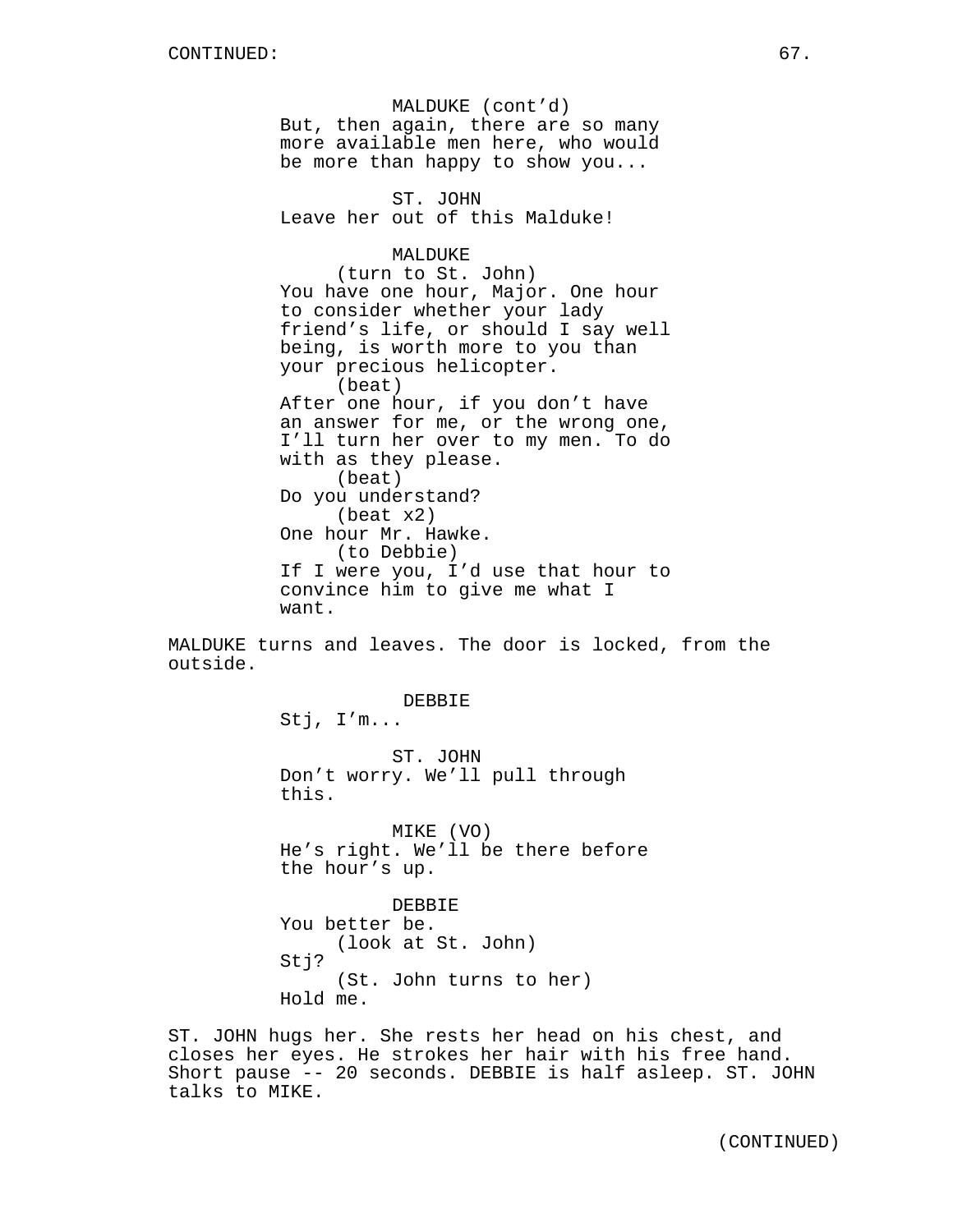CONTINUED: 68.

ST. JOHN

Mike?

MIKE (VO)

Yeh, bud?

ST. JOHN I think I've got a plan.

MIKE (VO) Let's hear it.

JUMP TO:

88 INT: AIRWOLF (12:35AM) 88

En-route to the farm house. JO enters a command into the computer and a map appears on the monitor.

> MIKE Everyone know what to do once we get there?

> > ARKOV

Yeh.

JO All set.

CONTINUE TO:

89 EXT: AIRWOLF 89 and the set of the set of the set of the set of the set of the set of the set of the set of the set of the set of the set of the set of the set of the set of the set of the set of the set of the set of t

AIRWOLF flies on.

JUMP TO:

90 INT: FARM HOUSE - ROOM/CELL (12:45AM) 90

ST. JOHN and DEBBIE are asleep in each other's arms. The door opens. They awaken. MALDUKE enters and walks over.

> MALDUKE Well, Major? Time's up? What's your decision?

ST. JOHN Do I have a choice?

MALDUKE No. Not really.

(CONTINUED)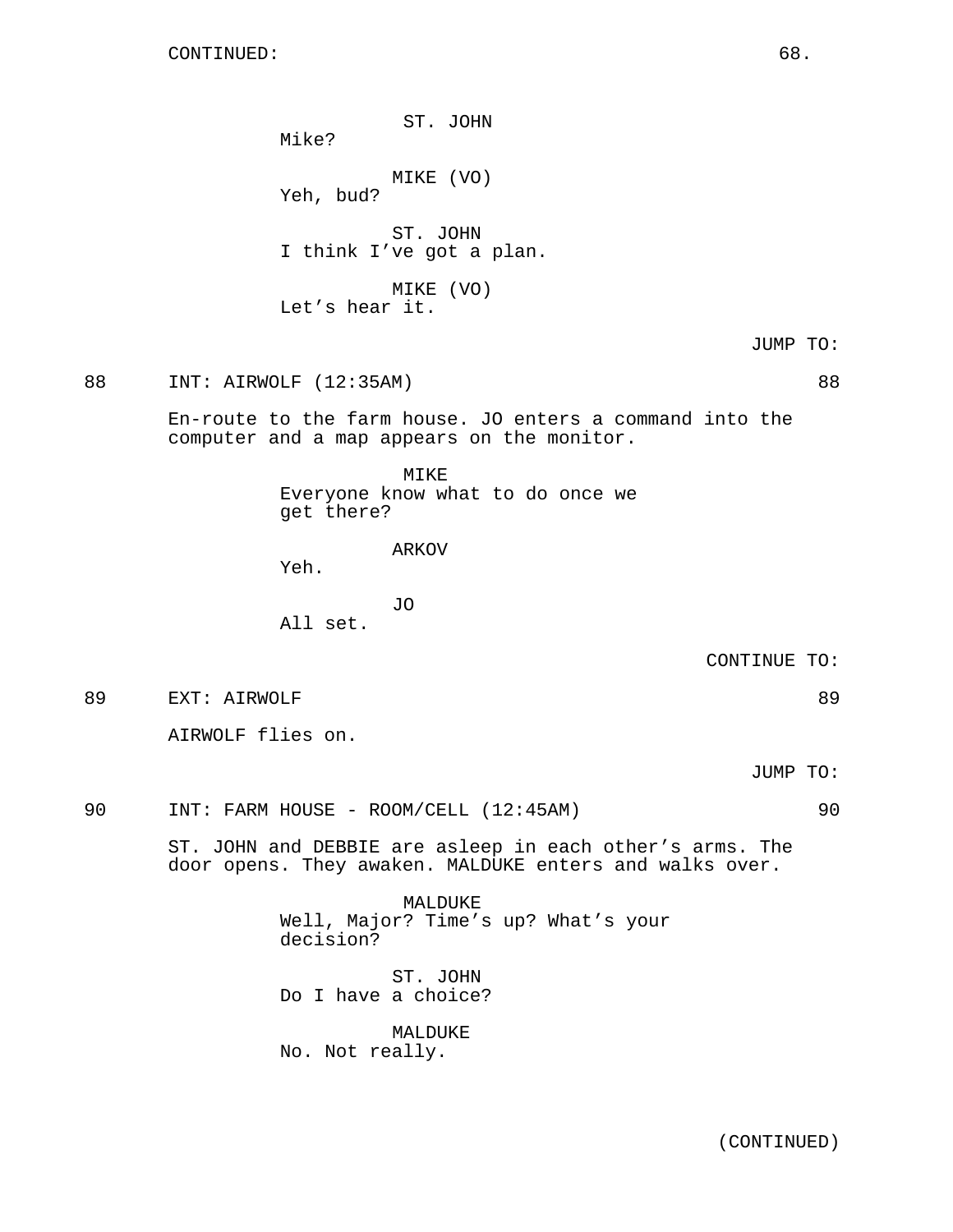ST. JOHN Is there a phone in here?

MALDUKE A phone? What do...

ST. JOHN To call Mike. Have him bring her here.

MALDUKE No funny stuff, Major. Or you'll have the pleasure of watching, as my men take their pleasure in your woman.

ST. JOHN Leave her out of this, or I'll...

MALDUKE Or you'll what? Kill me? I don't think so. You don't have it in you, Major.

ST. JOHN Don't tempt me.

MALDUKE

Let's go.

ST. JOHN and DEBBIE rise from the cot and follow MALDUKE to the door.

CONTINUE TO:

91 INT: HALLWAY 91

MALDUKE, ST. JOHN and DEBBIE, exit the room. The guard closes the door, locks it, and follows them.

> ST. JOHN One question Malduke.

MALDUKE turns to them.

ST. JOHN Where exactly are we?

MALDUKE cocks his eyebrow.

ST. JOHN Mike is going to need a location, if he's to come.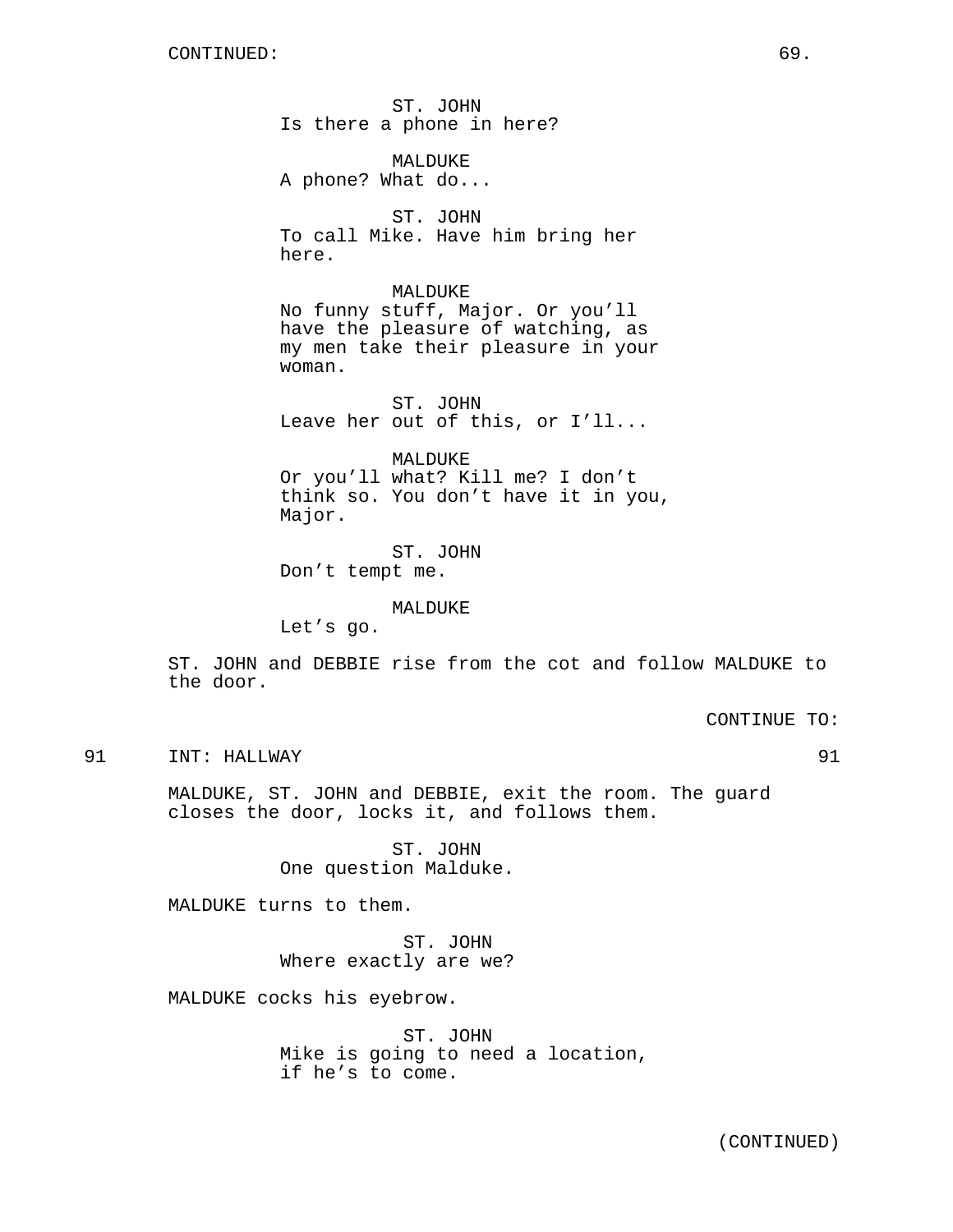MALDUKE I'm sure Major Rivers will have no problem finding you. (beat) Here's what I want you to tell Major Rivers.

CUT TO:

92 EXT: AIRWOLF (1:00AM) 92

AIRWOLF approaches the farm, undetected, and lands.

CONTINUE TO:

93 INT: AIRWOLF 93

MIKE is talking to JASON on the video-link.

MIKE That's right Jason. We thought we'd just fill you in. Gotta go.

JASON Be careful guys.

MIKE (smile) Always are. Wolf out.

MIKE cuts the communication link to JASON, and turns to ARKOV.

## MIKE

All set...

ARKOV Yeh. But I still don't see why I...

MIKE Malduke doesn't know you.

## ARKOV

Right.

JO hands ARKOV a communicator stick over his shoulder.

JO Here. (beat) Take this.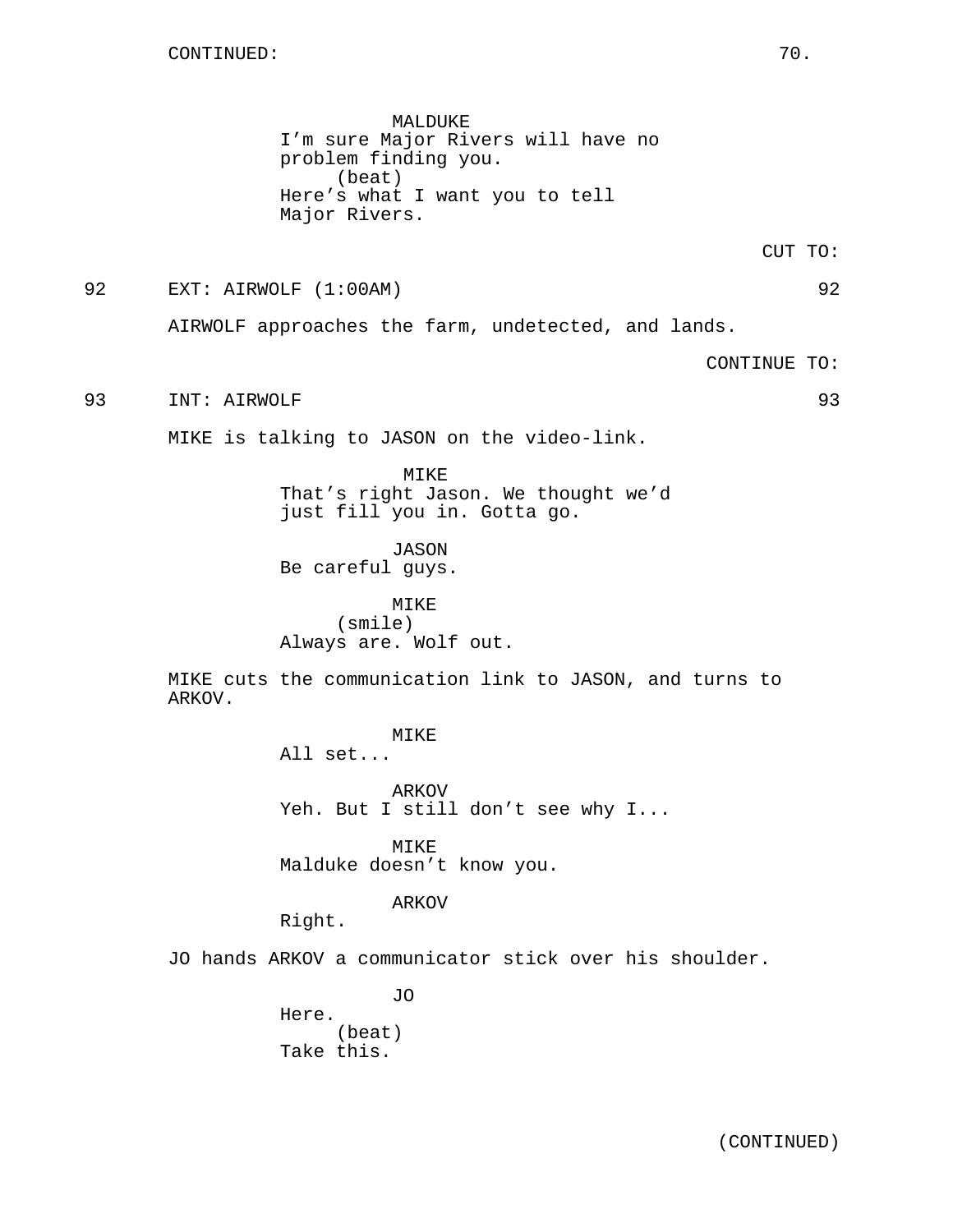ARKOV (take it)(look at it) What is it? MIKE A communicator. ARKOV (get a "duh" look) Of course it is. What else would it be? (Examine it) Who designs your company's gadgets anyway? Q? MIKE (raise eyebrow) Q? ARKOV James Bond joke. MIKE Oh, that Q. ARKOV There's more than one? MIKE thought ARKOV was referring to TNG's Q. MIKE Forget it. Look, just press this... (point) ...button to talk to us. ARKOV Right. MIKE Call us if you run into trouble. ARKOV Of course. MIKE And... We'll lead you to Deb and St. John. ARKOV What is you Americans say? "Wish me luck"?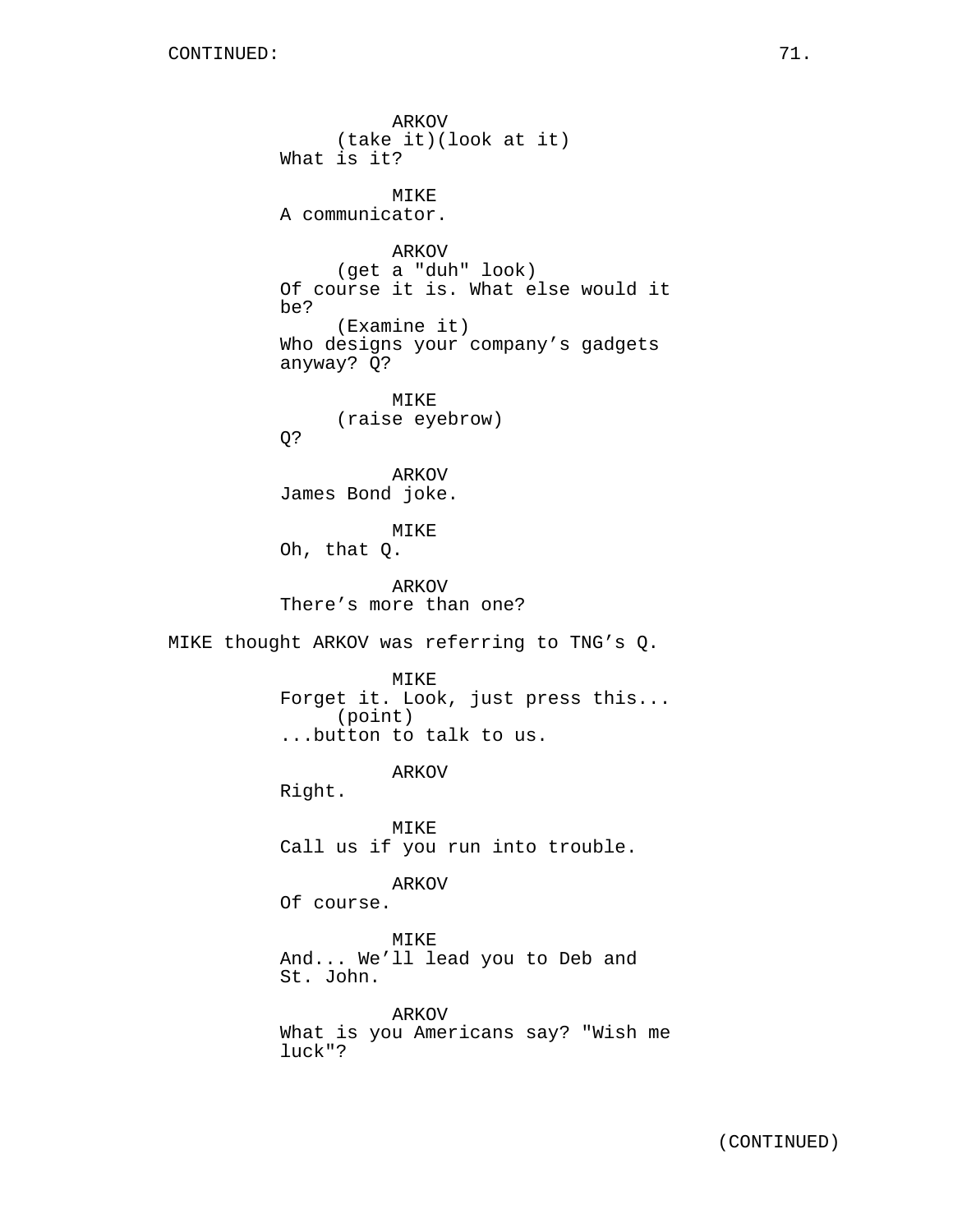CONTINUED: 72.

JO / MIKE Good luck.

JO And be careful.

ARKOV opens his door, and exits.

CONTINUE TO:

### 94 EXT: AIRWOLF/FARM HOUSE 94

ARKOV closes the door, and runs across the field to the farm house. AIRWOLF ascends.

JUMP TO:

95 INT: FARM HOUSE - ANOTHER ROOM (1:15AM) 95

The door opens. MALDUKE, ST. JOHN, DEBBIE, and the GUARD, enter. MALDUKE signals the guard to remove the handcuff from ST. JOHN's wrist. The guard removes the cuff. MALDUKE then signals the guard to grab a hold of DEBBIE. The guard does so. He pulls her up against him. Her back is on his chest. His head is on her shoulder. His left arm is across her throat. And, his right hand is holding his gun against her throat. MALDUKE then points the phone out to ST. JOHN. ST. JOHN walks over to it, rubbing his wrist.

#### MALDUKE

Remember what I said.

ST. JOHN picks up the receiver, and dials.

CUT TO:

96 INT: AIRWOLF 96

MIKE Jo, patch the call through to Airwolf.

## JO Re-routing call.

JO enters a command into the computer.

JUMP TO: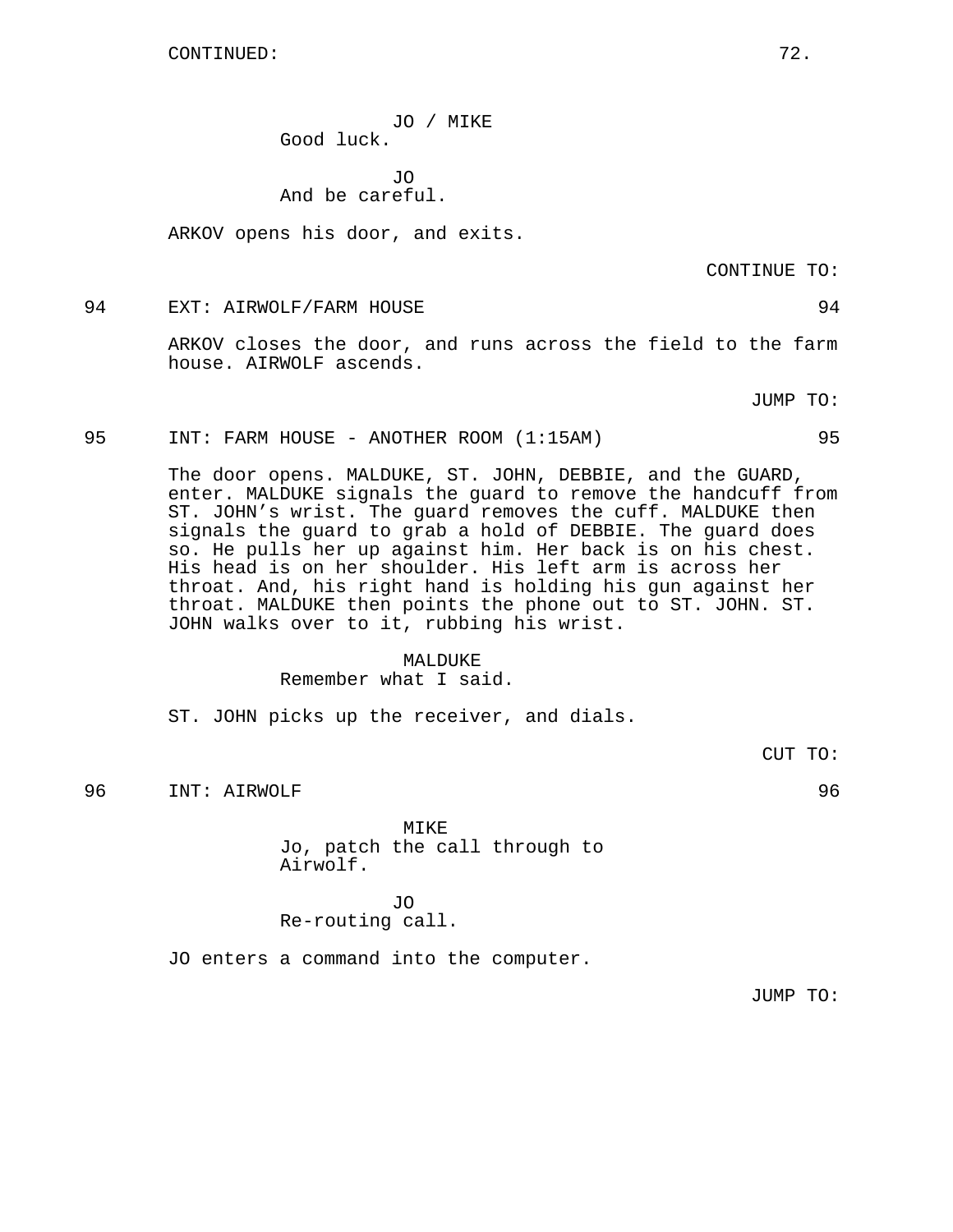MALDUKE has put the phone on speaker. They are waiting for someone to answer. Everyone is as they were a moment ago. MIKE answers the phone.

MIKE (VO)

Hello?

ST. JOHN It's me. Deb's been kidnapped by Malduke. I want you to grab Airwolf and come get me.

MIKE (VO) Where are you? (beat) St. John?

ST. JOHN Just get here. Fast.

MIKE (VO) Okay, but where are...

MALDUKE (disconnect line) Good. Now. Activate the beacon in your watch.

ST. JOHN

The what?

MALDUKE Don't play games with me. I'm warning you. I know about the watch. Why do you think I wouldn't give you a location to give Rivers? (beat) Well, what are you waiting for?

ST. JOHN

Nothing.

MALDUKE Well then, activate it.

ST. JOHN I don't have to.

MALDUKE

What?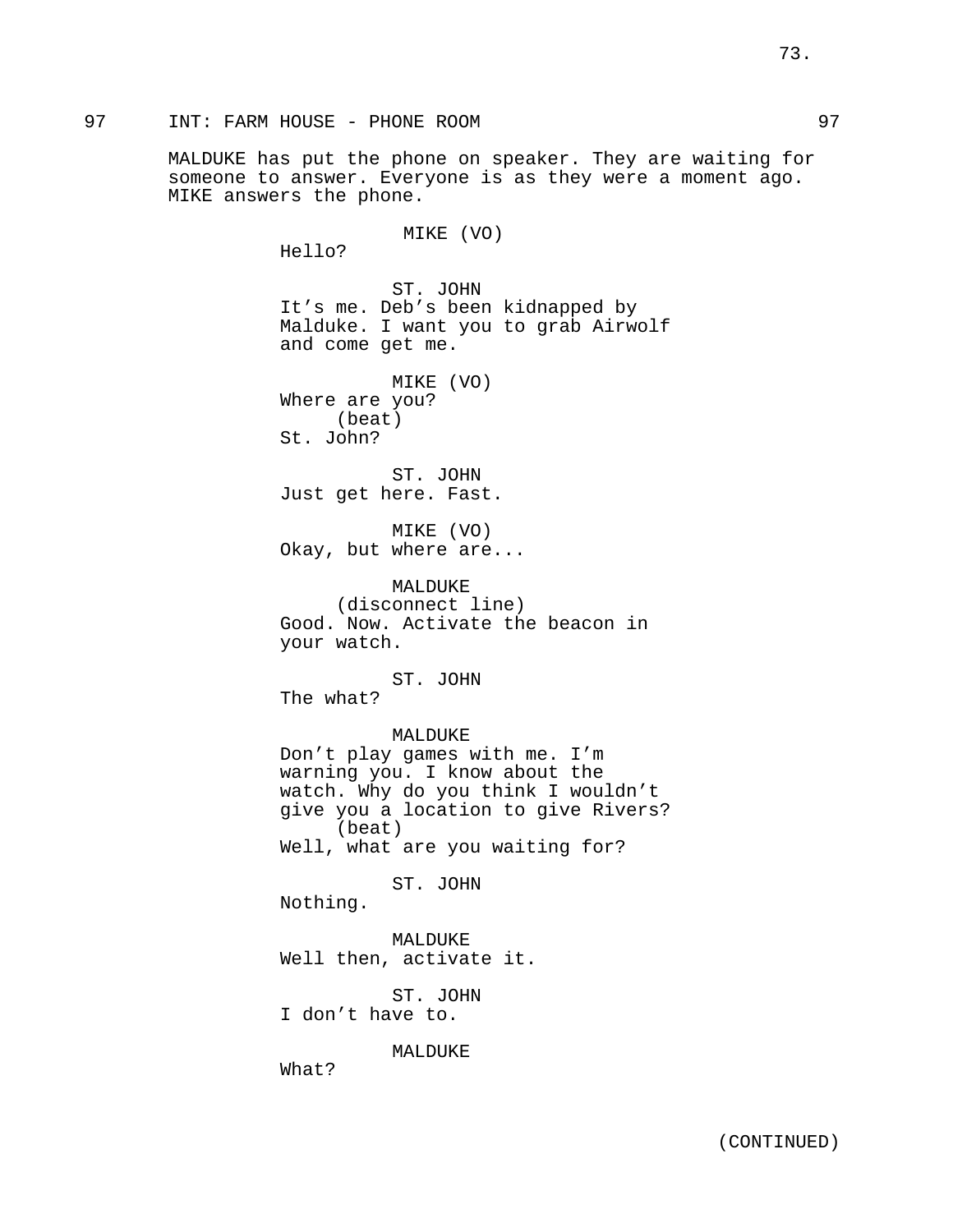ST. JOHN It's always on. MALDUKE Oh. (beat) So, how long till Major Rivers gets here? ST. JOHN Depending on how fast he flies... (beat) 2, 3, maybe even 4 hours.

MALDUKE Let's hope, for your sake, Major Rivers cares enough about you and her, to make it here in 2 hours.

ST. JOHN Now, let her go.

MALDUKE snaps his fingers, and the guard reluctantly lets DEBBIE go. She runs into ST. JOHN's arms. MALDUKE signals the guard to cuff them together again. The guard comes over, breaks them up, and re-cuffs them.

> MALDUKE Take them to their room.

> > GUARD

Yes boss.

The guard nudges ST. JOHN and DEBBIE towards the door. As they pass MALDUKE, he stops them. He looks at ST. JOHN.

> MALDUKE And, if your friend Major Rivers isn't here within 2 hours...

MALDUKE raises his hand to DEBBIE's chin and turns her head to him.

> MALDUKE We'll just have to find something to do to abide the time till he does get here.

DEBBIE shakes her head out of his grip. MALDUKE motions the guard to take them out of here. ST. JOHN, DEBBIE and the guard head for the entrance they entered by. MALDUKE turns and exits via the back door.

JUMP TO: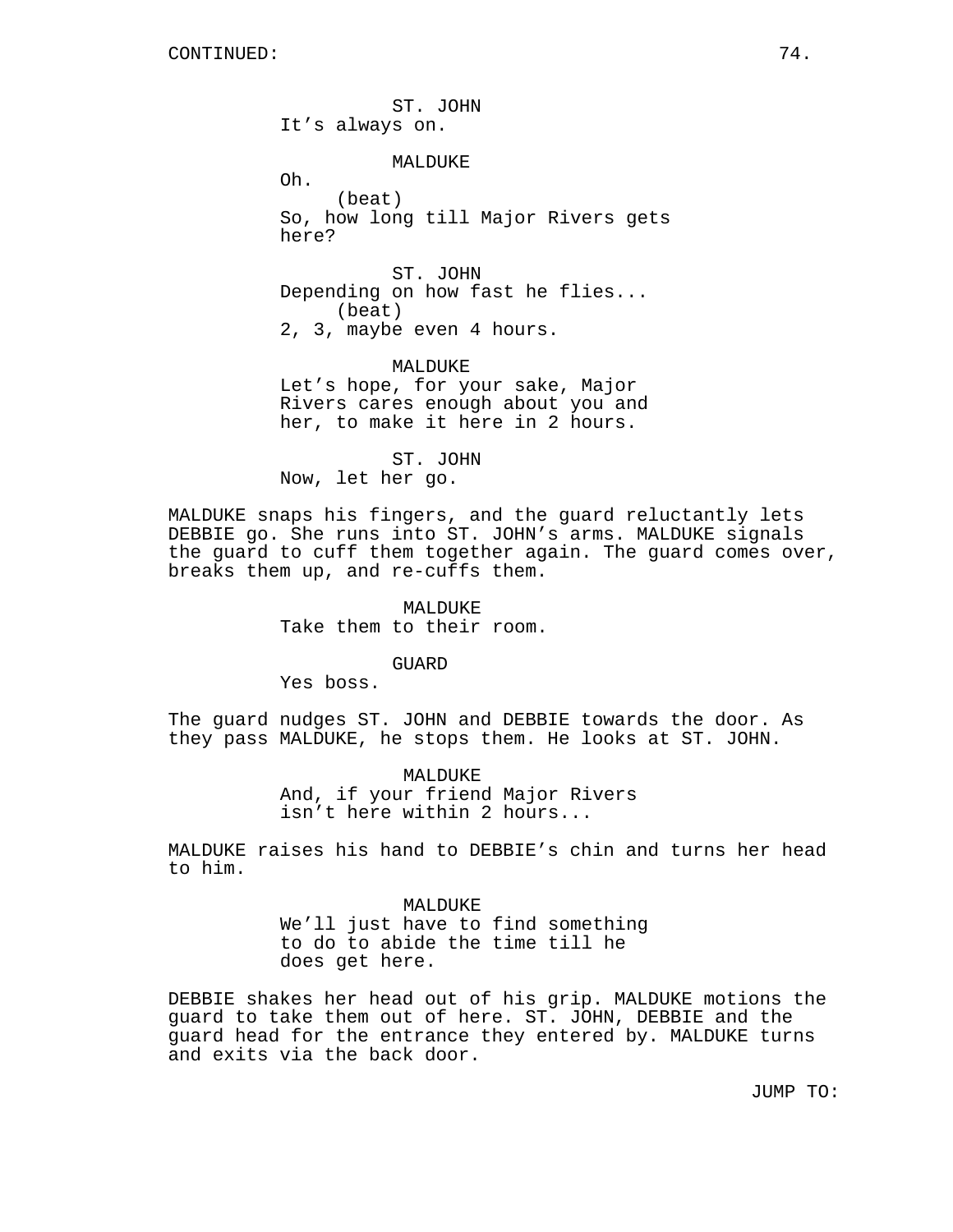# 98 INT: HALLWAY - OUTSIDE THE ROOM 98

ARKOV is standing against the wall, beside the door. ST. JOHN and DEBBIE exit the room. They turn to their left. ARKOV is on their right. ARKOV stays quiet. The guard exits. ARKOV comes up behind him and hits him over the head. The guard falls, out cold. ARKOV catches him and places him on the floor. ST. JOHN and DEBBIE turn. ST. JOHN and DEBBIE say their next line simultaneously as ARKOV takes the handcuff key out of guards pocket.

ST. JOHN

Arkov!

DEBBIE

Nick.

ARKOV walks over to them.

ST. JOHN Boy, I'm I ever glad to see you.

ARKOV smiles and removes the cuffs. DEBBIE massages her wrist. ARKOV puts the cuffs, and their key, in his overcoat pocket.

> ARKOV Come on, let's get out of here.

ST. JOHN (wave hand) Lead the way.

ARKOV turns and runs down the hall. (The opposite direction than the way ST. JOHN and DEBBIE were going.) ST. JOHN and DEBBIE follow. They run for a few moments then DEBBIE stops.

> DEBBIE Wait. (all stop) What about Malduke? You're not...

ST. JOHN First, we get out of here. Then, we'll worry about Malduke. (beat) Mike, how much further to an exit?

JO (VO) There should be one about 30 feet in front of you, to the left.

75.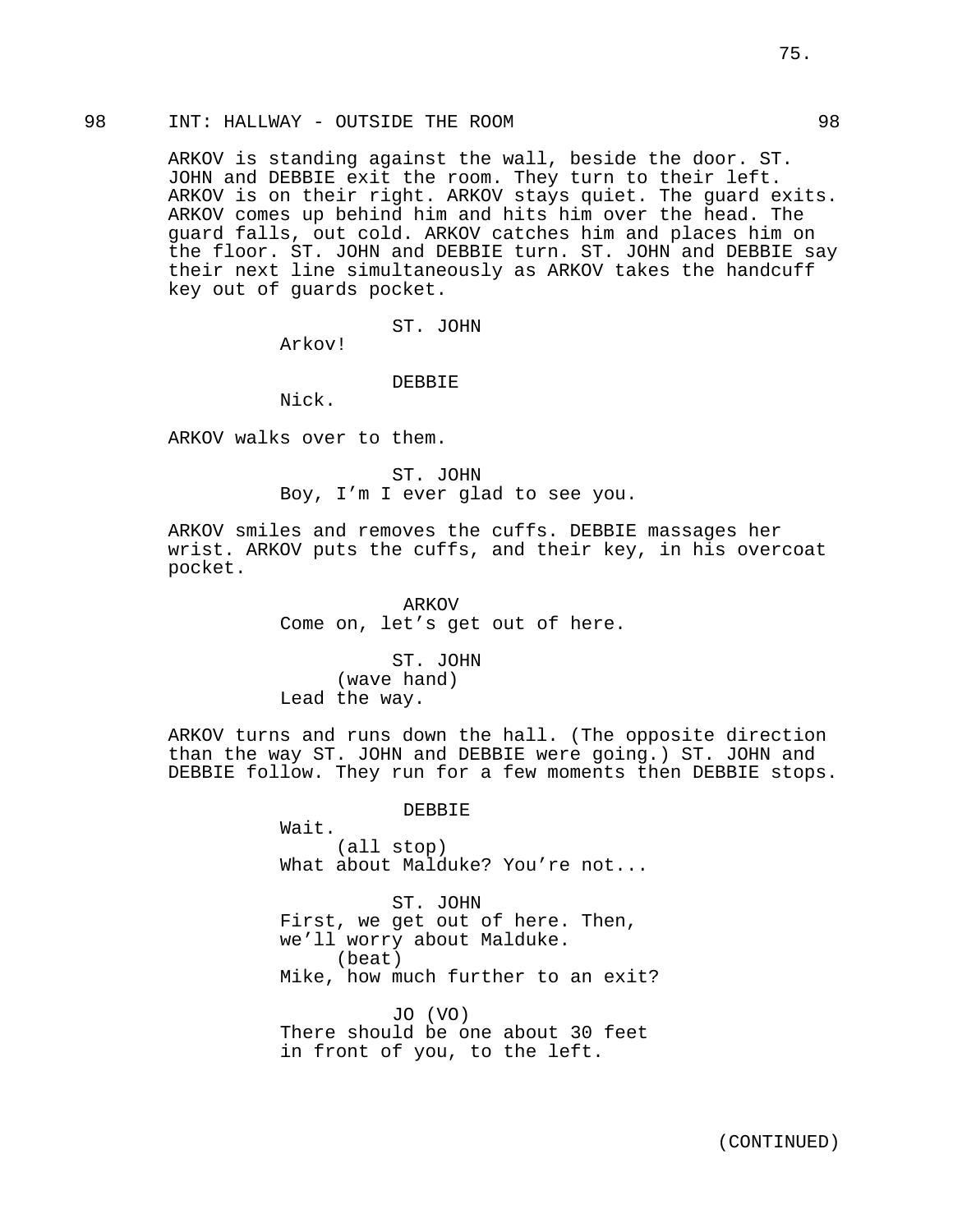CONTINUED: 76.

MIKE (VO) We'll meet you on the other side.

ST. JOHN

Let's go.

They run to the exit, and exit.

CONTINUE TO:

#### 99 EXT: FARM HOUSE 99

AIRWOLF descends and picks up ST. JOHN, DEBBIE and ARKOV. DEBBIE and ARKOV get in the back, with JO. DEBBIE taps the communicator, closing the channel as soon as she is seated. ST. JOHN gets in the front. AIRWOLF ascends.

CONTINUE TO:

100 INT: AIRWOLF 100

ST. JOHN Jo, run a scan. I...

JO Already running one.

ST. JOHN Find anything?

JO

Nothing inside, but there is a chopper out back. (beat) St. John the chopper is preparing to lift off.

ST. JOHN How many...

JO Two. The pilot and one passenger.

MIKE It would appear Malduke is making a run for it.

ST. JOHN Makes it easier for us. Wouldn't you say?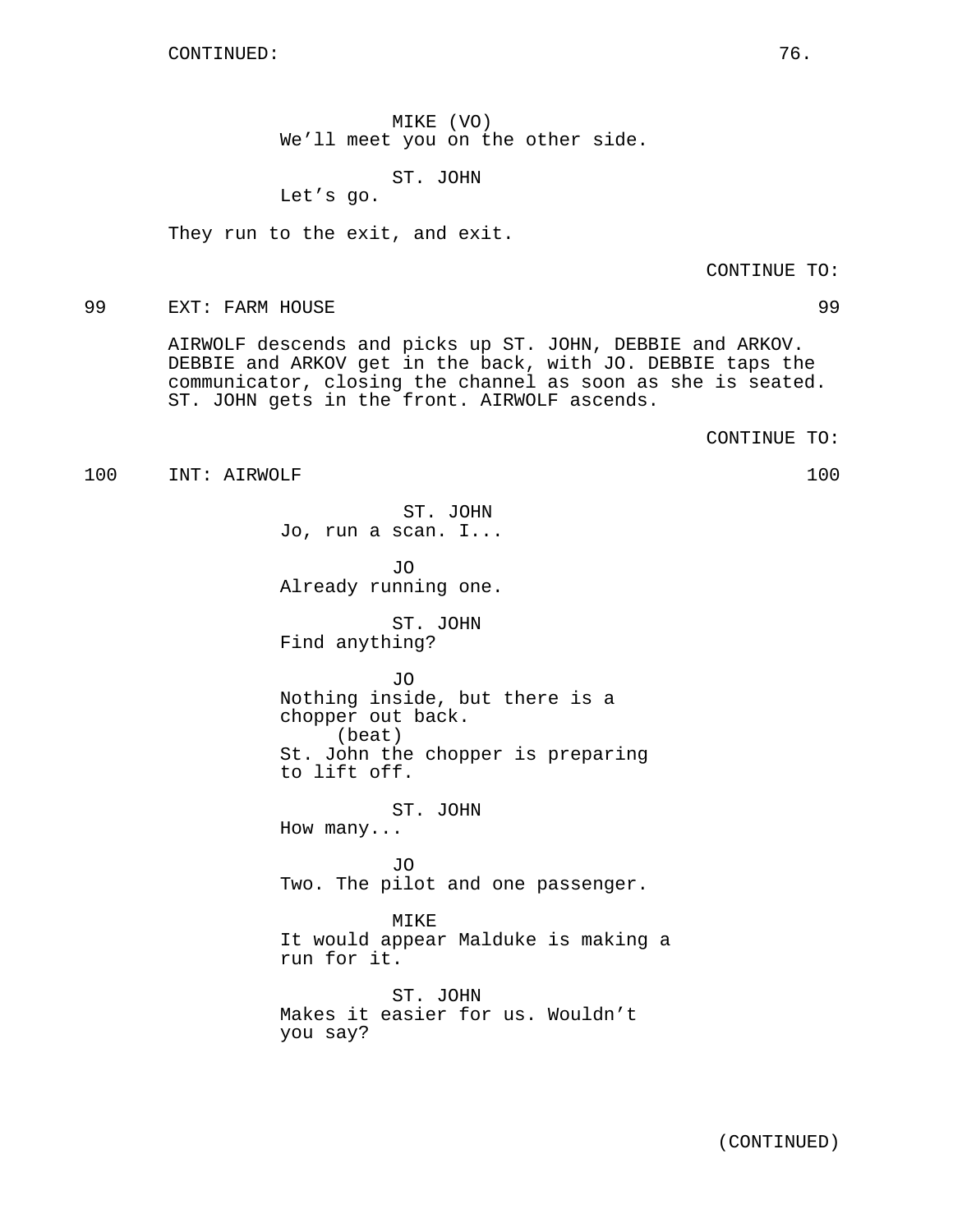JO Wait. (beat) There are three more people running to the chopper.

ST. JOHN Mike, patch the camera through to the monitor.

MIKE

Right.

MIKE patches the camera through.

ST. JOHN Jo, zoom in one the three running.

JO zooms in. One of the three is MALDUKE.

ST. JOHN Not this time Malduke.

ST. JOHN and MIKE exchange a look, then lower the visors on their helmets.

CONTINUE TO:

101 EXT: AIRWOLF - GROUND 101 101

ST. JOHN fires the chain guns at the chopper, and it explodes. MALDUKE and the two other men running to the chopper, fall from the blast of the explosion.

CONTINUE TO:

102 INT: AIRWOLF 102

ST. JOHN Let's go pick him up. Jo, call the local PD.

CONTINUE TO:

103 TIME FLIES 103

AIRWOLF descends. ST. JOHN exits and picks up the fallen MALDUKE. There is a cut on MALDUKE's arm that is bleeding. ARKOV and DEBBIE exit AIRWOLF and go over to ST. JOHN. AIRWOLF ascends, then flies and lands where she can't be seen. MIKE and JO exit AIRWOLF and go to the guys. The police arrive and take MALDUKE and his men into custody. The police leave. Everyone returns to AIRWOLF. They board the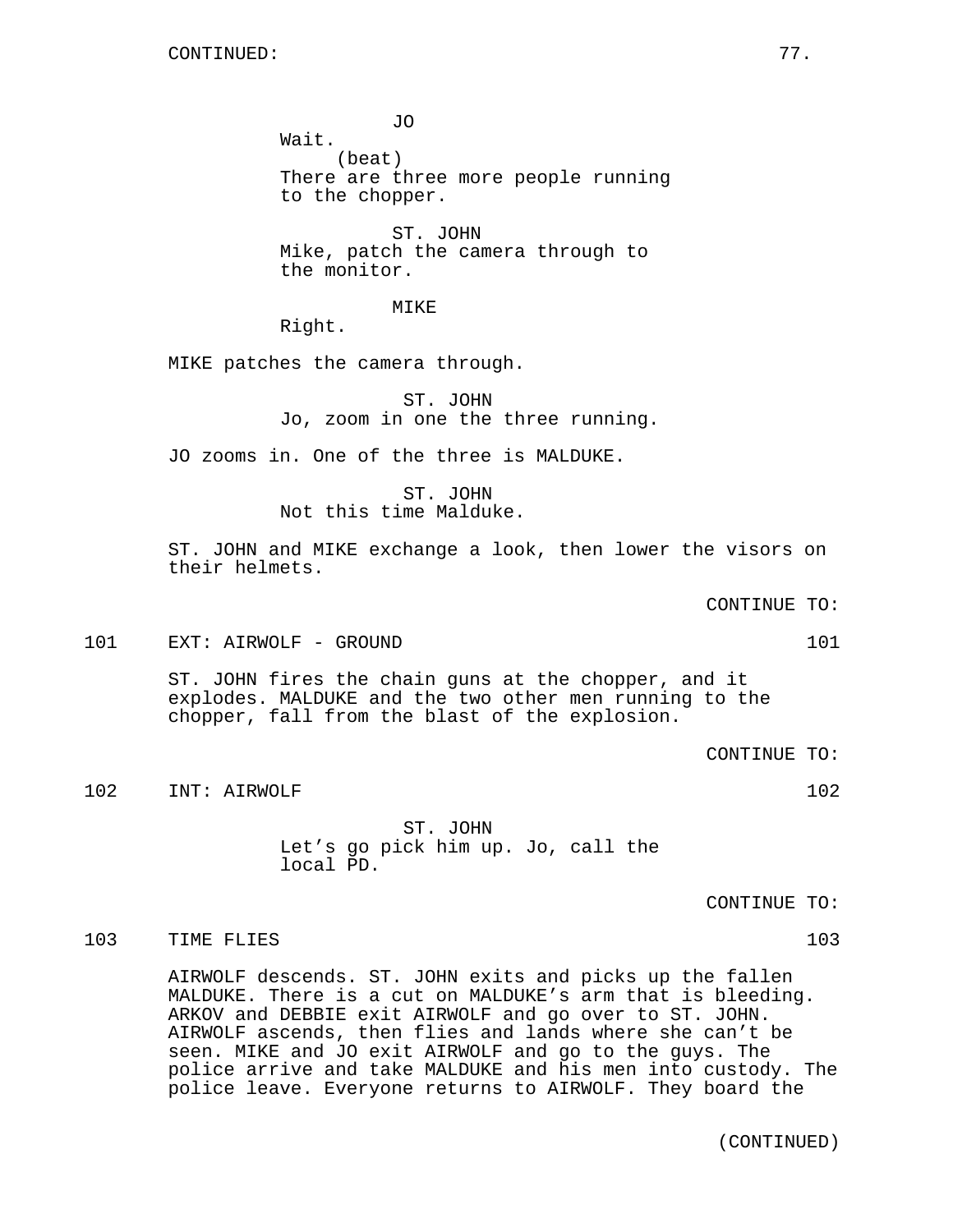chopper and fly to DEBBIE's in Whisper Mode. AIRWOLF descends into the underground base.

CONTINUE TO:

104 TIME RESUMES: UNDERGROUND BASE (3:00AM) 104

Everyone is exiting AIRWOLF.

DEBBIE I suppose we ought to call Jase. Tell him that Malduke is in custody. And that we are alright. I'm sure he's worried.

MIKE I suppose you're right.

EVERYONE goes over to the computers. MIKE calls JASON on the video comm.

JASON

Well?

MIKE Malduke is in police custody.

JASON Amen to that. Is every...

MIKE Everyone's fine.

JASON Is Arkov still with you?

ARKOV Yes. I am still here.

JASON Did you find...

ARKOV Yes. Unfortunately, he was dead.

JASON

Sorry Arkov.

ARKOV nods.

MIKE We'll talk to ya later, Jason. Night.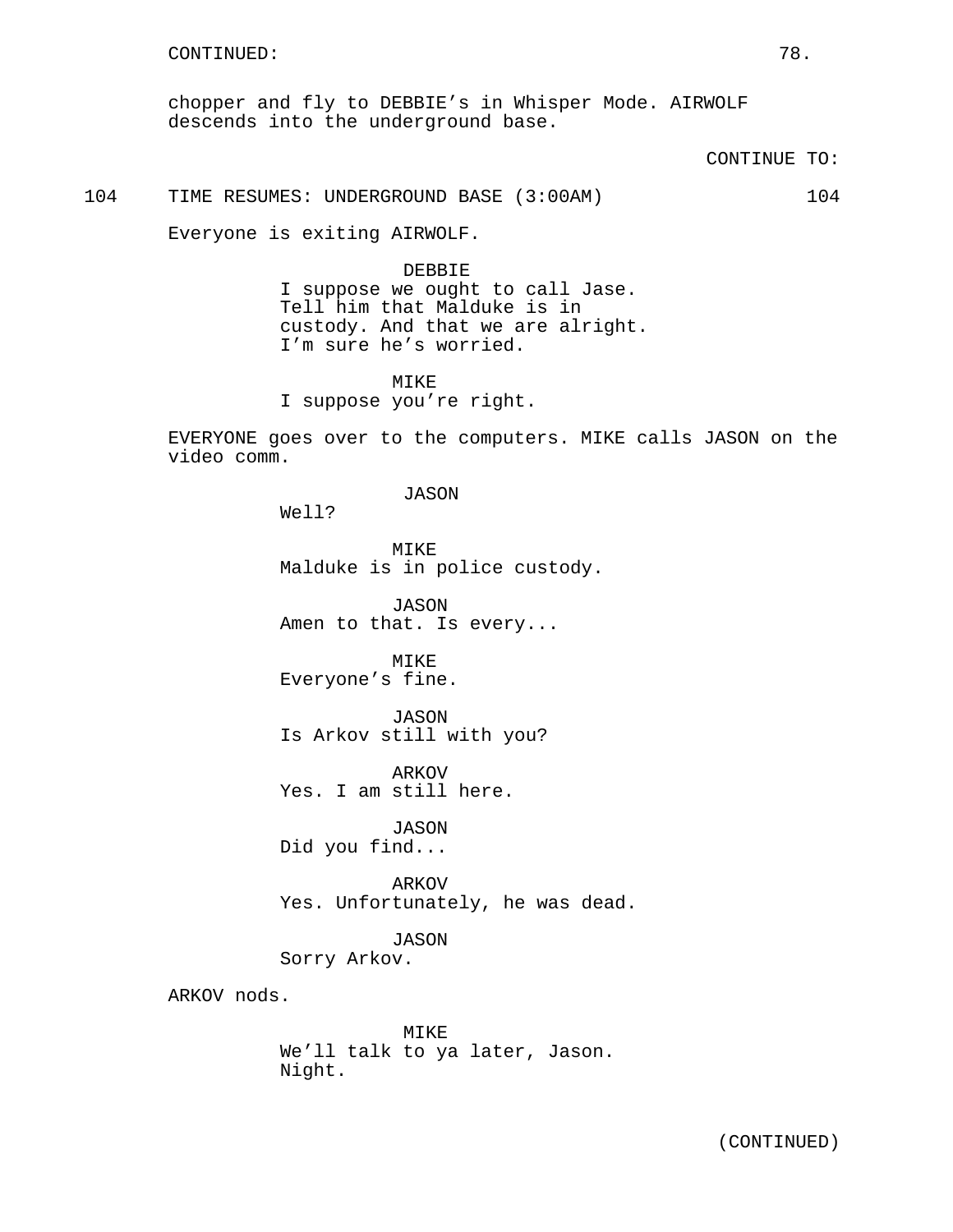JASON

Night.

MIKE signs off.

ST. JOHN Look, it's late, so... let's call it a night. We'll see you all in the morning.

MIKE / JO Night guys.

ST. JOHN / DEBBIE Night.

ARKOV Nice seeing you again Deborah.

DEBBIE Same here, Nick.

ST. JOHN puts his arm around DEBBIE.

ST. JOHN Talk to ya tomorrow.

#### ARKOV

Night.

ST. JOHN and DEBBIE head for the exit. JO, MIKE and ARKOV, head for the base apartment.

ARKOV

Tell me... How long has St. John been seeing Deborah?

JO and MIKE exchange a look.

JUMP TO:

105 EXT: THOMPSON PARK - 4:00PM 105

It's a beautiful sunny day. ARKOV, JO, MIKE, DEBBIE, ST JOHN, ANNA, and DUSTY, are sitting around a picnic table. Actually, DUSTY is under it. Everyone has just been filling ANNA in on the events of the last few days. ANNA seems captivated by ARKOV.

> ANNA Wow, that was some adventure. All that happened in only 5 days?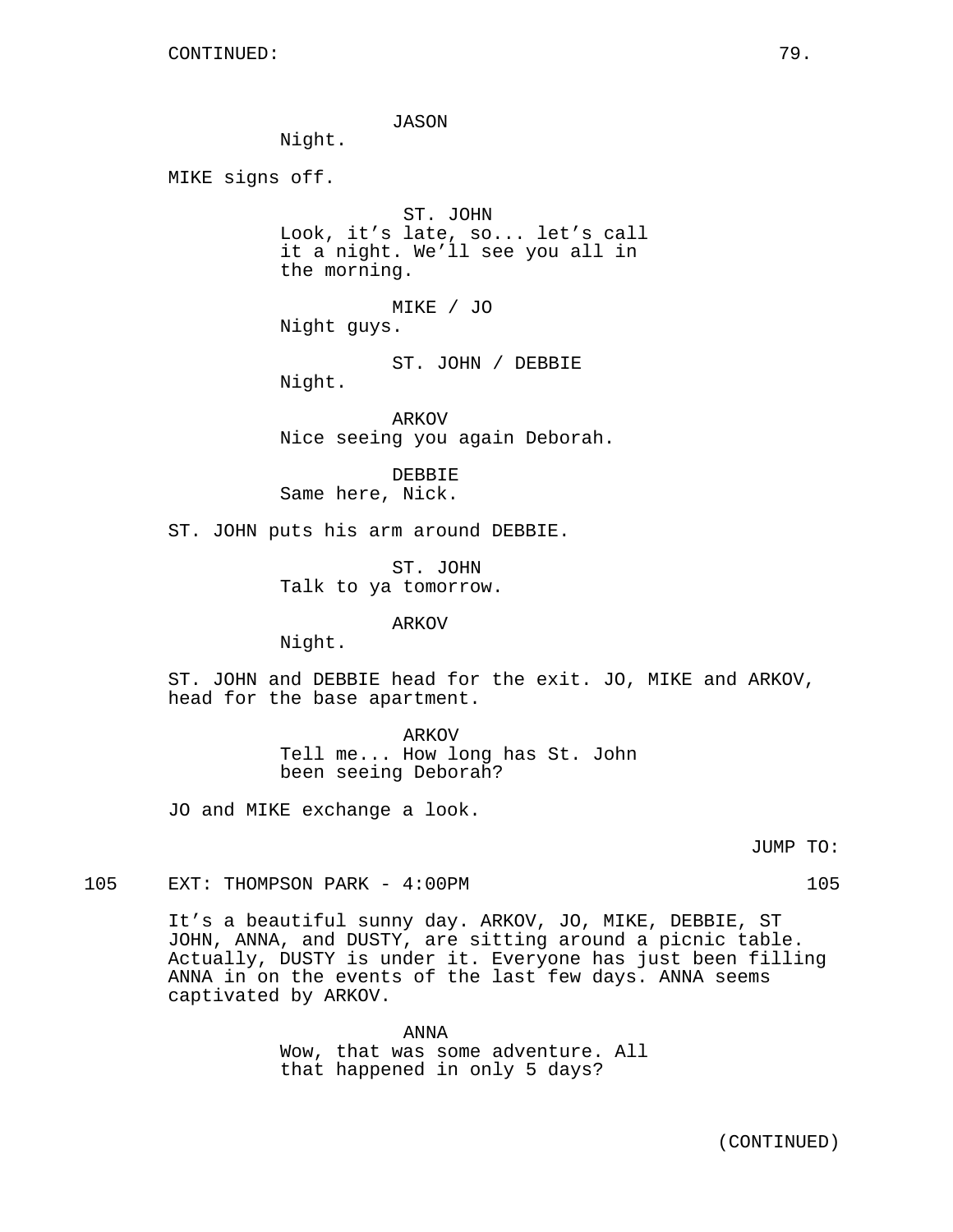DEBBIE Yeh. Felt longer though.

ANNA So, how'd you meet Nikoli?

DEBBIE

Long story.

ANNA Tell me about it!

DEBBIE notices the look in ST. JOHN's eye.

DEBBIE Maybe later. (turn to St. John) Stj? Why don't we take Dusty for a little walk?

ST. JOHN

Sure.

ST. JOHN and DEBBIE rise and put DUSTY on his leash.

DEBBIE Anyone else want to join us?

MIKE / JO

No.

ARKOV / ANNA

No.

DEBBIE

You sure?

MIKE / JO / ARKOV / ANNA Positive.

DEBBIE Okay. See ya when we get back. Bye.

MIKE / JO / ARKOV / ANNA

Bye.

ST. JOHN, DEBBIE, and DUSTY, walk off. ANNA turns to ARKOV.

ANNA Tell me... How did you meet Debbie? I mean it's not everyday one runs into a KGB... sorry ex-KGB, man.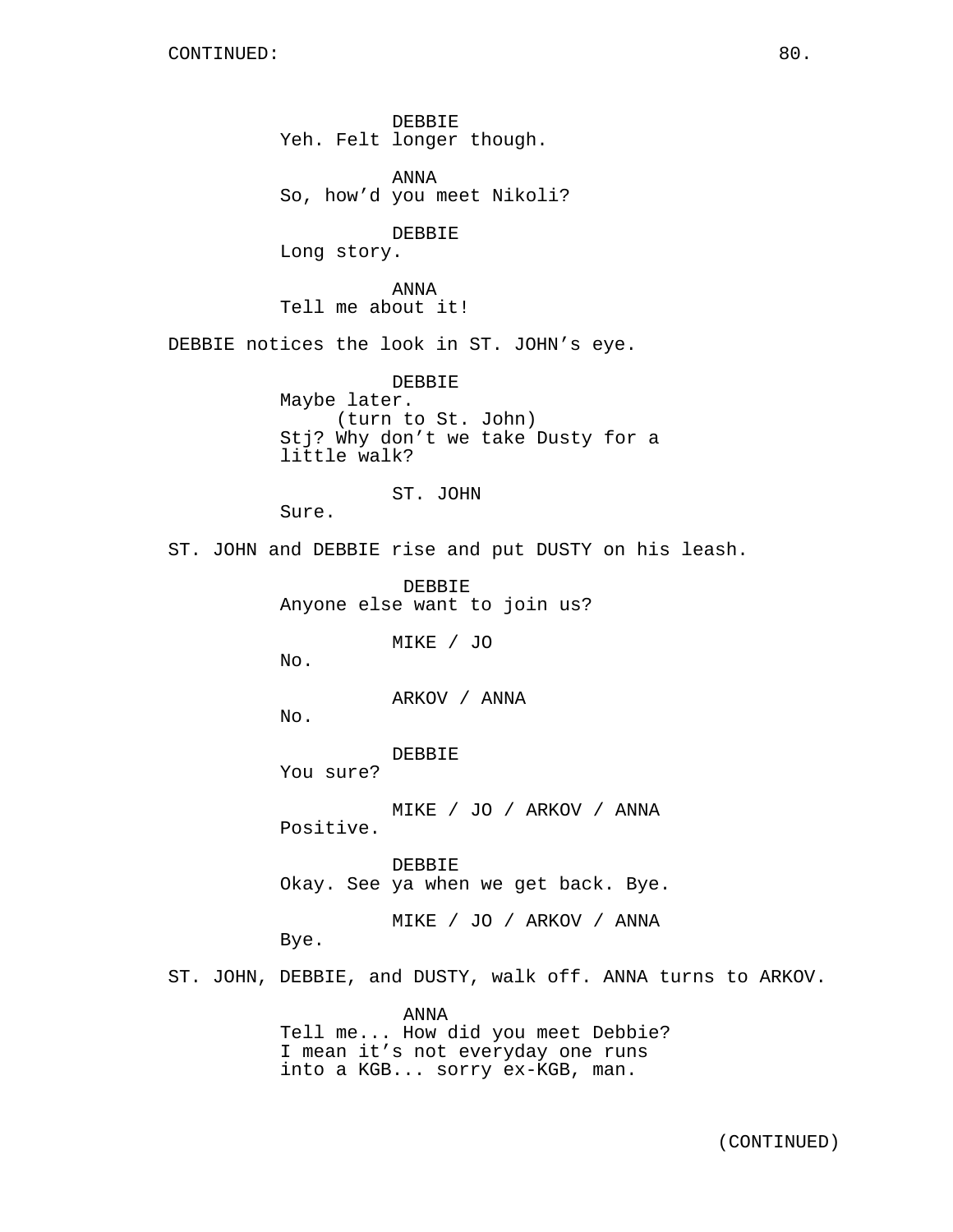ARKOV takes a breath. MIKE really doesn't want to hear this story again.

ARKOV

I met her in Germany. In '89. Her, and a group of her friends were hanging out with a man I'd been chasing for months.

ANNA

Wow.

MIKE Look, while we're alone, there's something I want to discuss with you guys. Arkov, I don't how long you plan to spend here but...

ARKOV

I am returning once we return to the U.S.

**MTKE** 

Oh.

ANNA What did you want to discuss Mike?

MIKE As you know, it's Deb's birthday in three weeks.

ANNA Is it that soon? Already?

MIKE And I was wondering...

JUMP TO:

106 EXT: PARK PATH (6:00PM) 106

ST. JOHN and DEBBIE are walking back towards the gang. The table can be seen in the not so distant distance. DEBBIE lets DUSTY off the leash. DUSTY runs to the table. The communicator, which DEBBIE is now wearing on her jacket, beeps. ST. JOHN and DEBBIE stop walking. DEBBIE taps the communicator.

DEBBIE

Yes Jason.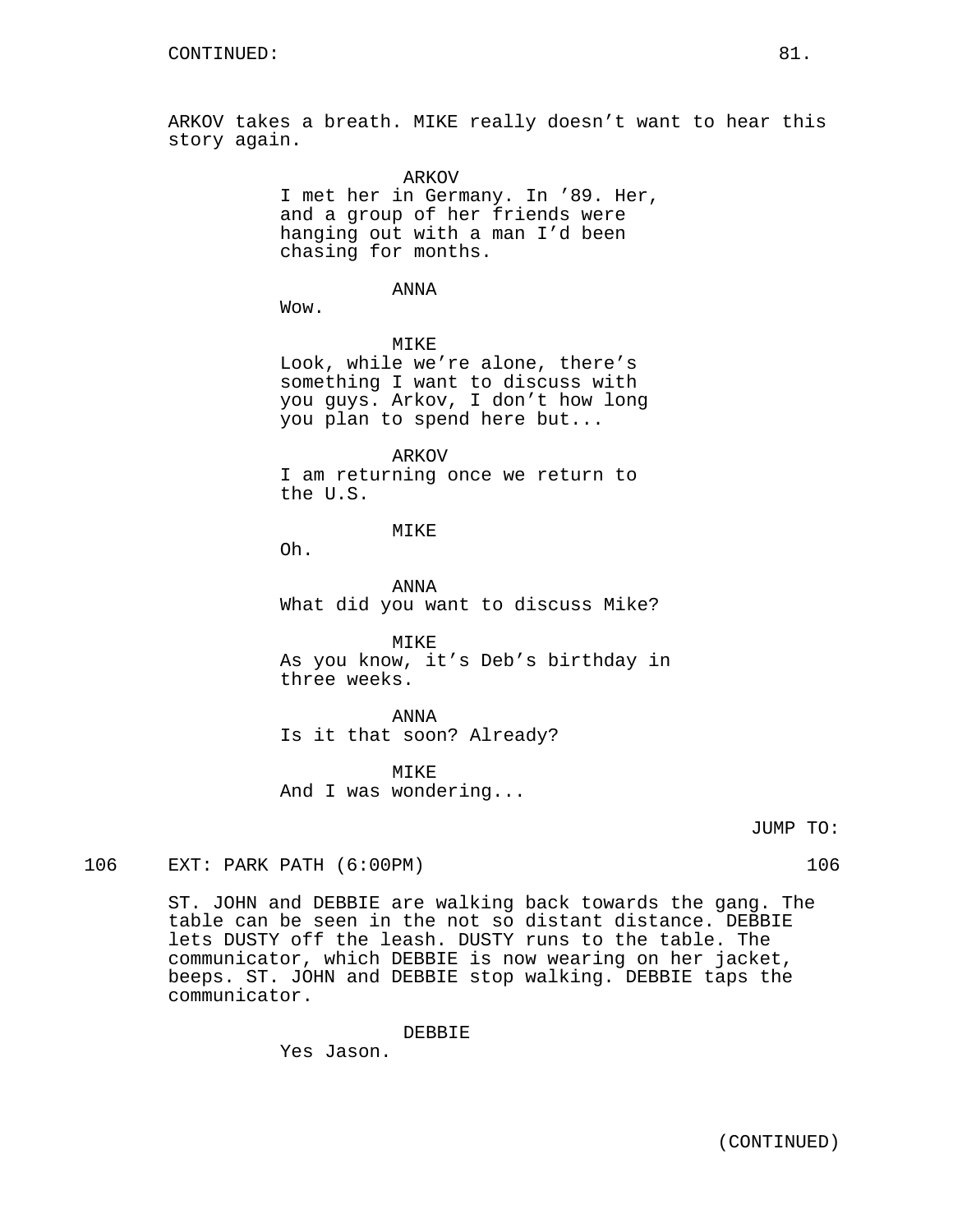JASON (VO) Is everyone there? DEBBIE Yes and no. ST. JOHN What is it Jason? JASON (VO) I'm afraid I've got some bad news. ST. JOHN (raise an eyebrow) Oh? JASON (VO) It's Malduke. He's gone. ST. JOHN Gone? JASON (VO) Yes, gone. Don't ask me how. When the officer went to get him, to turn him over to us, the cell was empty. ST. JOHN and DEBBIE exchange a look. DEBBIE Any idea how he got out? JASON (VO) No. Not a trace. Nothing. He just... vanished. ST. JOHN And, knowing Malduke, he'll turn up again. Somewhere. And when we least suspect it. JASON (VO) I've got to run. Talk to you later. ST. JOHN Yeh. Bye Jason. DEBBIE Bye Jase.

DEBBIE taps the communicator, closing the channel. ST. JOHN and DEBBIE head over to the gang.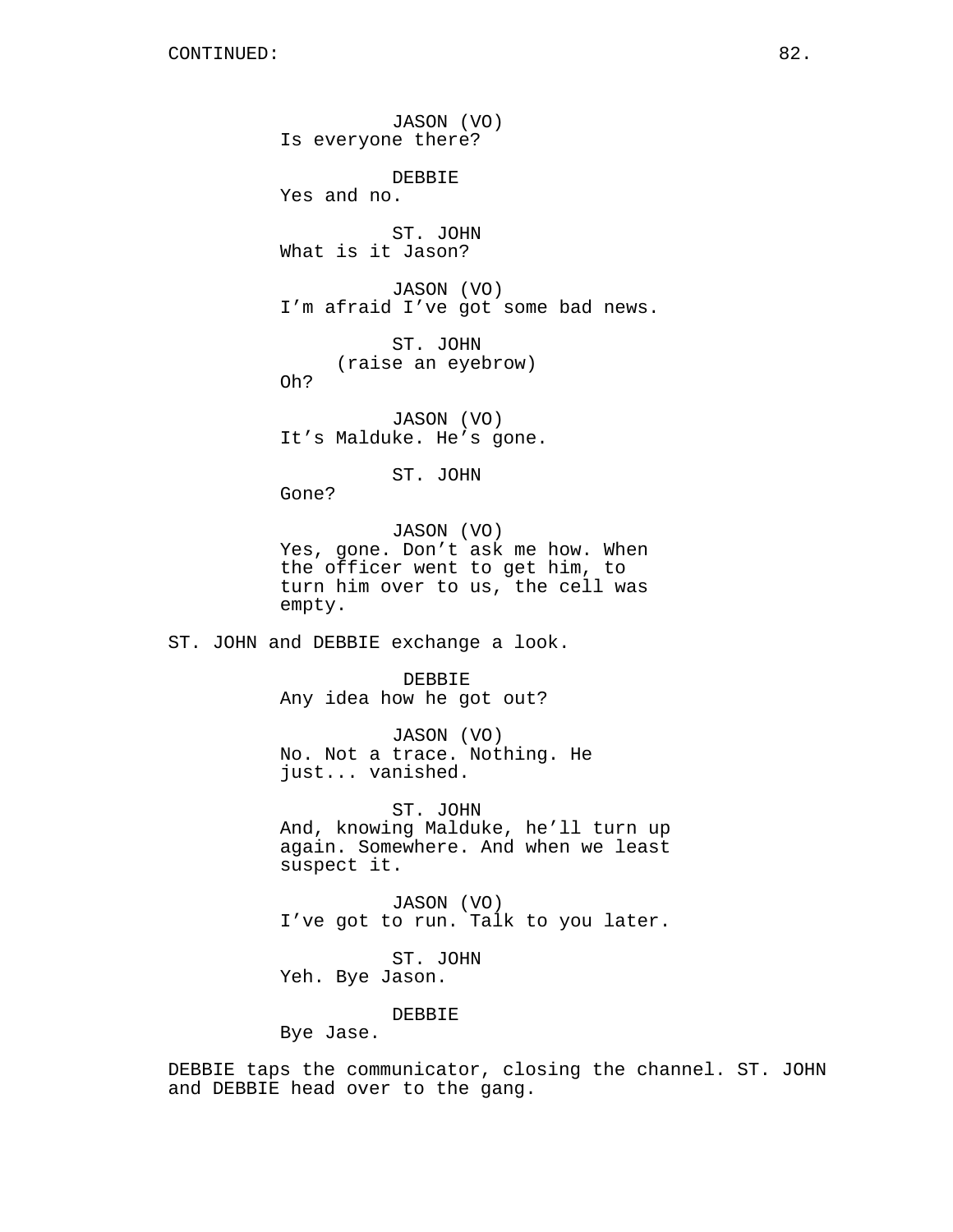PAN TO: 107 EXT: PARK - PICNIC TABLE 107 107 ST. JOHN and DEBBIE approach the table. MIKE looks at them. MIKE Uh-oh. I know that look. What happened? ST. JOHN Malduke. He's gone. MIKE / JO / ARKOV / ANNA What? ST. JOHN He escaped from holding. ANNA How? ST. JOHN Don't know. And, I suppose it doesn't really matter anyway. We'll just have to ready for him when he comes. He will strike again. MIKE (watch beeps) Time to head back. Let's go. MIKE, JO, ARKOV, and ANNA, rise from the table. All head back to the car. CUT TO: 108 EXT: BLISS CARMEN - PARKING LOT (8:00PM) 108 JO, MIKE, and ARKOV exit the car. ANNA has been dropped home already. DEBBIE talks to MIKE through the open window. DEBBIE Still have the key for the gate? MIKE

(smile)

Yep.

DEBBIE Okay. Wait for us in the screen house. We'll let you in.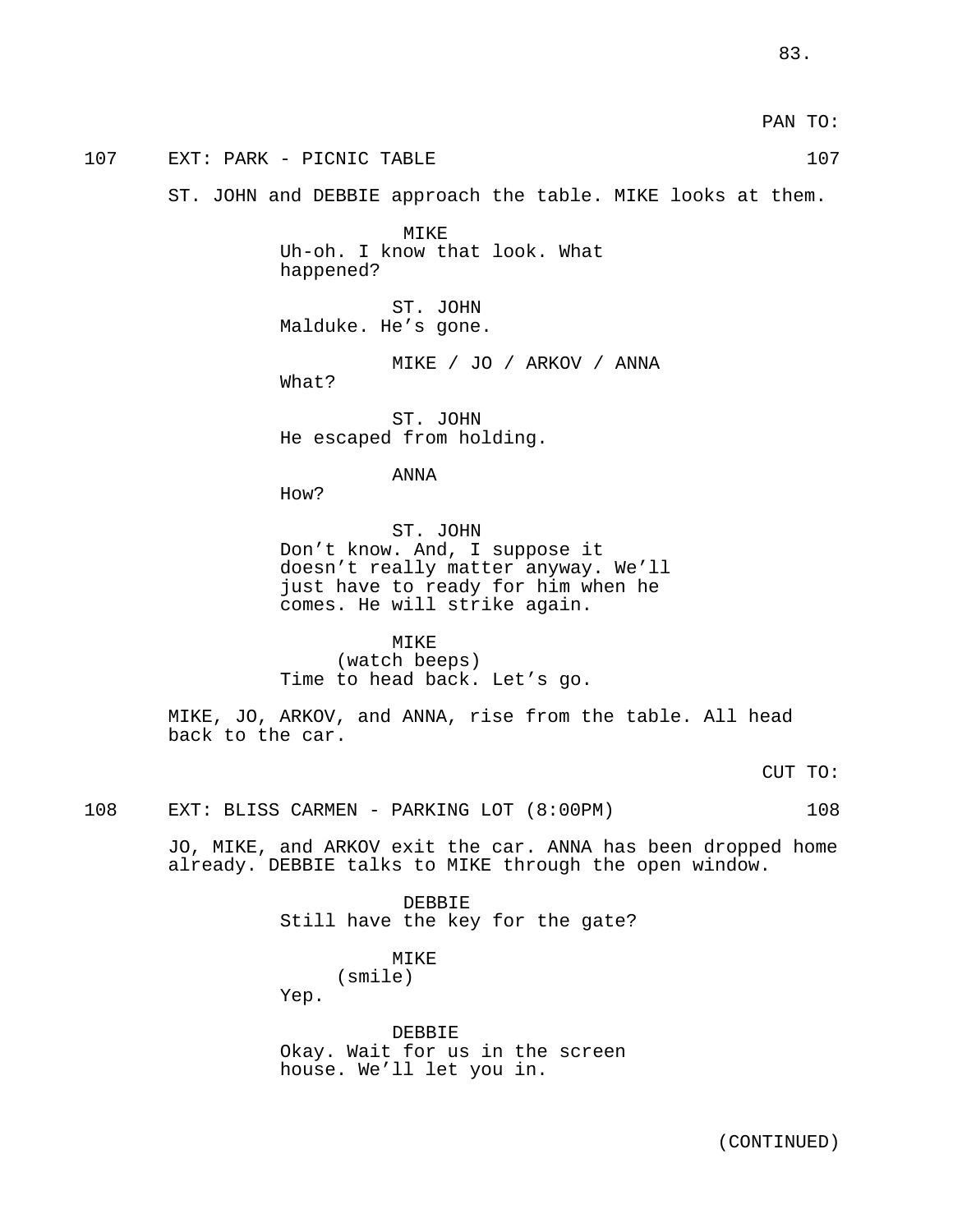MIKE

Right.

DEBBIE

See ya.

MIKE

Bye.

Car drives off. MIKE, JO, and ARKOV, walk through the school yard towards the back gate.

JUMP TO:

#### 109 EXT: DEBBIE'S - DRIVEWAY (8:05PM) 109

The car pulls in. ST. JOHN, DEBBIE, and DUSTY exit the car. They walk to the side door.

CONTINUE TO:

110 EXT: SIDE DOOR 110

DEBBIE reaches for the doorknob and opens the door. It is unlocked because people are home. DUSTY runs up the stairs.

CONTINUE TO:

111 INT: SIDE DOOR - STAIRS 111

ST. JOHN and DEBBIE enter and close the door.

DEBBIE

Hello?

DAD (VO)

Hi.

DEBBIE turns to ST. JOHN and motions him to go downstairs. He does. She says her line as she is going up the stairs.

DEBBIE

Where is everyone?

DEBBIE enters the living room. DAD is lying on the couch, watching TV.

> DAD Marie's in her room, and your mother's out.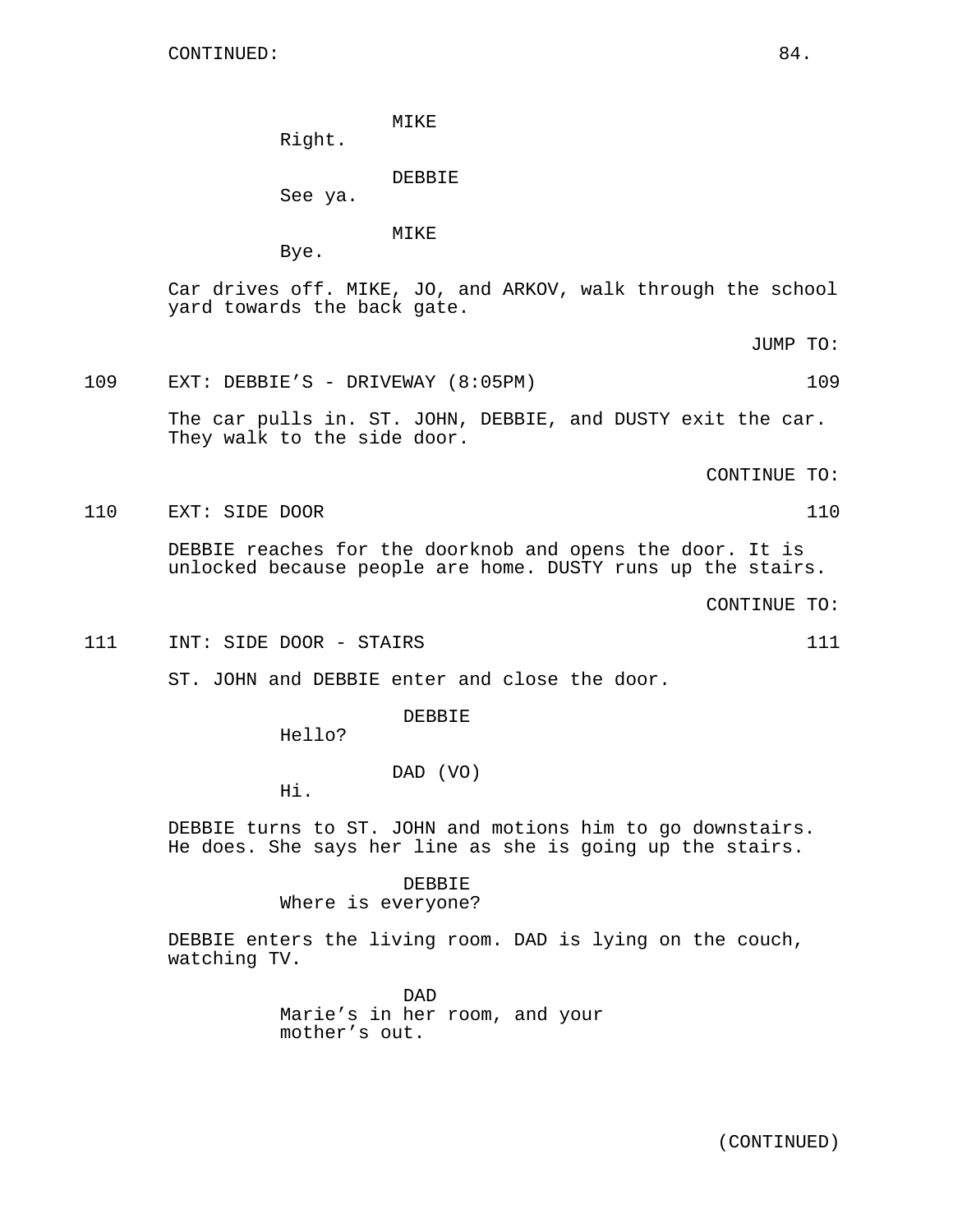DEBBIE Oh. Stj and I are gonna watch a tape downstairs.

DAD

Okay.

DEBBIE

See ya.

DEBBIE exits the room and heads downstairs.

CONTINUE TO:

112 INT: BASEMENT - BACK DOOR 112

ST. JOHN lets JO, MIKE, and ARKOV in. DEBBIE joins them. ST. JOHN opens the door to the base.

> ST. JOHN You sure you guys have to take off?

JO You know Jason.

ARKOV Besides, I do have to get back.

DEBBIE It was really nice seeing you again, Nick.

ARKOV

Likewise.

ARKOV kisses DEBBIE's hand, then turns and descends the stairs.

> DEBBIE Have a safe flight.

> > JO

JO turns and descends the stairs. MIKE is about to follow.

DEBBIE

Oh Mike?

We will.

MIKE stops and turns to DEBBIE. DEBBIE walks over to him.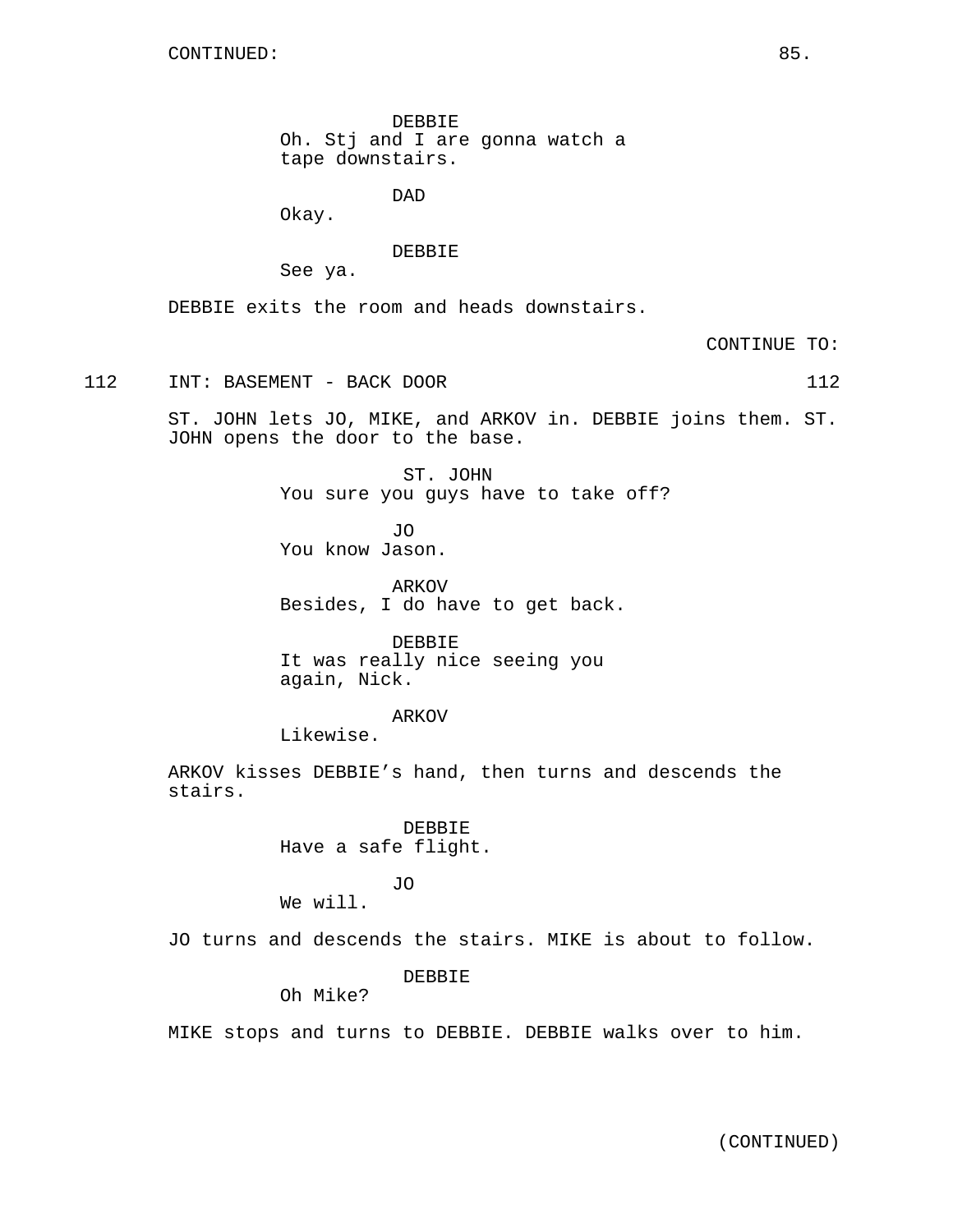MIKE

Yeh?

DEBBIE Take her up in Whisper Mode. I don't want...

**MTKE** (smile) Right. (to St. John) See ya Monday.

ST. JOHN Monday.

MIKE (look at Debbie) Bye.

MIKE descends the stairs. The door closes behind him. ST. JOHN and DEBBIE walk to the walk-through-closet to select a movie.

JUMP TO:

#### **THURSDAY AUGUST 26TH 1993**

113 INT: KITCHEN (9:00AM) 113

ST. JOHN is sitting at the table, finishing off a cup of coffee. DEBBIE comes up the stairs as ST. JOHN is about to rise from the table. He stops, and sits back down.

> ST. JOHN I was just going down to wake you.

DEBBIE gets a playful look in her eye and stops.

DEBBIE Oh? I'll go back down then.

DEBBIE turns to head back down.

ST. JOHN (smile)

C'mer.

DEBBIE continues up the stairs and sits beside ST JOHN. He kisses her.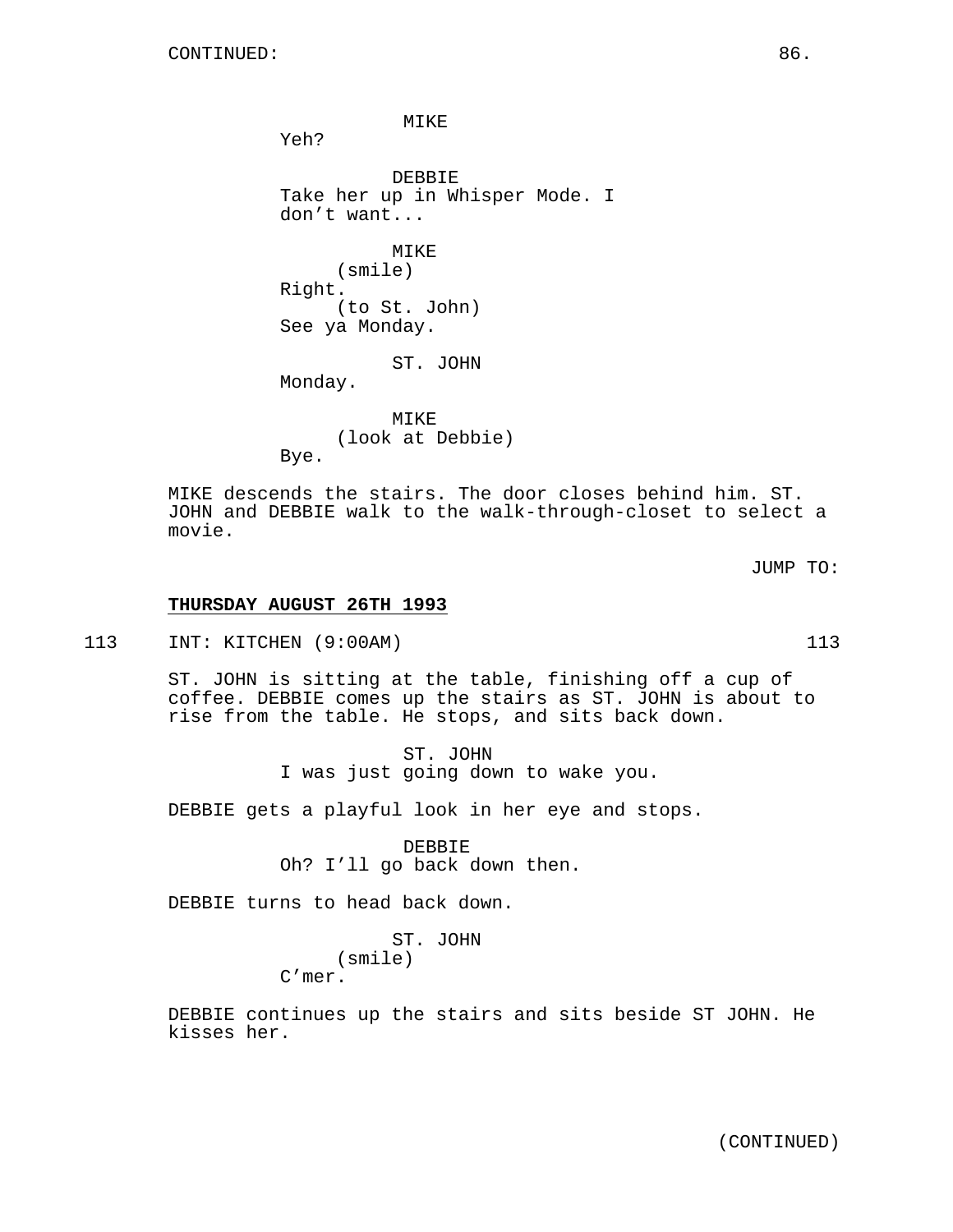ST. JOHN How'd you sleep? DEBBIE Fine. Considering. ST. JOHN Yeh. I know. You've had one hell of a week. DEBBIE Oh, right. That too. ST. JOHN raises his eyebrow and looks at her. She smiles, and raises her hand to his chin. DEBBIE But, what I meant was. I slept fine considering I didn't have you right there beside me. ST. JOHN Oh. DEBBIE (kiss him) It's such a beautiful morning. Let's go for a walk. We can take Dusty. ST. JOHN Speaking of Dusty... Where is he? DEBBIE Downstairs. Asleep on the bed. ST. JOHN Oh, so Dusty took my place last night. DEBBIE (smile) No one can take your place, Stj. (kiss him) I'll go get Dusty. DEBBIE rises, and goes downstairs. ST. JOHN rises and puts

his cup in the sink. Then he goes to the closet and grabs his jacket and DUSTY's leash. DEBBIE comes back up. She is wearing the same jacket she was wearing last night. Her TNG working communicator is still attached to it. She writes a note for her parents, and they leave.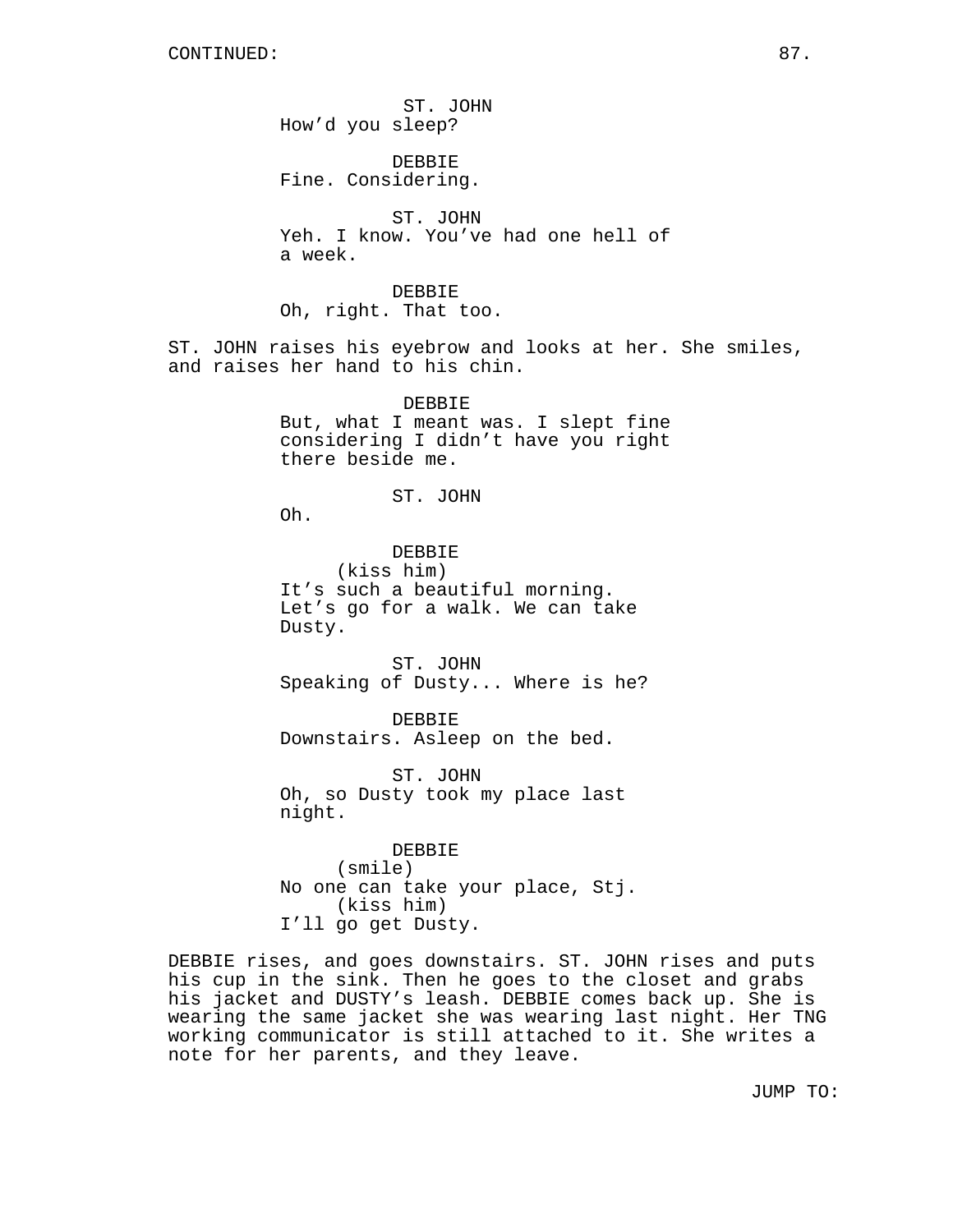114 EXT: SCARBOROUGH BLUFFS (11:00AM) 114

ST. JOHN, DEBBIE, and DUSTY, are walking along the shore. The place is deserted. They reach a sandy spot and DEBBIE lets DUSTY off the leash.

JUMP TO:

# 115 INT: DEBBIE'S - KITCHEN (11:30AM) 115

MOM, DAD, and MARIE are eating breakfast. The phone rings.

MARIE I'll get it. (answer phone) Hello? MIKE (VO) Marie? MARIE Yes. MIKE (VO) It's Mike. MARIE Hi Mike. MIKE (VO) Are Deb and St. John there? MARIE No. They took Dusty for a walk. MIKE (VO) Any idea when they'll be back? MARIE Nope. Sorry. I'll tell them you called when they get back though. MIKE (VO) Thanks. MARIE No problem, Mike. MIKE (VO)

Bye.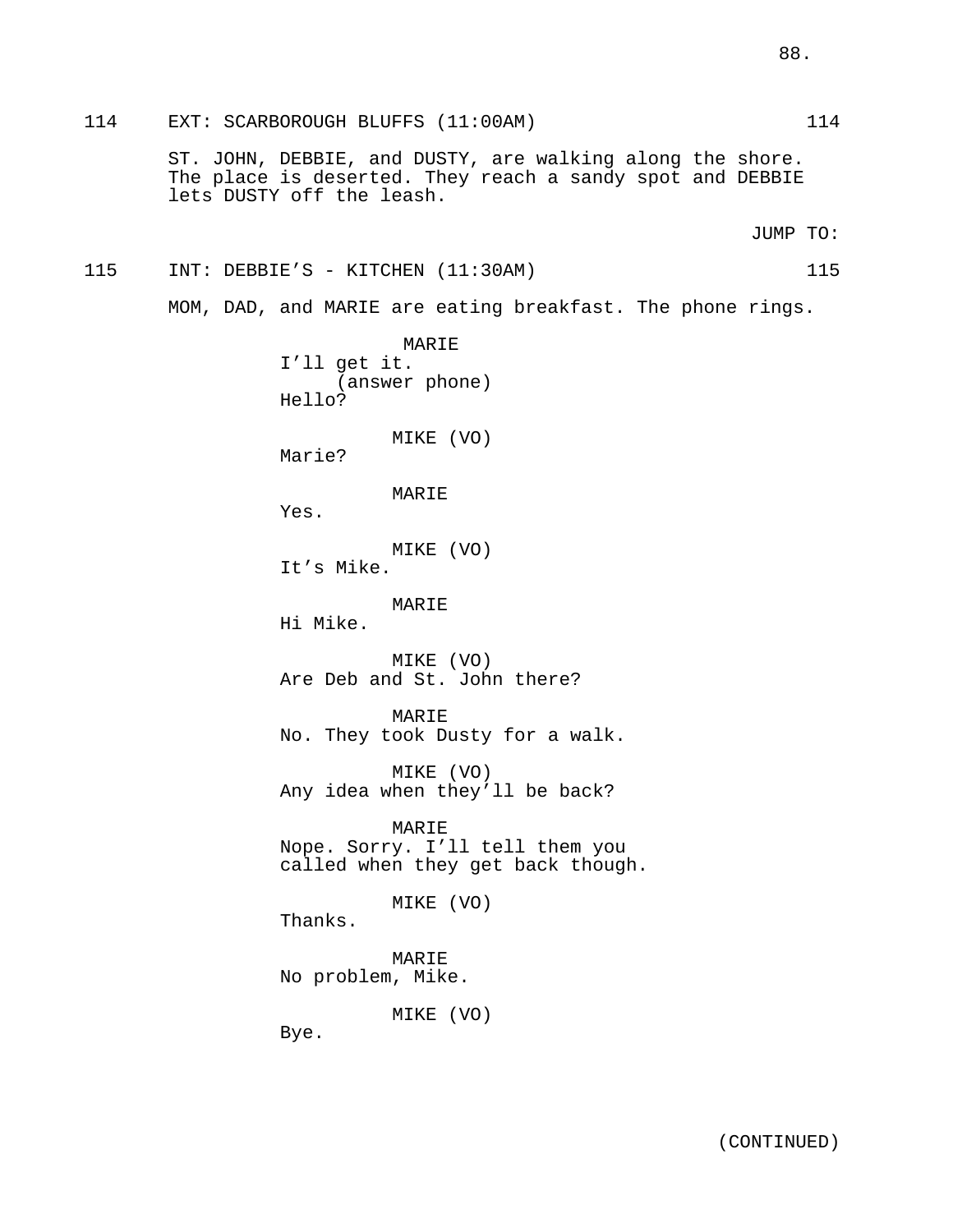#### MARIE

Bye.

MARIE hangs up the phone.

JUMP TO:

#### 116 EXT: SCARBOROUGH BLUFFS (NOON) 116

ST. JOHN and DEBBIE, are making love. The communicator beeps, they ignore it. It beeps again, they still ignore it. It beeps one more time.

> MIKE (VO) I know you're there guys. Pick up.

DEBBIE reaches for the communicator as ST. JOHN is kissing her neck. She taps it. ST. JOHN is caressing and kissing her body. He is trying to distract her. She tries to talk to MIKE, and respond to ST. JOHN's touch, at the same time. Therefore, her speech is broken.

> DEBBIE What... what is it, Mike? MIKE (VO) Is St. John there? DEBBIE Yes... he is... Can I... give him... a message... he's... kinda busy... MIKE (VO) Are you all right? You sound... DEBBIE I'm fine.

(beat) What... what do you... you want?

MIKE (VO) I have to talk to St. John.

DEBBIE Okay... One... one second...

DEBBIE pulls ST. JOHN's lips to hers. She kisses him passionately. He kisses her back.

> MIKE (VO) Hello? (beat) (MORE)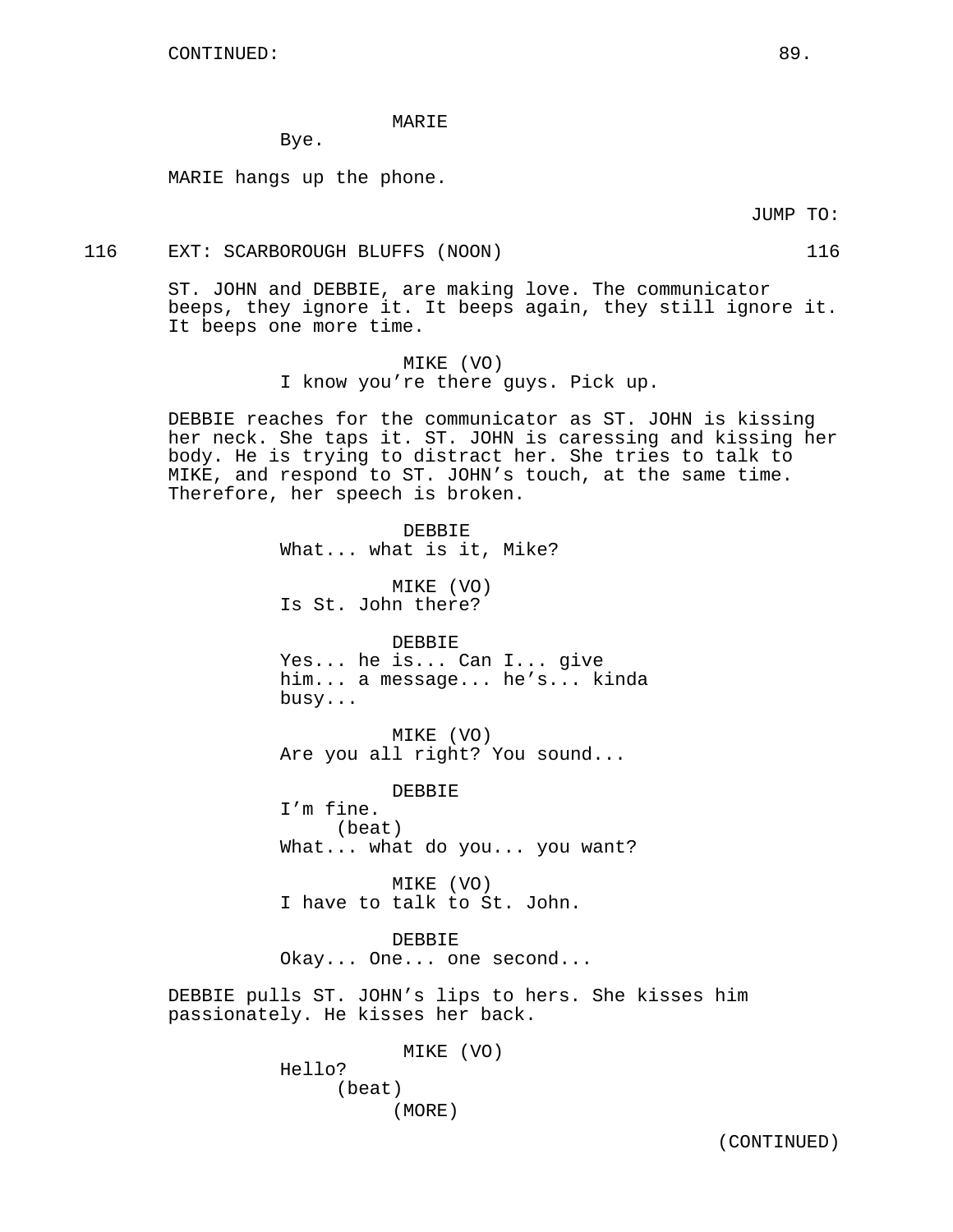MIKE (VO) (cont'd) Guys? (beat) Deb? You still there? (beat) Hello? (beat) Look I know you're there guys I can hear you. Deb? (beat) St. John?

ST. JOHN rolls off of DEBBIE. DEBBIE starts kissing his neck, throat, chest, etc. She even nibbles on his ear. She's trying to keep the mood, while he's talking to MIKE.

> ST. JOHN This had better be important Mike. I mean real important.

MIKE (VO) It is. I'm sorry to do this to you, bud, but... Jason...

ST. JOHN Jason. Can't this wait till Monday?

MIKE (VO) I wouldn't be calling if it could.

ST. JOHN Okay. I'll call him when...

MIKE (VO) Sorry. No time. We're on our way now. Should be there in about 30 minutes. Is there somewhere we could...

DEBBIE Newman's football field. Top of the hill.

MIKE (VO) Newman's?

DEBBIE Sorry. Cardinal Newman. It's a High School.

MIKE (VO)

Oh.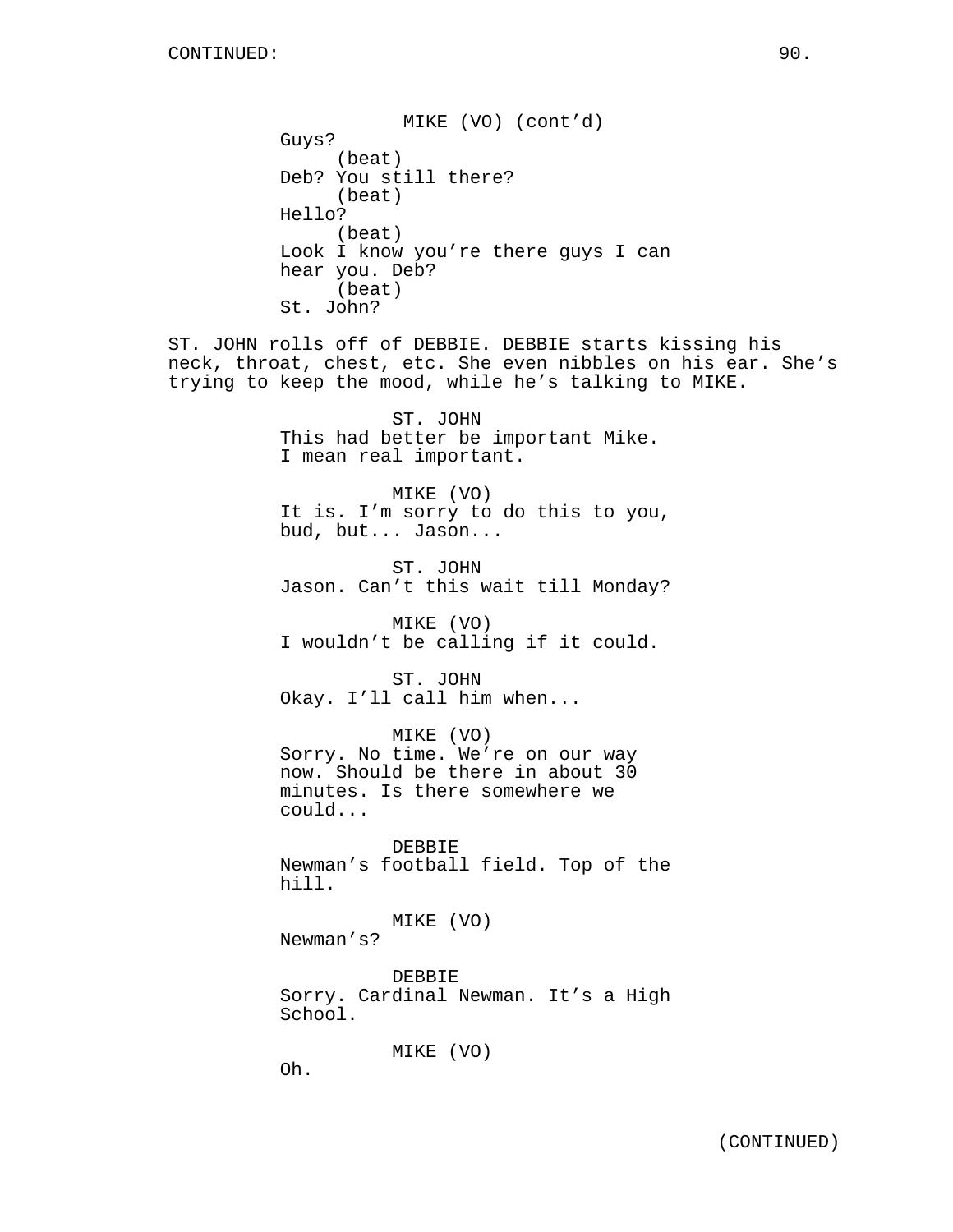ST. JOHN We'll meet you there in half an hour.

MIKE (VO) Roger, Wolf out.

ST. JOHN closes the comm-channel, rolls onto her, and looks at her.

> ST. JOHN I'm sorry.

DEBBIE Don't be. (smile) Now, where were we?

ST. JOHN says next line while running his hand down the side of her body. When he says "here" his hand is resting between her legs.

> ST. JOHN Right... about... here.

DEBBIE (smile) That seems about right.

ST. JOHN massages her, preparing for his entry. DEBBIE looks at him, and says her line as she is pulling his lips closer to hers. Their lips meet as she finishes line.

### DEBBIE

What are you waiting for Major?

He kisses her and enters her. They make love.

JUMP TO:

117 EXT: CARDINAL NEWMAN - FOOTBALL FIELD (12:30PM) 117

ST. JOHN and DEBBIE are sitting in the field. DUSTY is laying beside DEBBIE. AIRWOLF flies in, over the lake, in Whisper Mode. AIRWOLF lands in the field. ST. JOHN and DEBBIE rise and walk over to AIRWOLF. DUSTY's head rises, but he stays. ST. JOHN opens the door to AIRWOLF, then turns and kisses DEBBIE goodbye.

ST. JOHN

See ya.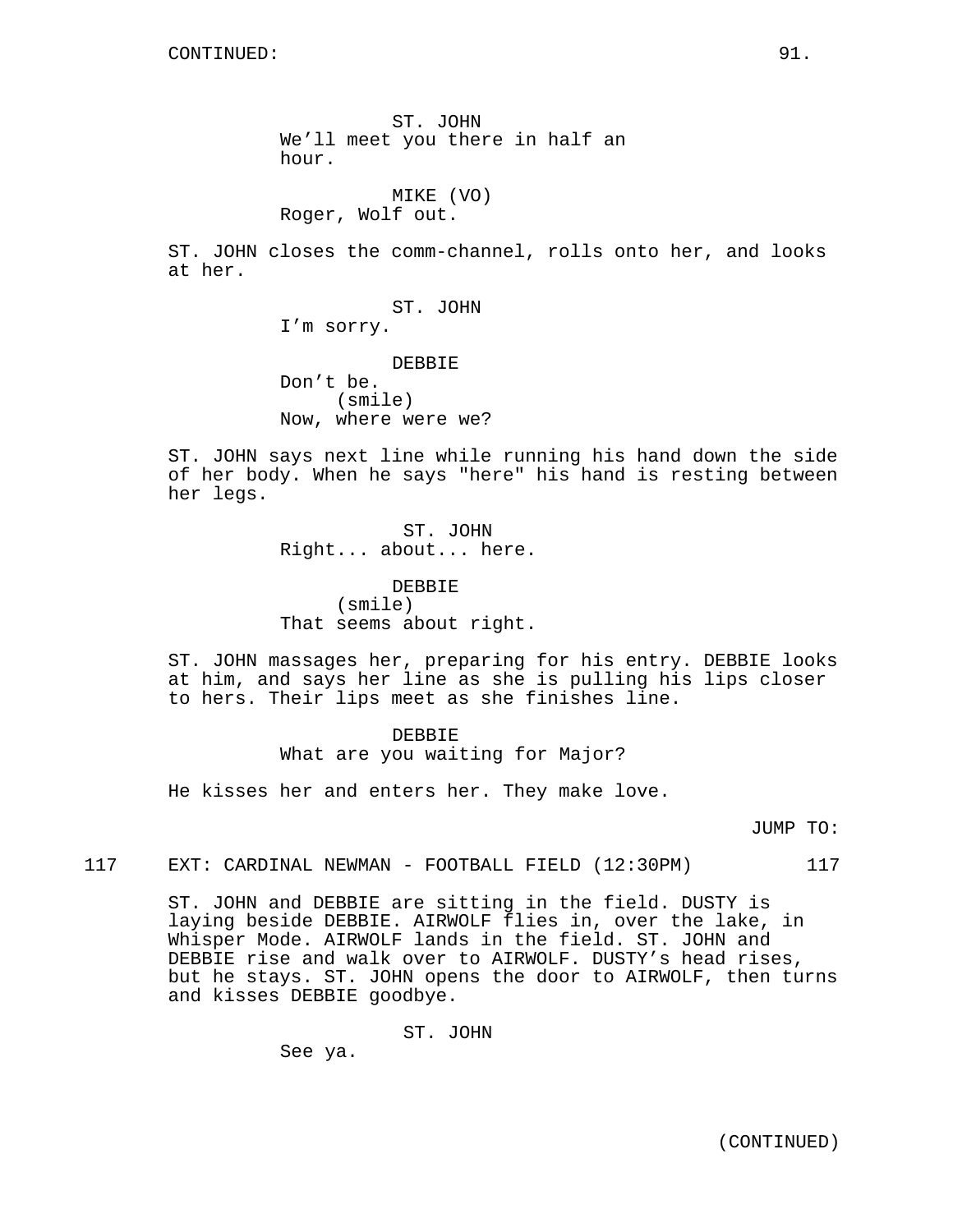DEBBIE

Yeh. See ya.

ST. JOHN turns to enter.

DEBBIE

I love you.

ST. JOHN turns and flashes her a smile.

ST. JOHN I love you too.

ST. JOHN turns and enters AIRWOLF. He closes the door. AIRWOLF rises and flies off. DEBBIE watches AIRWOLF fly off over the lake, till she can see her no more. DUSTY comes over to her. She looks down at him.

> DEBBIE How do I explain this? (beat) I left with him, then I return without him? (beat) Well, I have the whole way home to think of something. Don't I Dust?

DUSTY doesn't say anything, he just looks at her.

DEBBIE Come on, let's go.

DEBBIE picks up the leash, and they walk off.

JUMP TO:

118 EXT: DEBBIE'S - BACK YARD (1:30PM) 118

DUSTY goes running down. DEBBIE enters. MARIE is sitting at the patio table, reading.

DEBBIE

Where's...

MARIE Mike called. He wanted to...

DEBBIE

I know.

MARIE You know? How?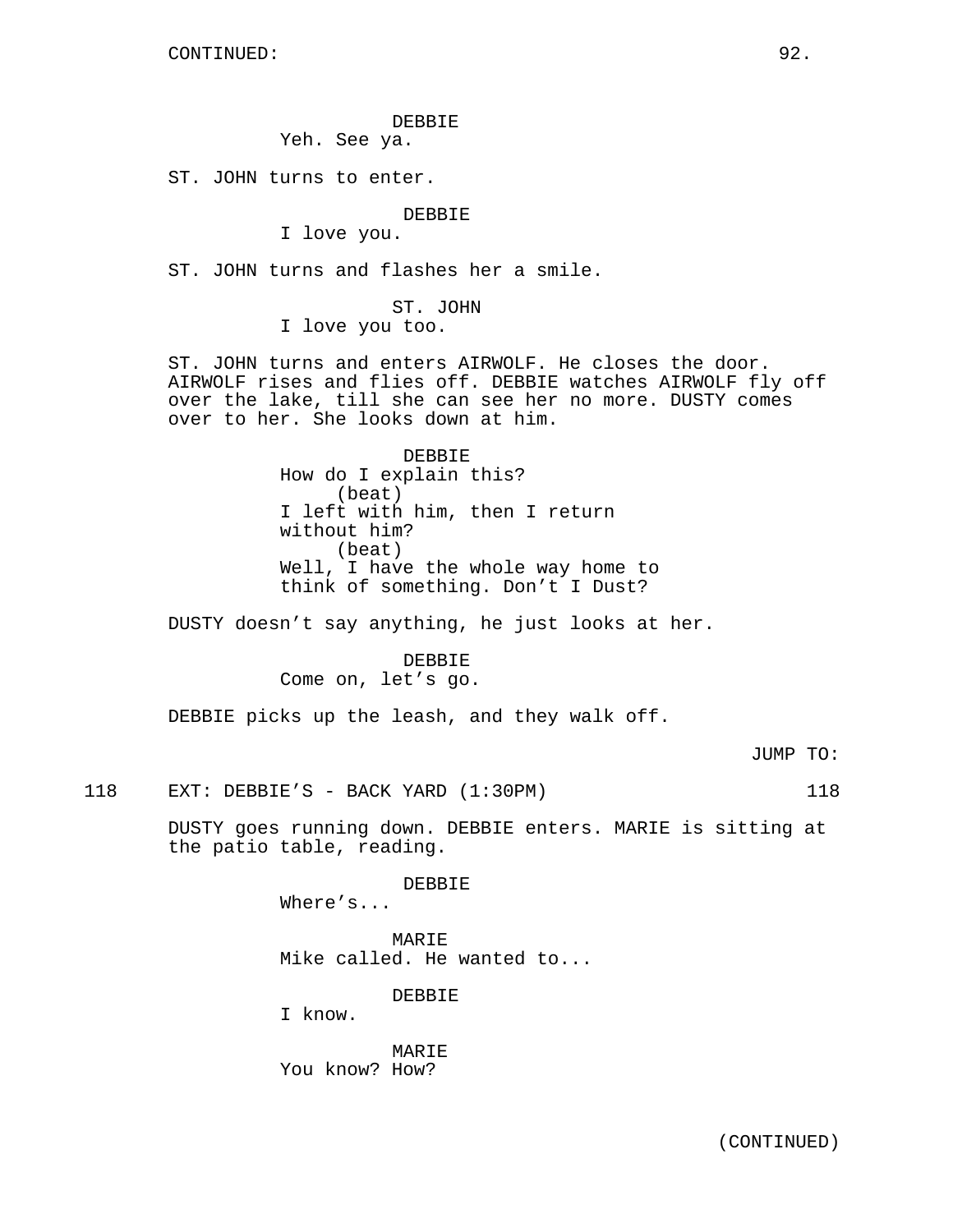DEBBIE He called us. MARIE Called you? How? You don't... DEBBIE It doesn't matter. MARIE Wait. Where's St. John? DEBBIE He left. MARIE (raise eyebrow) He... left? How could he... DEBBIE Mike picked him up. MARIE Mike picked him up? Last time I checked, it was a 7 hour flight. How... DEBBIE Any other calls? MARIE No. DEBBIE Where are Mom and Dad? MARIE Out. Look, you never answered my question. DEBBIE What question? MARIE How'd Mike know where to find you? How could he have called you when you didn't have a phone? How could he have made a seven hour flight in just under... (look at watch) ...2 hours?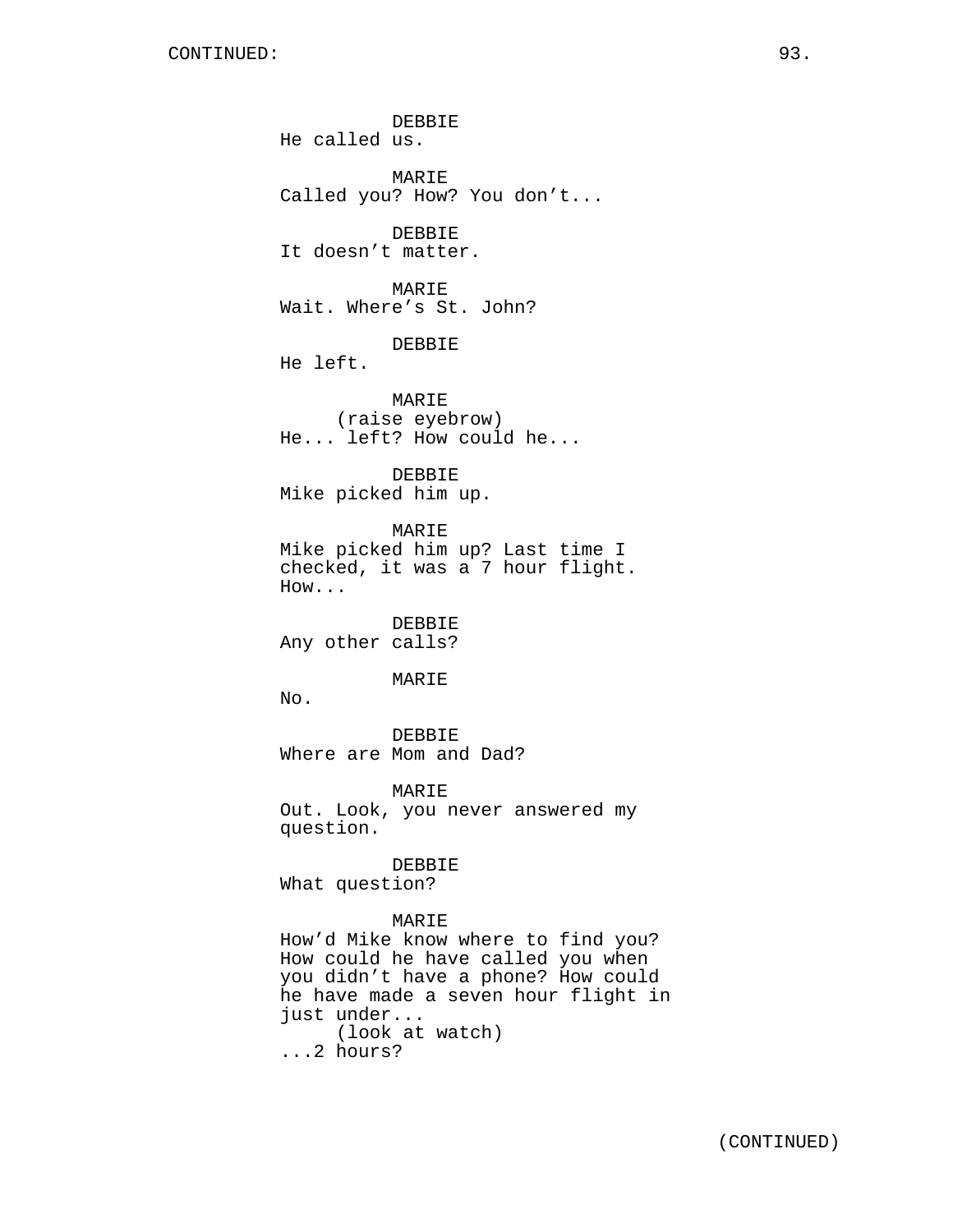CONTINUED: 94.

DEBBIE That's 3 questions.

MARIE So sue me.

DEBBIE Okay. When he called here, he was already on his way. He probably called from Boston.

MARIE I didn't think of that.

DEBBIE As for the other two...

DEBBIE shrugs her shoulders and leaves. She enters the house.

CONTINUE TO:

119 INT: HOUSE - BASEMENT 119

DEBBIE descends the stairs and enters her room.

CONTINUE TO:

120 INT: DEBBIE'S ROOM 120

DEBBIE packs ST. JOHN's stuff in a case, picks up case, and walks through the closet.

- CONTINUE TO:
- 121 INT: WORKSHOP 121 21

She walks to the panel and opens it. She enters the code, covers up the panel, and descends.

JUMP TO:

122 INT: BASE (2:45PM) 122

She enters the base and walks over to the apartment.

CONTINUE TO: